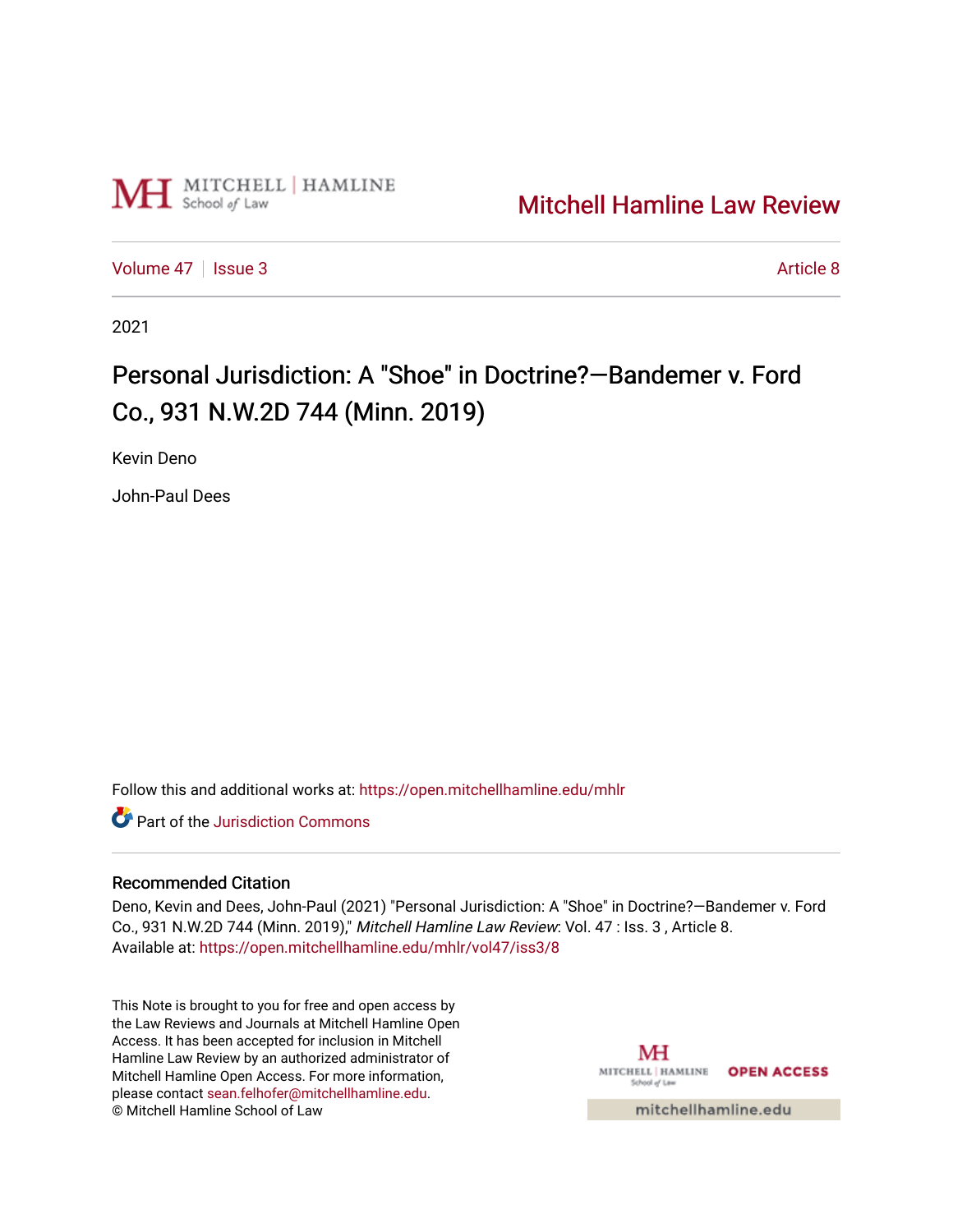# PERSONAL JURISDICTION: A "SHOE" IN DOCTRINE?-- BANDEMER V. FORD CO., 931 N.W.2D 744 (MINN. 2019).

Kevin Deno<sup>‡</sup> & John-Paul Dees<sup>#</sup>

| L.                       |                                                                                |  |
|--------------------------|--------------------------------------------------------------------------------|--|
| II.                      |                                                                                |  |
| $\boldsymbol{\Lambda}$ . | Brief Overview of General Personal Jurisdiction and Specific                   |  |
|                          |                                                                                |  |
| В.                       | Evolution of the Personal Jurisdiction Doctrine1170                            |  |
| $\mathcal{C}$            | Minnesota's Adherence to Federal Due Process Standards 1177                    |  |
| III.                     |                                                                                |  |
| $\boldsymbol{A}$ .       |                                                                                |  |
| В.                       | The Minnesota Supreme Court's Decision1180                                     |  |
| $\overline{C}$ .         | Quick Note on Ford's Petition for a Writ of Certiorari1185                     |  |
|                          | IV. THE ARGUMENT SUPPORTING THE EXERCISE OF SPECIFIC                           |  |
|                          |                                                                                |  |
| $\boldsymbol{A}$ .       | The Bandemer Decision: A Five-Factor Analysis  1185                            |  |
|                          | Quality, Nature, and Quantity of Contacts1186<br>1.                            |  |
| 2.                       | The Connection Between the Cause of Action and the                             |  |
|                          |                                                                                |  |
| 3.                       |                                                                                |  |
|                          | 4.                                                                             |  |
| В.                       |                                                                                |  |
| $\overline{C}$ .         | Possible Reasons Why Ford Advocates for Changes to Personal                    |  |
|                          |                                                                                |  |
|                          | Historic Levels of Pro-Business Supreme Court Justices 1195<br>$\mathcal{I}$ . |  |
|                          | Using, or Advocating for Change to, Existing Judicial Procedures<br>2.         |  |
|                          |                                                                                |  |
| D.                       | An Unsolicited Suggestion to Resolve the Unintentional                         |  |
|                          |                                                                                |  |
|                          | V. OPPOSING ARGUMENT: MINNESOTA DID NOT PROPERLY EXERCISE                      |  |
|                          |                                                                                |  |
| $\mathcal{A}.$           | Factor One: The Quantity of Contacts between the Forum State                   |  |
|                          |                                                                                |  |
| B.                       | Factor Two: The Nature and Quality of the Defendant's                          |  |
|                          |                                                                                |  |
| $\mathcal{C}$            | Factor Three: The Connection of the Defendant's Contacts to                    |  |
|                          |                                                                                |  |
| VI.                      |                                                                                |  |
| VII.                     |                                                                                |  |
| $\mathcal{A}.$           | Appendix: Ford Pass Loyalty Program Privacy Policy                             |  |
|                          |                                                                                |  |
| $\boldsymbol{B}$         | Appendix: Ford Pass Loyalty Program Privacy Policy  1214                       |  |
| $\overline{C}$ .         | Appendix: Ford Pass Loyalty Program Privacy Policy                             |  |
|                          |                                                                                |  |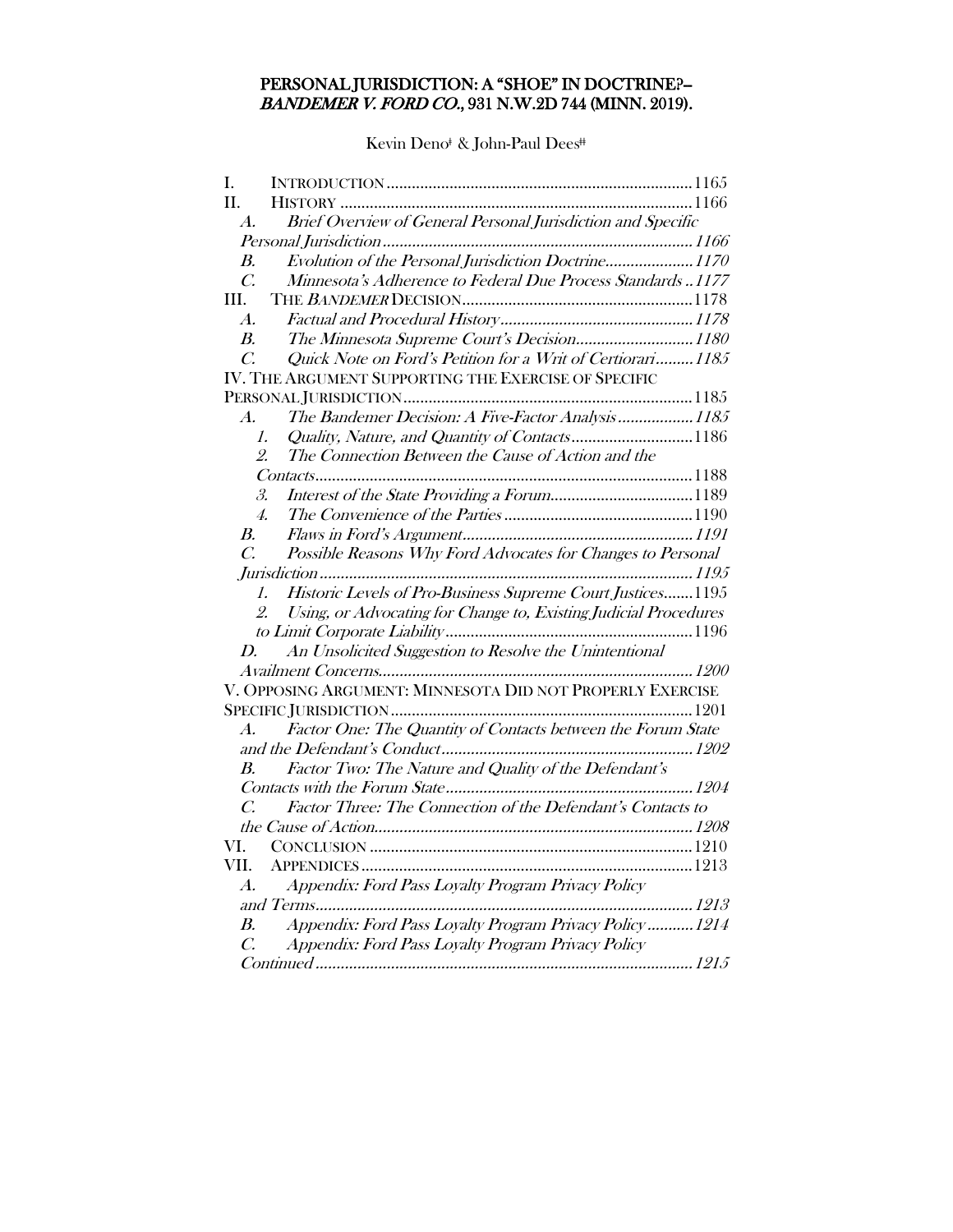## I. INTRODUCTION

<span id="page-2-0"></span>In *Bandemer v. Ford Motor Company*,<sup>[1](#page-2-1)</sup> the Minnesota Supreme Court recognized specific personal jurisdiction over Ford Motor Company because the "substantial connection between the defendant Ford, the forum Minnesota, and the claims brought . . . suffice[d] to establish specific personal jurisdiction over the company."[2](#page-2-2) The court held that a Minnesota court had specific personal jurisdiction over Ford because of its targeted advertising, sales, and marketing in the state.<sup>[3](#page-2-3)</sup>

This Paper begins with a brief history of Minnesota's approach to personal jurisdiction and the underlying justifications that led to the Bandemer decision.<sup>[4](#page-2-4)</sup> The facts and procedural history of Bandemer follow.<sup>[5](#page-2-5)</sup> The analysis of this Paper considers two opposing opinions. The first opinion argues that Bandemer, on its face, is consistent with International Shoe, as well as the evolution of personal jurisdiction analysis.<sup>[7](#page-2-7)</sup> Additionally, the decision in *Bandemer* supports the efficiency of the court.<sup>[8](#page-2-8)</sup> Next, the second opinion argues that the court erred in granting specific personal jurisdiction because Ford's contacts with Minnesota were not targeted actions, but general conduct.[9](#page-2-9) This analysis focuses on the first three factors in Minnesota's five-pronged test for satisfying federal due process.

This Paper was researched and written prior to the Supreme Court's decision in Bandemer on March 25, 2021. As such, the Supreme Court's decision and analysis are not considered in this Paper. However,

<span id="page-2-1"></span><sup>ǂ</sup>Kevin Deno is a 2L full-time student at Mitchell Hamline School of Law. He graduated from Macalester in 2011 with B.A. in Classics and now focuses on intellectual property, business, and employment law.

ǂǂJohn-Paul Dees is a 2L full-time student at Mitchell Hamline School of Law. He graduated from St. Thomas in 2016 with a B.A. in Operations and Supply Chain Management and now focuses on health and business law.

<sup>1</sup> Bandemer v. Ford Co., 931 N.W.2d 744 (Minn. 2019).

<span id="page-2-3"></span><span id="page-2-2"></span> $^{\circ}$  *Id.* at 755.

 $\frac{1}{4}$   $\frac{d}{2}$ 

<span id="page-2-4"></span><sup>&</sup>lt;sup>4</sup> See discussion *infra* Sections II.A, II.B.

<sup>&</sup>lt;sup>5</sup> See discussion *infra* Section III.A.

<span id="page-2-6"></span><span id="page-2-5"></span><sup>6</sup> Int'l Shoe Co. v. Washington, 326 U.S. 310 (1945).

<sup>&</sup>lt;sup>7</sup> See discussion *infra* Parts IV-V.<br><sup>8</sup> See FED B. CHI B. 1 ("There m<sup>1</sup>

<span id="page-2-8"></span><span id="page-2-7"></span> $See$  FED. R. CIV. P. 1 ("These rules govern the procedure in all civil actions and proceedings in the United States district courts, except as stated in Rule 81. They should be construed, administered, and employed by the court and the parties to secure the just, speedy, and inexpensive determination of every action and proceeding.").

<span id="page-2-9"></span><sup>9</sup> See Bristol-Myers Squibb Co. v. Superior Court of Cal., 137 S. Ct. 1773, 1781 (2017) (requiring more than general connections for specific personal jurisdiction).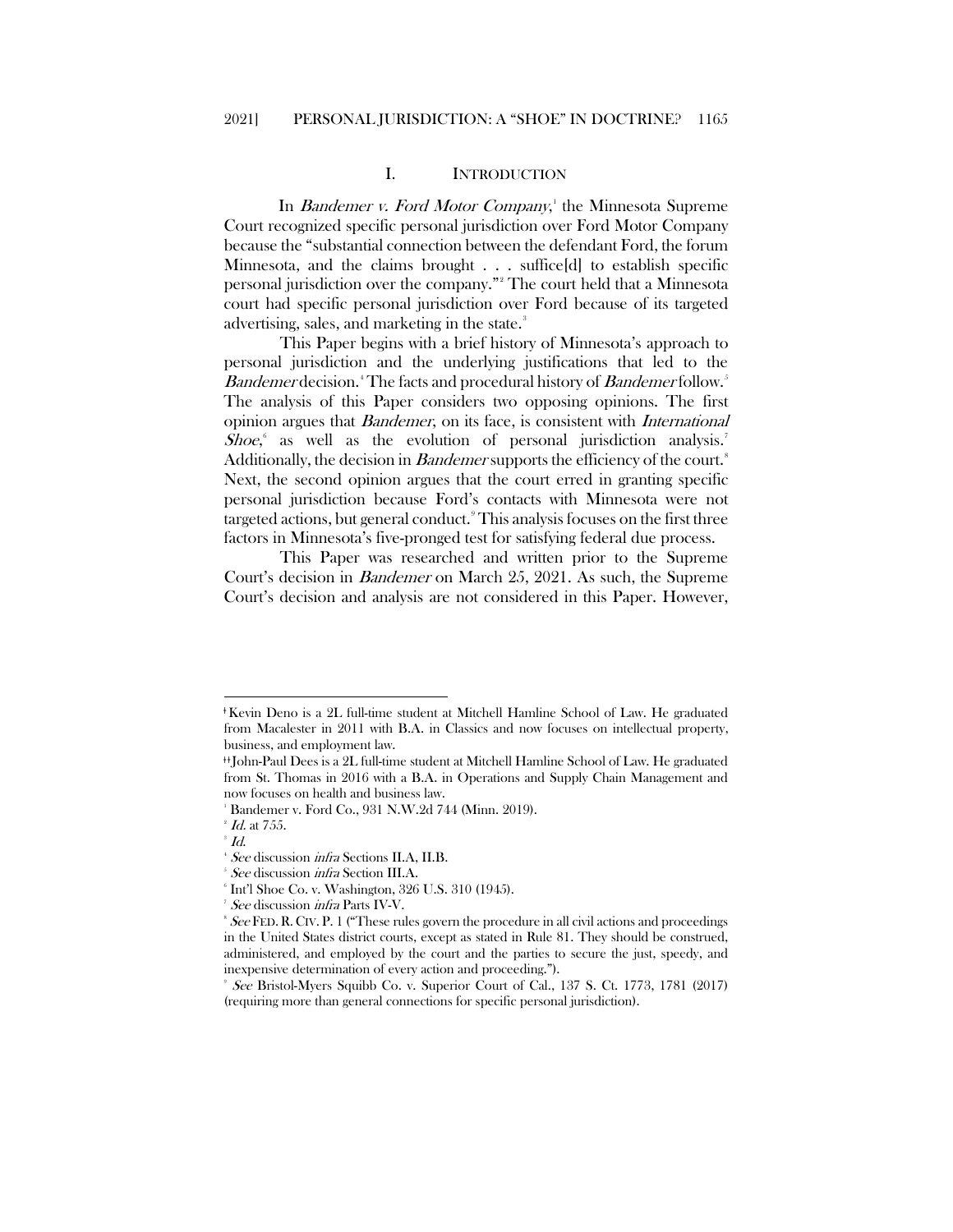<span id="page-3-0"></span>the Supreme Court ultimately held that Ford was properly subject to specific personal jurisdiction in Minnesota and Montana.<sup>[10](#page-3-2)</sup>

# <span id="page-3-10"></span>II. HISTORY

<span id="page-3-11"></span>Personal jurisdiction is one of several mechanisms guiding civil procedure that plays a critical "role in many civil disputes in the United States."<sup>[11](#page-3-3)</sup> When a "defendant resides in, [or] is incorporated or headquartered in . . . the particular state where the suit is brought, personal jurisdiction generally is found to exist and is unproblematic."[12](#page-3-4) However, problems generally "arise when a plaintiff sues the defendant in a state other than the one in which the defendant is located."<sup>[13](#page-3-5)</sup>

# <span id="page-3-1"></span>A. Brief Overview of General Personal Jurisdiction and Specific Personal Jurisdiction

Personal jurisdiction over a defendant requires proper service to the "defendant in the state in which the court sits, and the defendant needs to voluntarily appear in court."<sup>[14](#page-3-6)</sup> Personal jurisdiction is commonly established through either general personal jurisdiction<sup>15</sup> or specific personal jurisdiction.<sup>[16](#page-3-8)</sup> "General [personal] jurisdiction may be amenable to narrowly defined categories, [however] specific [personal] jurisdiction is not."<sup>[17](#page-3-9)</sup> Additionally, personal jurisdiction can be waived, and if a defendant appears in court without objecting to the court's exercise of personal jurisdiction,

<span id="page-3-2"></span><sup>10</sup> Ford Motor Co. v. Montana Eighth Judicial District Court et al., 141 S. Ct. 1017, 1032 (2021) (holding that the connection between the claims and Ford's in state activities were sufficient for the exercise of specific personal jurisdiction in both Minnesota and Montana). Robert E. Pfeffer, A 21st Century Approach to Personal Jurisdiction, 13 U. N.H. L. REV. 65, 66 (2015).

<span id="page-3-3"></span> $12$  *Id.* 

<span id="page-3-5"></span><span id="page-3-4"></span> $13$  Id.

<span id="page-3-6"></span><sup>14</sup> Personal Jurisdiction, LEGAL INFO. INST., <https://www.law.cornell.edu/wex/> personal\_jurisdiction [https://perma.cc/CP5T-9JFN].

<span id="page-3-7"></span>General Jurisdiction, BLACK'S LAW DICTIONARY (11th ed. 2019) ("A court's authority to hear a wide range of cases, civil or criminal, that arise within its geographic area."). General jurisdiction is also known as all-purpose jurisdiction.

<span id="page-3-8"></span>Specific Personal Jurisdiction, BLACK'S LAW DICTIONARY (11th ed. 2019) ("Jurisdiction based on a person's minimum contacts with the forum state when the claim arises out of or is related to those contacts."). Specific personal jurisdiction is also known as conduct-linked jurisdiction.

<span id="page-3-9"></span><sup>17</sup> Brief for Civil Procedure Professors as Amici Curiae Supporting Respondents at 1, Ford Motor Co. v. Bandemer, 140 S. Ct. 916 (2020) (Nos. 19-368 & 19-369), 2020 WL 1902363, at \*1 [hereinafter Brief for Civil Procedure Professors].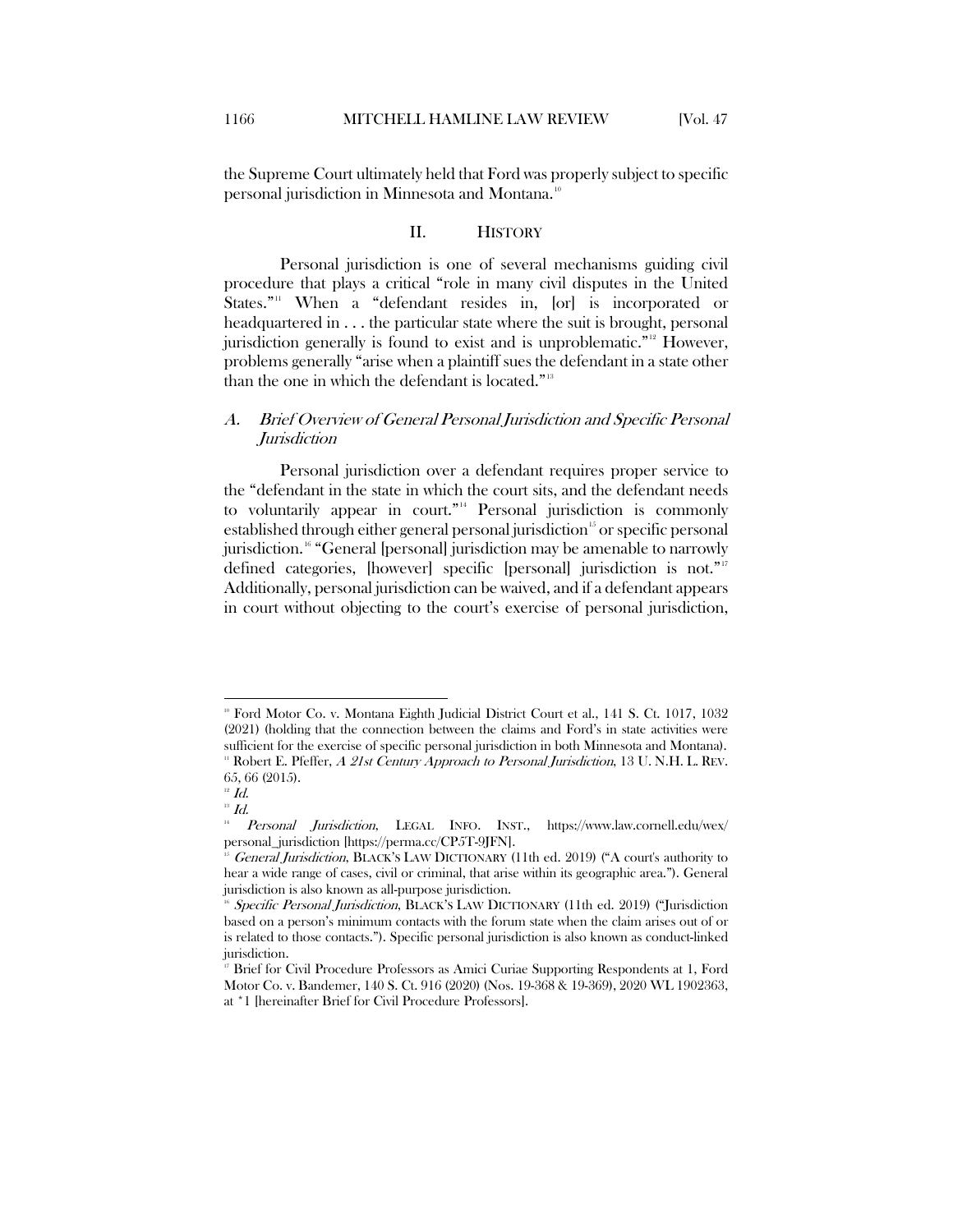"then the court will assume that the defendant is waiving any challenge to personal jurisdiction."[18](#page-4-2)

General personal jurisdiction is properly asserted by a court over an out-of-state corporation "when the corporation's affiliations with the State in which suit is brought are so constant and pervasive 'as to render it essentially at home in the forum State.'"[19](#page-4-3) An individual is "at home" in the state that is his or her domicile,<sup> $20$ </sup> whereas a corporation is "at home" in its state of incorporation "and in the state that is [its] principal place of business."[21](#page-4-5)

<span id="page-4-1"></span><span id="page-4-0"></span>Specific personal jurisdiction considers two factors: (1) "the extent of the contacts," which must comport with the requirements dictated within the forum's long-arm statute; $2^2$  and (2) "the relation between defendants' contacts" and the forum state. $^{28}$  In a case involving specific personal jurisdiction, each claim must be evaluated using the aforementioned factors.[24](#page-4-8) Furthermore, a single or occasional action within a state might be sufficient to establish personal jurisdiction if the action is sufficiently related to the suit.<sup>[25](#page-4-9)</sup> In practice, "specific [personal] jurisdiction has been a far more flexible inquiry into the relationship among the forum, the defendant, and the dispute."[26](#page-4-10)

Additionally, the relationship between the forum, the defendant, and the dispute requires an analysis of the defendant's rights in relation to the Due Process Clause of the Fourteenth Amendment.<sup>[27](#page-4-11)</sup> The Due Process

Personal Jurisdiction, LEGAL INFO. INST., <https://www.law.cornell.edu/wex/personal> \_jurisdiction [https://perma.cc/CP5T-9JFN]; FED. R. CIV. P. 12(b)(2).

<span id="page-4-3"></span><span id="page-4-2"></span><sup>19</sup> Daimler AG v. Bauman, 571 U.S. 117, 122 (2014) (quoting Goodyear Dunlop Tires Operations, S.A. v. Brown, 564 U.S. 915, 919 (2011)). A foreign corporation is either a literal corporation located in a foreign country or a corporation that is headquartered or domiciled in a sister-state of the United States. See generally Goodyear Dunlop Tires, 564 U.S. 915.

<span id="page-4-4"></span><sup>20</sup> STEPHEN C. YEAZELL & JOANNA C. SCHWARTZ, CIVIL PROCEDURE 85 (Rachel E. Barkow et al. eds., 10th ed. 2019); see also Domicile, BLACK'S LAW DICTIONARY (11th ed. 2019) ("The place at which a person has been physically present and that the person regards as home; a person's true, fixed, principal, and permanent home . . ." or "[t]he residence of a person or corporation for legal purposes.").

<span id="page-4-5"></span>YEAZELL & SCHWARTZ, supra note [20](#page-4-0) at 85; see also Corporate Domicile, BLACK'S LAW DICTIONARY (11th ed. 2019) ("The place considered by law as the center of corporate affairs, where the corporation's functions are discharged; the legal home of a corporation, usu[ally] its state of incorporation or the state in which it maintains its principal place of business.").

<span id="page-4-6"></span> $2^2$  YEAZELL & SCHWARTZ, *supra* note [20](#page-4-0) at 85; JOHN T. CROSS, LESLIE W. ABRAMSON & ELLEN E. DEASON,CIVIL PROCEDURE CASES, PROBLEMS, AND EXERCISES 68 (4th ed. 2016). <sup>23</sup> YEAZELL & SCHWARTZ, *supra* not[e 20,](#page-4-0) at 85.

<span id="page-4-8"></span><span id="page-4-7"></span> $^{24}$  *Id.* at 86.

<span id="page-4-9"></span> $^{25}Id$ ; see also Daimler AG v. Bauman, 571 U.S. 117, 127 (2014) (quoting Int'l Shoe Co. v. Washington, 326 U.S. 310, 318 (1945)).

<span id="page-4-11"></span><span id="page-4-10"></span><sup>&</sup>lt;sup>26</sup> Brief for Civil Procedure Professors, *supra* not[e 17,](#page-3-10) at 1.

 $2^x$  Cross, ABRAMSON & DEASON, supra note [22,](#page-4-1) at 68.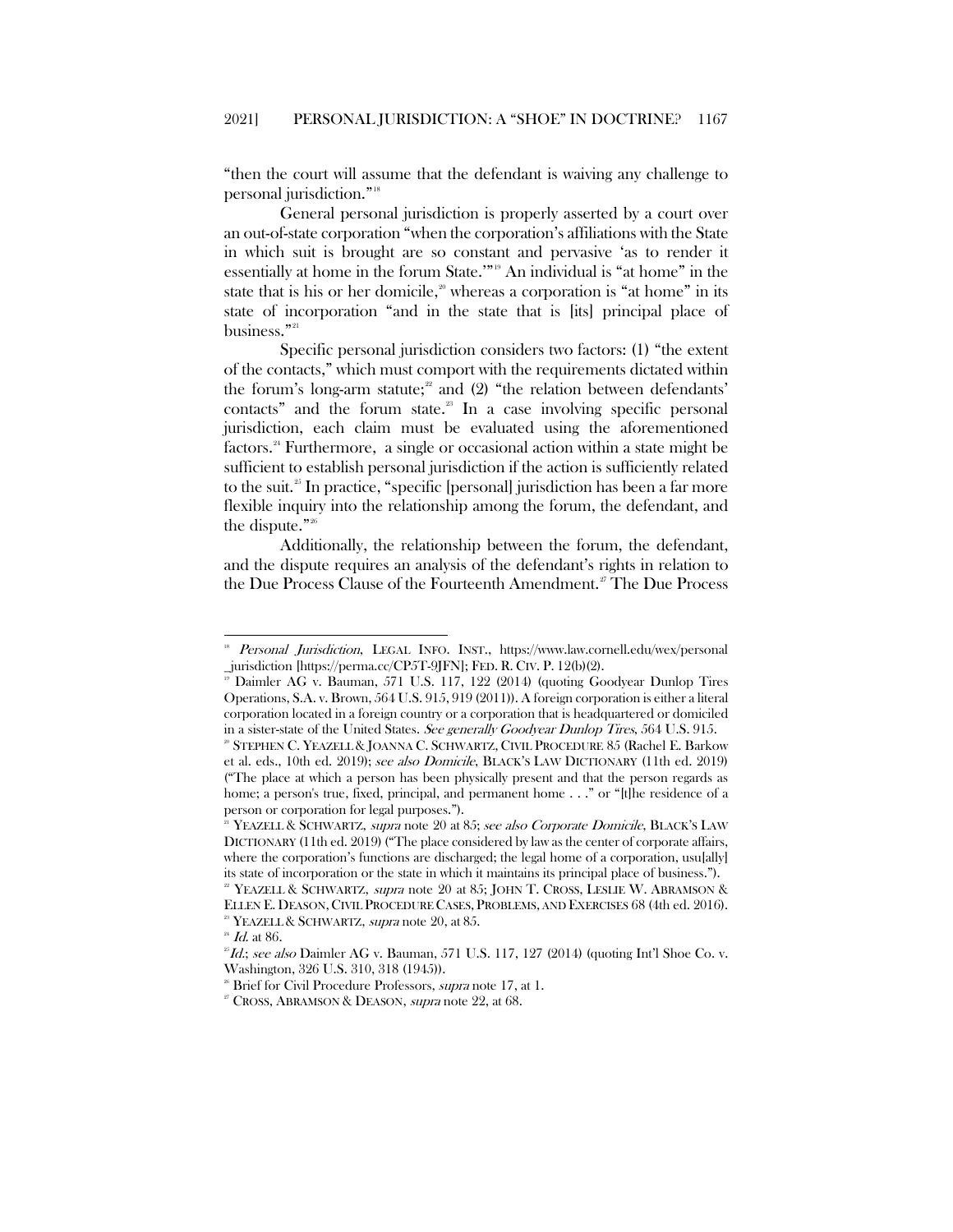Clause establishes the boundaries for the exercise of personal jurisdiction.<sup>[28](#page-5-0)</sup> However, state legislatures have tightened these limitations through their own long-arm statutes.<sup>[29](#page-5-1)</sup> These long-arm statutes allow plaintiffs to serve process on non-resident defendants who are not physically present within the forum state.<sup>30</sup>

There are two types of long-arm statutes: laundry-list long-arm statutes and due process long-arm statutes.<sup>[31](#page-5-3)</sup> Essentially, laundry-list longarm statutes list activities that the forum state's legislature decided will subject non-resident defendants to the forum's jurisdiction.<sup>[32](#page-5-4)</sup> If the defendant's conduct falls within the parameters of the laundry-list long-arm statute, then a plaintiff may serve the defendant with process.<sup>[33](#page-5-5)</sup> Yet, even if the court can exercise jurisdiction over a non-resident defendant through the laundry-list long-arm statute, this exercise may fail because exercising jurisdiction may not comply with the Due Process Clause's notions of fair play and substantial justice.[34](#page-5-6) Thus, laundry-list long-arm statutes utilize a two-step analysis to exercise jurisdiction; first checking the statute's listed activities, then checking for constitutional due process.<sup>[35](#page-5-7)</sup>

Conversely, due process long-arm statutes permit courts to exercise personal jurisdiction over non-resident defendants to limits allowed by the Due Process Clause of the Fourteenth Amendment.<sup>[36](#page-5-8)</sup> For example, California's code states, "A court of this state may exercise jurisdiction on any basis not inconsistent with the Constitution of this state or of the United States."<sup>[37](#page-5-9)</sup> Other states have more verbose statutes, like Rhode Island's:

> Every foreign corporation, every individual not a resident of this state or his executor or administrator, and every partnership or association, composed of any person or persons, not such residents, that shall have the necessary minimum contacts with the state of Rhode Island, shall be subject to the jurisdiction of the state of Rhode Island, and the courts of this state shall hold such foreign corporations and such nonresident individuals or their executors or administrators, and such partnerships or associations

<span id="page-5-0"></span> $\overline{a}$  $^{\mathrm{28}}$  Id.

<span id="page-5-1"></span><sup>&</sup>lt;sup>29</sup> See id. ("It is left to local legislatures within each state to grant power to its courts to exercise specific personal jurisdiction through long-arm statutes.").

<span id="page-5-2"></span><sup>30</sup> Id.

<span id="page-5-3"></span> $^{31}$   $\emph{Id.}$  at 68–69.

<sup>&</sup>lt;sup>32</sup> See CROSS, ABRAMSON & DEASON, supra not[e 22,](#page-4-1) at 68.

<span id="page-5-5"></span><span id="page-5-4"></span> $33$   $Id.$ 

 $^{34}$  Id.

<span id="page-5-7"></span><span id="page-5-6"></span> $35$  Id. at 70 ( "Analysis under the due process long-arm and constitutional long-arm is identical.").

<span id="page-5-9"></span><span id="page-5-8"></span> $\mathscr{I}$  Id. at 69.

<sup>37</sup> CAL. CIV. PROC. CODE § 410.10 (2018).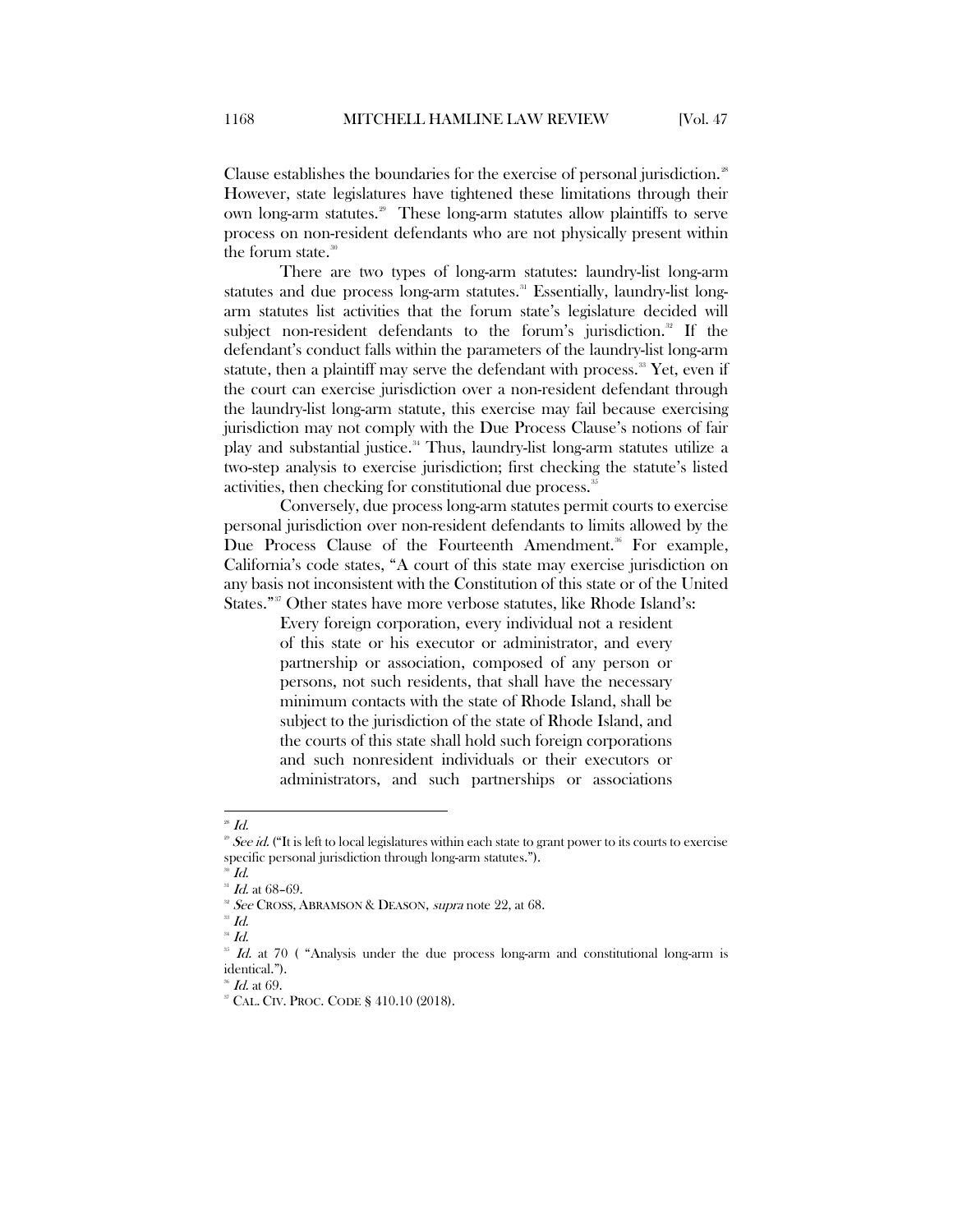amenable to suit in Rhode Island in every case not contrary to the provisions of the constitution or laws of the United States.<sup>[38](#page-6-0)</sup>

By having a due process long-arm statute, states reduce the two-step analysis of long-arm statutes into a single step because the due process analysis operates under these statutes as required by a constitutional analysis.[39](#page-6-1) Like long-arm statutes, even if the non-resident defendant has contacts with the forum state, the defendant can establish that jurisdiction is unreasonable by showing it violates notions of fair play and substantial justice.<sup>[40](#page-6-2)</sup> To determine if a defendant has made this showing, courts analyze five factors, including the litigation's burden on the defendant, the plaintiff's interest in the litigation, the forum state's interest in the claim, an efficient resolution to the issues resulting from the claim, and the maintenance of interstate social policies.<sup>[41](#page-6-3)</sup>

Like California and Rhode Island, Minnesota exercises specific personal jurisdiction over non-resident defendants through a long-arm statute.<sup>[42](#page-6-4)</sup> Minnesota's statute states that:

> As to the cause of arising from any acts enumerated in this subdivision, a court of this state with jurisdiction of the subject matter may exercise personal jurisdiction over any foreign corporation or a nonresident individual, or the individual's personal representative, in the same manner as if it were a domestic corporation or the individual were a resident of this state. This section applies if, in person or through an agent, the foreign corporation or nonresident individual: (1) owns, uses or possesses any real property situated in this state; or (2) transacts any business within the state  $\ldots$ <sup>[43](#page-6-5)</sup>

Unlike California or Rhode Island, Minnesota exercises specific personal jurisdiction over non-resident defendants through a laundry-list long-arm statute with enumerated acts.<sup>[44](#page-6-6)</sup> However, even though Minnesota exercises jurisdiction over non-resident defendants through a laundry-list

 $\overline{a}$ 

 $\mathbf{H}$   $Id.$ 

<span id="page-6-0"></span><sup>38</sup> 9 R.I. GEN. LAWS ANN. § 9-5-33 (2018).

<span id="page-6-1"></span><sup>&</sup>lt;sup>39</sup> See CROSS, ABRAMSON & DEASON, *supra* note [22,](#page-4-1) at 70 ("Analysis under the due process") long-arm and constitutional long-arm is identical.").

<span id="page-6-2"></span> $^\text{\tiny{\textregistered}}$   $Id.$  $41$  Id.

<span id="page-6-4"></span><span id="page-6-3"></span><sup>&</sup>lt;sup>2</sup> See MINN. STAT. § 543.19, subdiv. 1 (2018) (stating that Minnesota's long-arm statute operates through a list of enumerated acts and under the Due Process Clause of the Fourteenth Amendment).

<span id="page-6-6"></span><span id="page-6-5"></span><sup>&</sup>lt;sup>44</sup> See CAL. CIV. PROC. CODE § 410.10 (2018) (stating California's due process long-arm statute without listing enumerated acts); 9 R.I. GEN. LAWS ANN. § 9-5-33 (2018) (stating Rhode Island's due process long-arm statute without listing enumerated acts).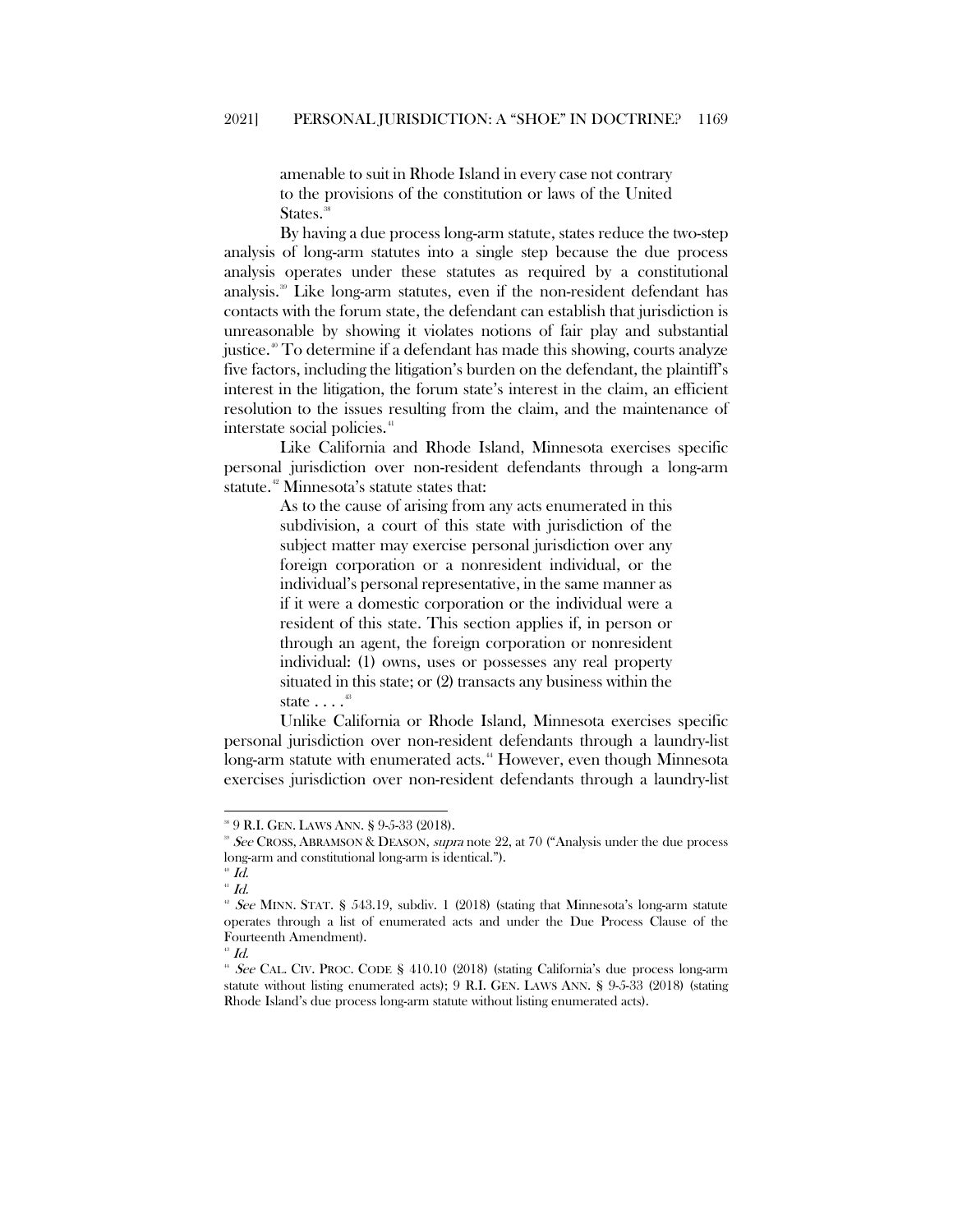long-arm statute, due process concerns still apply.<sup>[45](#page-7-1)</sup> Accordingly, the Minnesota Supreme Court has held that the state's long-arm statute allows Minnesota courts to exercise specific personal jurisdiction only as far as the Due Process Clause of the Fourteenth Amendment allows.<sup>[46](#page-7-2)</sup> Furthermore, the Minnesota Supreme Court applies federal case law to analyze the long-arm statute because federal decisions govern the statute's federal questions.<sup>[47](#page-7-3)</sup> Thus, this mandate requires a history of federal case law's analysis of specific personal jurisdiction and long-arm statutes before Minnesota's analysis begins.<sup>[48](#page-7-4)</sup>

#### <span id="page-7-0"></span>B. Evolution of the Personal Jurisdiction Doctrine

The applicable federal law concerning specific personal jurisdiction begins with *Pennoyer v. Neff*.<sup>6</sup> In *Pennoyer*, the claim involved a suit against a non-resident defendant who was not personally served with process.<sup>[50](#page-7-6)</sup> Instead, the plaintiff used constructive service through publication, and the defendant did not appear in court to defend the lawsuit.<sup>[51](#page-7-7)</sup> Accordingly, the court issued a default judgment, and a sheriff seized and sold the

 $\overline{a}$ 

<span id="page-7-7"></span><span id="page-7-6"></span><sup>50</sup> Pennoyer, 95 U.S. at 716-17.

<span id="page-7-1"></span> $45$  See CROSS, ABRAMSON & DEASON, supra not[e 22,](#page-4-1) at 70 ("Even if the defendant's activities satisfy the long-arm statute, it is still possible that exercising jurisdiction over the nonresident defendant nevertheless will fail because of a due process violation.").

<span id="page-7-3"></span><span id="page-7-2"></span><sup>46</sup> Valaspar Corp. v. Lukken Color Corp., 495 N.W.2d 408, 410 (Minn. 1992).

 $^{47}$  Id. at 411; see also Atkinson v. U.S. Operating Co., 129 Minn. 232, 233, 152 N.W. 410, 410 (1915) ("we simply apply federal case law" when examining Minnesota's long-arm statute).

 $8$  See id.

<span id="page-7-5"></span><span id="page-7-4"></span> $P$  Pennoyer v. Neff, 95 U.S. 714, 715 (1877). This case marked the advent of personal jurisdiction within the common law and remained the controlling authority regarding personal jurisdiction doctrine prior to International Shoe. Id. at 733–34. Pennoyer held, to establish personal jurisdiction, a defendant "must be brought within its jurisdiction by services of process within the State, or by [the defendant's] . . . voluntary appearance." Id. at 733. Beyond the caselaw, the Federal Rules of Civil Procedure (FRCP) are also central to the development of personal jurisdiction jurisprudence as they "govern civil proceedings in United States district courts." Federal Rules of Civil Procedure, U.S. FED. CTS., https://www.uscourts.gov/rules-policies/current-rules-practice-procedure/federal-rules-civilprocedure [https://perma.cc/8Y3X-VPPJ]. The Rules Enabling Act of 1934 authorized the Supreme Court to create the FRCP. See 28 U.S.C. §§ 2071–2077. "[T]he rulemaking process was [then] delegated by the Court to committees of the Judicial Conference, the policy-making body of the U.S. Courts." How the Rulemaking Process Works, U.S. FED. CTS., https://www.uscourts.gov/rules-policies/about-rulemaking-process/how-rulemakingprocess-works [https://perma.cc/7YL2-LXQJ]. Presently, committees of the Judicial Conference engage in an ongoing analysis of the function and impact of the federal rules. Id. As a result of this ongoing analysis, a committee may decide to propose a change to the rules, which invokes several review steps before submission to the Supreme Court for consideration and approval of any recommended changes. Id. Today, the process for challenging personal jurisdiction is codified under the FRCP. See FED. R. CIV. P. 12(b)(2).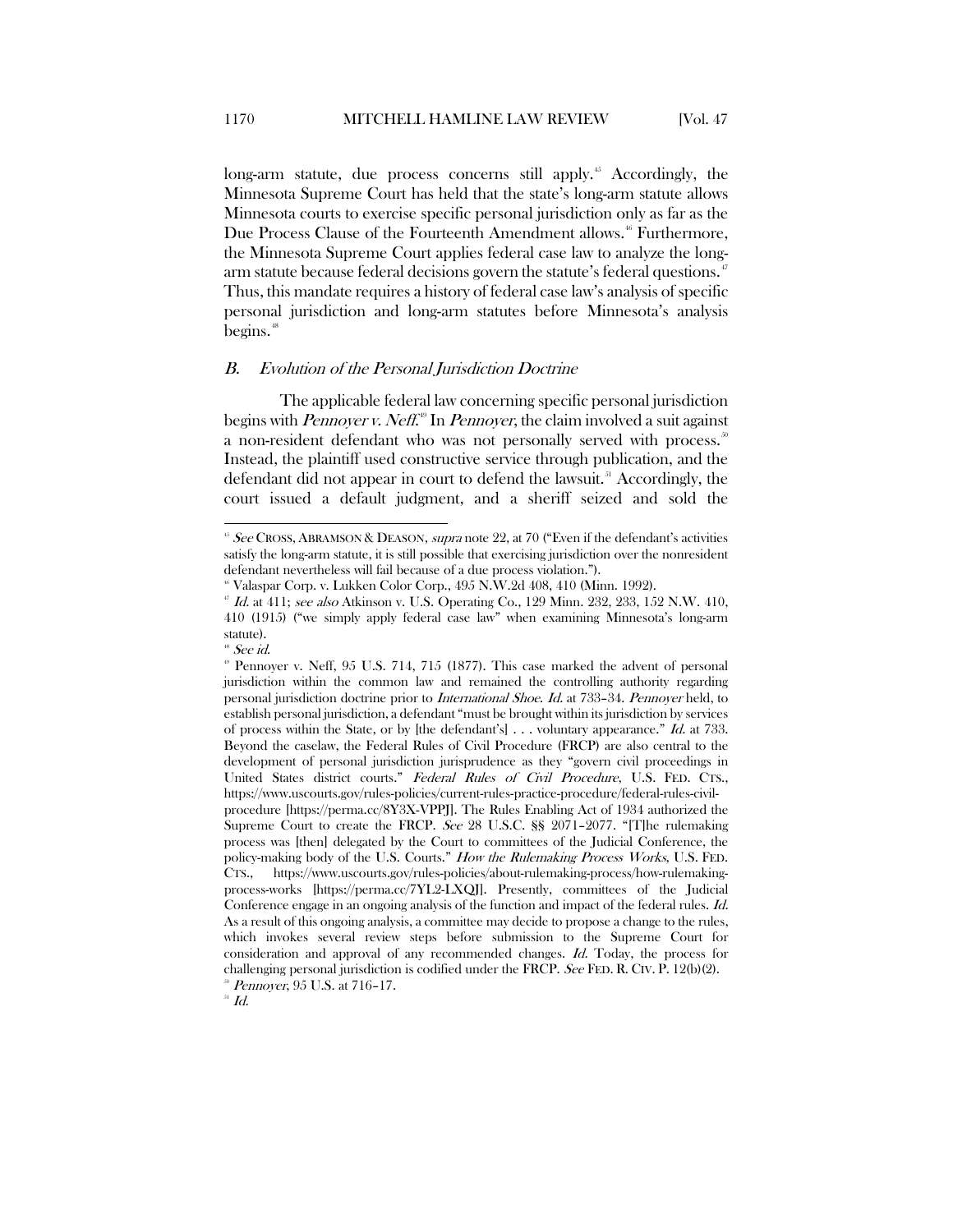defendant's land to satisfy the judgement.<sup>[52](#page-8-0)</sup> The defendant appealed the decision. [53](#page-8-1)

Pennoyer determined that service of process solely provided through publication offended principles of due process.<sup>[54](#page-8-2)</sup> In its analysis, the Court reasoned that "[p]rocess from the tribunals of one State cannot run into another State, and summon a party there domiciled to respond to proceedings against him."<sup>[55](#page-8-3)</sup> Like processes sent to defendants out of state, processes published in periodicals cannot establish personal jurisdiction over a non-resident defendant and do not create an obligation for the defendant to appear in court.<sup>[56](#page-8-4)</sup> Instead, service of process alongside publication, or the defendant's voluntary appearance within the forum state, create personal jurisdiction under a due process analysis.<sup>[57](#page-8-5)</sup>

Present-day personal jurisdiction jurisprudence stems from the decision in *International Shoe Company v. State of Washington*.<sup>38</sup> There, the defendant, International Shoe Company, was a Delaware company with an office in St. Louis, Missouri.<sup>[59](#page-8-7)</sup> At issue in the case was the company's use of salespeople in Washington.<sup>[60](#page-8-8)</sup> International Shoe used salespeople in Washington by shipping products to them, having them display and sell those products, and then compensating them with a commission for the sale of those products.[61](#page-8-9) In addition, International Shoe reimbursed its Washington salespeople for renting offices and storefronts in the state.<sup>[62](#page-8-10)</sup> Washington sued International Shoe for its failure to contribute to an unemployment fund as required by Washington statute. $63$ 

The holding of *International Shoe* established the beginning of the minimum contacts test, which requires certain minimum contacts between the defendant and the forum state to maintain a suit.<sup>[64](#page-8-12)</sup> The notion behind the test contends that so long as the defendant-corporation has minimum contacts with the forum state, a court can properly exercise personal

<span id="page-8-0"></span><sup>&</sup>lt;sup>32</sup> Id. at 719. Pennoyer determined that service of process solely provided through publication (such as newspaper ads) offended principles of due process.

 $53$  Id. at 71.5.

<span id="page-8-2"></span><span id="page-8-1"></span><sup>&</sup>lt;sup>54</sup> See id. at 714 ( $A$  personal judgment is without any validity, if it be rendered by a State court in an action upon a money-demand against a non-resident of the State, who was served by publication of summons, but upon whom no personal service of process within the State was made, and who did not appear . . . .").

<span id="page-8-3"></span> $55$  Id. at 715.

<span id="page-8-4"></span> $^{56}$   $\emph{Id.}$ 

<span id="page-8-5"></span> $J\!\!Z$   $I\!\!d$ .

<sup>&</sup>lt;sup>38</sup> Pfeffer, *supra* note [11,](#page-3-11) at 68.

<span id="page-8-7"></span><span id="page-8-6"></span><sup>59</sup> Int'l Shoe Co. v. Washington, 326 U.S. 310, 313 (1945).

<span id="page-8-8"></span> $\overline{d}$ 

 $61$  Id. at 313-14.

<span id="page-8-9"></span> $^{\circ\circ}$  Id. at 314.

<span id="page-8-12"></span><span id="page-8-11"></span><span id="page-8-10"></span> $^{\circ\circ}$  Id. at 311.

 $64$  See Pfeffer, supra note [11,](#page-3-11) at 69.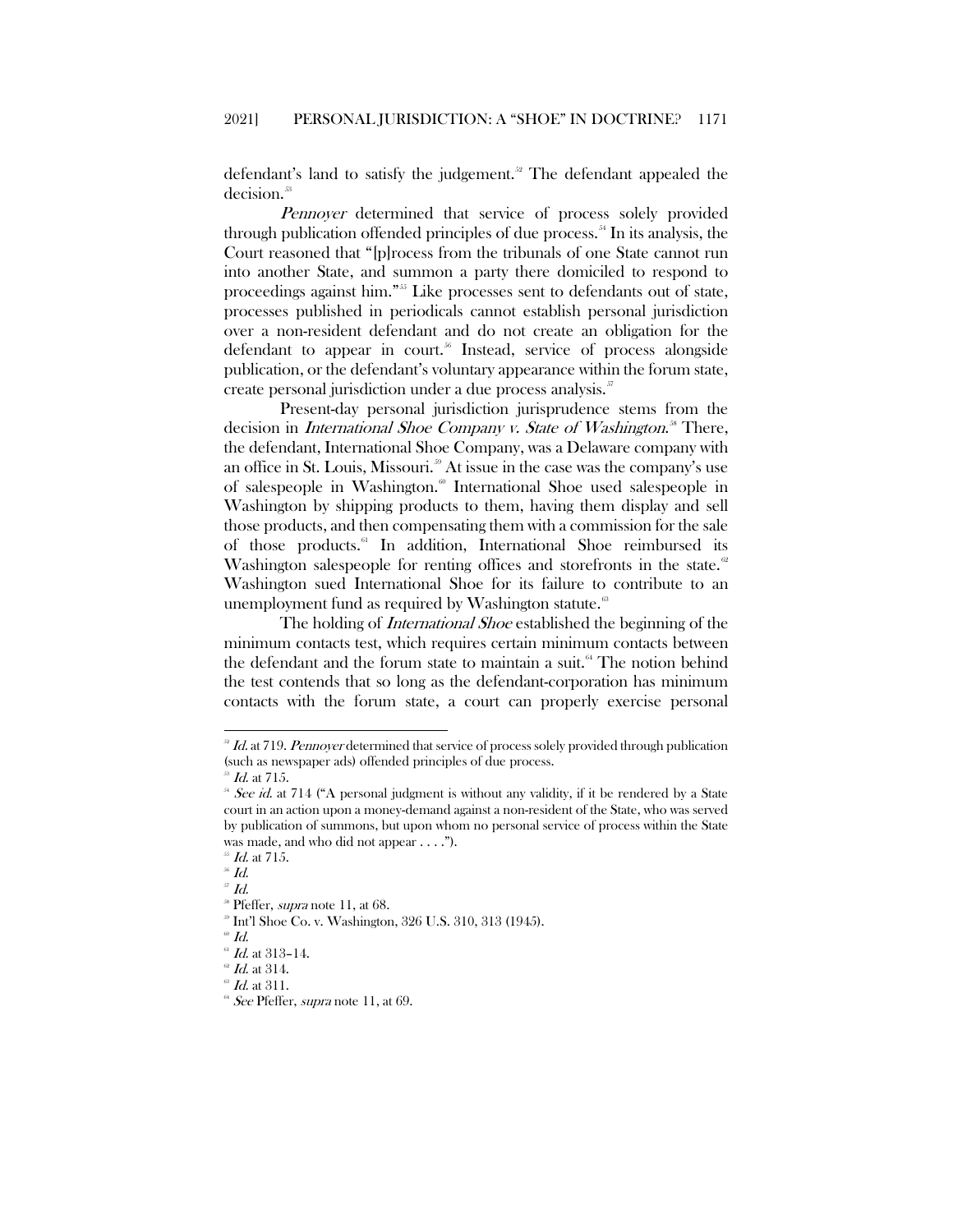jurisdiction without upsetting the "traditional concepts of fair play and substantial justice."<sup>65</sup>

Furthermore, the Court held that International Shoe received legal benefits and protections from Washington, and could have relied upon Washington's courts if it needed to enforce a right through legal action.<sup>[66](#page-9-1)</sup> The Court began its minimum contacts analysis by recognizing that presence within a state for jurisdictional purposes had been established by continuous and systematic contact.<sup>[67](#page-9-2)</sup> However, the Court also conceded that a corporate agent's presence within the state and isolated activity by those agents is not enough to establish personal jurisdiction over a corporation." In these instances, litigation outside the corporation's home state would be unreasonably burdensome and costly, thus breaking with due process.<sup> $\omega$ </sup> Second, the Court indicated that when a corporation avails itself of the privileges and legal benefits within a state, service of process over this corporation complies with due process.<sup>[70](#page-9-5)</sup> Therefore, service of process to International Shoe was proper because it sought the protections of Washington's laws. Furthermore, the operations of its salespeople created sufficient contacts with Washington to comply with due process notions of fair play and substantial justice.<sup>[71](#page-9-6)</sup>

In subsequent decisions, "the court essentially took the position that so long as the chosen forum was an arguably sensible place to litigate, given the connection between the forum and the parties . . . jurisdiction would be valid."<sup>[72](#page-9-7)</sup> In *McGee v. International Life Insurance Company*, the Court considered whether the residence of one party to a business contract in a forum state created jurisdiction over the other non-resident party to that contract.<sup>[73](#page-9-8)</sup> Here, a California resident, the plaintiff, bought life insurance from Empire Mutual Insurance Company, an Arizona business.<sup>[74](#page-9-9)</sup> International Life Insurance Co., the defendant, later acquired the contract from Empire Mutual Insurance.<sup>[75](#page-9-10)</sup> The California resident paid his

 $65$  Int'l Shoe, 326 U.S. at 320.

<span id="page-9-1"></span><span id="page-9-0"></span> $66$  See id. (indicating International Shoe "received the benefits and protection of the laws of the state, including the right to resort to the courts for enforcement of its rights").

 $\mathscr{I}$  Id. at 317.

<span id="page-9-3"></span><span id="page-9-2"></span> $^{\circ\circ}$   $Id.$ 

<span id="page-9-4"></span> $^{\circ}\,$  Id.

 $\sqrt[n]{n}$  *Id.* at 319.

 $n_{1}$  *Id.* at 320.

<span id="page-9-7"></span><span id="page-9-6"></span><span id="page-9-5"></span><sup>&</sup>lt;sup>72</sup> Pfeffer, *supra* note [11,](#page-3-11) at 72-73; see also McGee v. Int'l Life Ins. Co., 355 U.S. 220, 220 (1957) (holding that exercising personal jurisdiction over an insurance company incorporated in Texas was appropriate because the life insurance company refused to pay out a policy to a deceased resident of California after it specifically targeted the forum state and solicited business from the resident there).

 $3 McGe$ e, 355 U.S. at 220.

<span id="page-9-9"></span><span id="page-9-8"></span> $\mathrm{^{\mathit{74}}~Id.}$  at 221.

<span id="page-9-10"></span> $\overline{5}$  Id. at 222.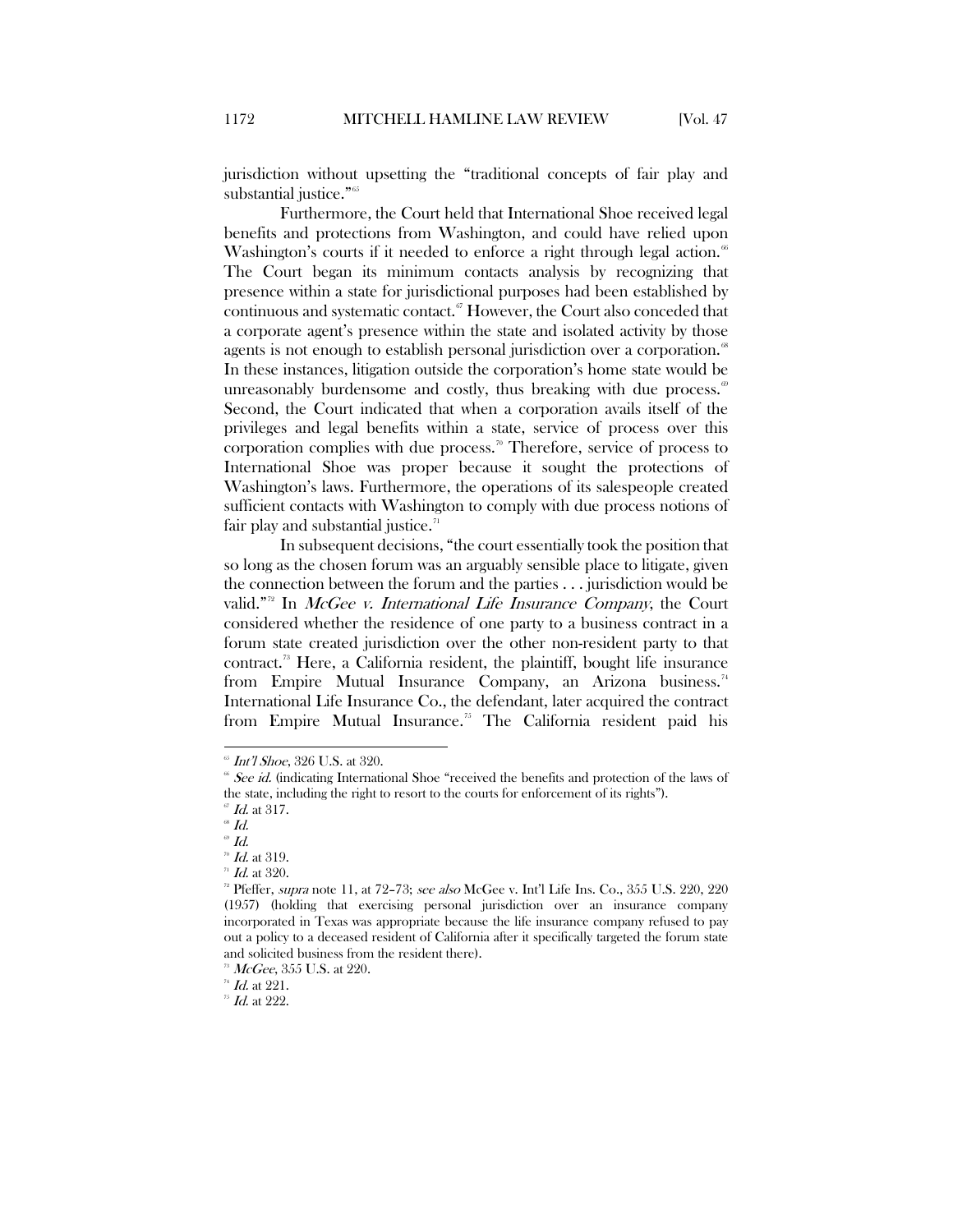premiums from his home in California to International Life Insurance's offices in Texas by mail.<sup>[76](#page-10-0)</sup> When the contract's payment came into effect, International Life Insurance refused to pay the California resident.<sup>[77](#page-10-1)</sup>

In its holding, the Court stated that if the forum state's contacts arise from a contract with a substantial connection to that state, due process is validated.<sup>[78](#page-10-2)</sup> Therefore, exercising personal jurisdiction over a defendant company incorporated in another state was appropriate because California "ha[d] a manifest interest in providing effective means of redress for its residents when their insurers refuse[d] to pay claims. These residents would be at a severe disadvantage if they were forced to follow the insurance company to a distant State to hold it legally accountable."[79](#page-10-3) The Court found a substantial connection to the forum state through the premiums mailed from California, the contract's enactment in California, and the resident's death in California.<sup>[80](#page-10-4)</sup> Thus, these activities created the minimum contacts required with the forum state and did not offend due process.<sup>[81](#page-10-5)</sup>

However, the Court limited this expansion in Hanson v. Denckla.<sup>[82](#page-10-6)</sup> In Hanson, the Florida court considered a situation similar to McGee in that the claim involved acquiring jurisdiction over a trust execution that originated in Delaware.<sup>[83](#page-10-7)</sup>After executing a trust in Delaware, a woman then executed a will in Florida involving the trust before dying there.<sup>[84](#page-10-8)</sup> The Florida Supreme Court held that the court's jurisdiction covered the trustees, who were the non-residents.<sup>[85](#page-10-9)</sup> However, a Delaware court claimed that the Florida court did not have jurisdiction over the non-residents.<sup>[86](#page-10-10)</sup>

The Supreme Court affirmed the Delaware court's decision.<sup>[87](#page-10-11)</sup> In their holding, the Justices stated that a court could not require defendants to defend a claim unless they have both minimal contacts with the forum state and the defendants purposefully availed themselves of the forum state

<span id="page-10-11"></span><span id="page-10-10"></span><span id="page-10-9"></span> $^{86}$  Id.

 $\overline{76}$  Id.

<span id="page-10-0"></span> $\overline{H}$  Id.

<span id="page-10-2"></span><span id="page-10-1"></span> $\sqrt[3]{1}$  Id. at 224.  $^{79}$  *Id.* at 223.

<span id="page-10-4"></span><span id="page-10-3"></span> $^{80}$  *Id.* at 221-22.

 $^{81}$  *Id.* at 222.

<span id="page-10-6"></span><span id="page-10-5"></span> $82$  See Hanson v. Denckla, 357 U.S. 235 (1958) (stating that a defendant cannot be required to defend itself in a different state unless the defendant has minimal contacts with that state and the defendant purposefully availed itself to the state's privileges by conducting activities in the forum state).

<span id="page-10-7"></span> $83$  Compare McGee, 355 U.S. at 221 (handling an insurance sale that transpired in California between a California resident and an Arizona company that later sold the account to a Texas Company), with Hanson, 357 U.S. at 238 (implicating a probate dispute over a trust that was executed in Delaware but subject to a will sworn out in Florida after the testator moved there). <sup>84</sup> Hanson, 357 U.S. at 240.

<span id="page-10-8"></span> $^{85}$  Id. at 238.

 $H$  Id. at 256.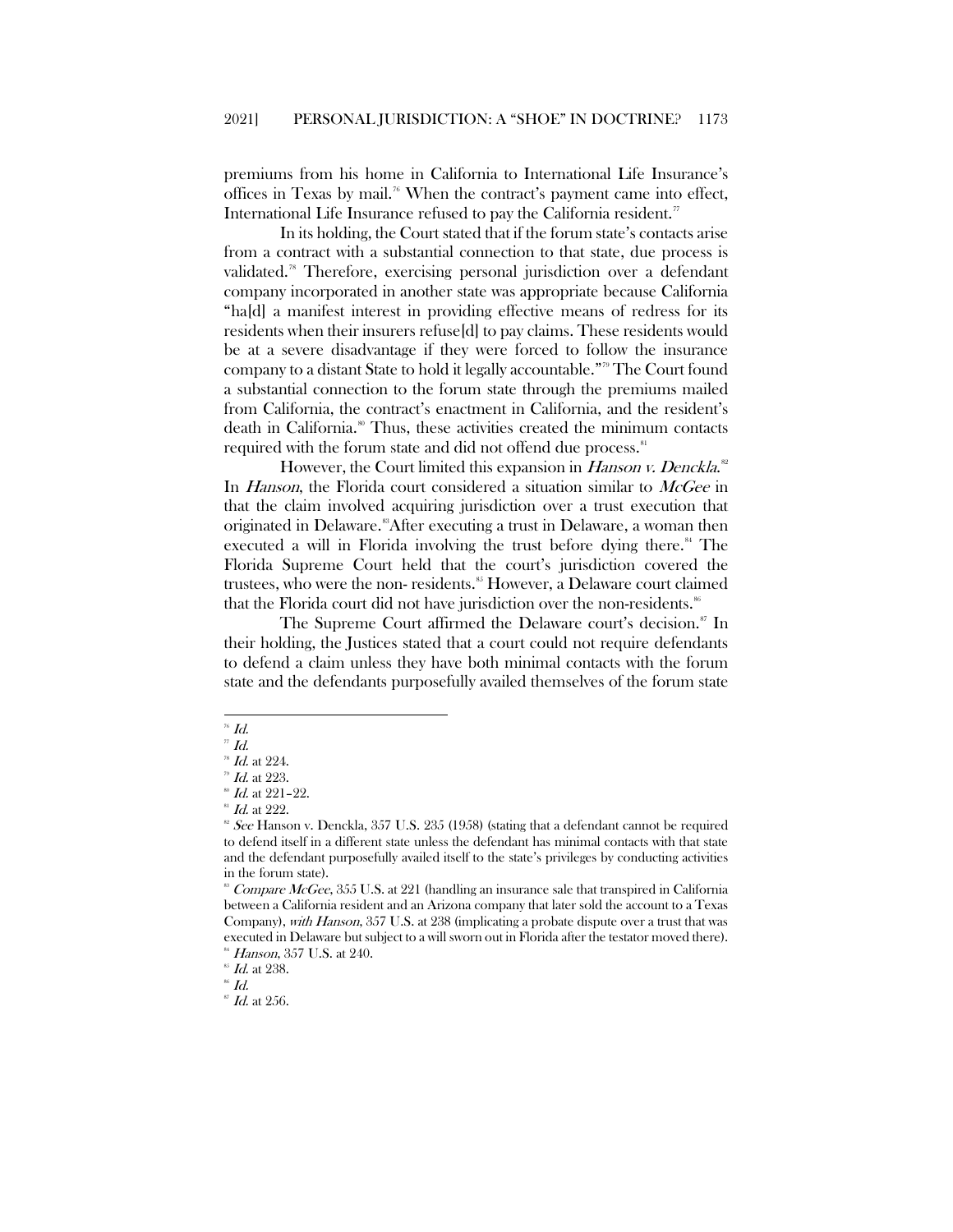by accepting the benefits of the forum state's legal protections.<sup>[88](#page-11-0)</sup> The Court determined the Florida court erred in its decision because "[t]he settlor's execution in Florida of her power of appointment cannot remedy the absence of such an act in this case."[89](#page-11-1) Furthermore, Florida did not acquire jurisdiction over the non-resident party solely by being the "center of gravity" for the claim and the most convenient location for litigation.<sup>[90](#page-11-2)</sup>

Subsequently, the Court further explained its definition of "minimum contacts" in *World-Wide Volkswagen Corp. v. Woodson*.<sup>[91](#page-11-3)</sup> The Court held that personal jurisdiction over a non-resident defendant requires contacts between the defendant and the forum state that are not happenstance.<sup>[92](#page-11-4)</sup> The plaintiffs, two automobile drivers who were New York residents, were hurt in a car accident in Oklahoma during a road trip.<sup>33</sup> They then filed a claim in Oklahoma state court against World-Wide Volkswagen Corporation, a car distributor and retailer that was incorporated and had a principal place of business in New York.<sup>[94](#page-11-6)</sup>

The Court in *World-Wide Volkswagen* recognized that International Shoe "gives a degree of predictability to the legal system that allows potential defendants to structure their primary conduct with some minimum assurance as to where that conduct will and will not render them liable."[95](#page-11-7) The predictability outlined in International Shoe allows a corporation that "purposefully avails itself of the privilege of conducting activities within the forum State . . . [to have] clear notice that it is subject to suit there, and [] act to alleviate the risk of burdensome litigation."<sup>[96](#page-11-8)</sup>

However, the Court did not endorse the notion that the mere predictability of a vehicle traveling to another state should render a motorvehicle dealership or manufacturer subject to personal jurisdiction in a foreign-state to which that vehicle traveled.<sup>[97](#page-11-9)</sup> Rather, the decision in *World*-Wide Volkswagen represented the evolution of personal jurisdiction jurisprudence requiring contacts, ties, or relations with the forum state constituting more than mere collateral financial benefits.<sup>[98](#page-11-10)</sup> So, while it may

<span id="page-11-10"></span> $^{98}$  *Id.* at 299.

<span id="page-11-0"></span> $88$  See id. at 253 ("IIIt is essential in each case that there be some act by which the defendant purposefully avails itself of the privilege of conducting activities within the forum State, thus invoking the benefits and protections of its laws.").

<span id="page-11-1"></span> $^{89}$  *Id.* at 254.

<span id="page-11-3"></span><span id="page-11-2"></span> $^{90}$  Id.

 $91$  See generally World-Wide Volkswagen Corp. v. Woodson, 444 U.S. 286 (1980).

<span id="page-11-5"></span><span id="page-11-4"></span> $\degree$  Id. at 287.

 $^{93}$  Id. at 288.

<span id="page-11-6"></span> $^{94}$  Id. at 289.

<span id="page-11-7"></span> $^{8}$  *Id.* at 297.

 $^{96}$  *Id.; see also* Int'l Shoe Co. v. Washington, 326 U.S. 310, 320 (1945).

<span id="page-11-9"></span><span id="page-11-8"></span> $\overline{v}$  *World-Wide Volkswagen*, 444 U.S. at 297–99 ("But there is no such or similar basis for Oklahoma jurisdiction . . . [t]here is no evidence of record that any automobiles distributed by World-Wide are sold to retail customers outside this tristate area.").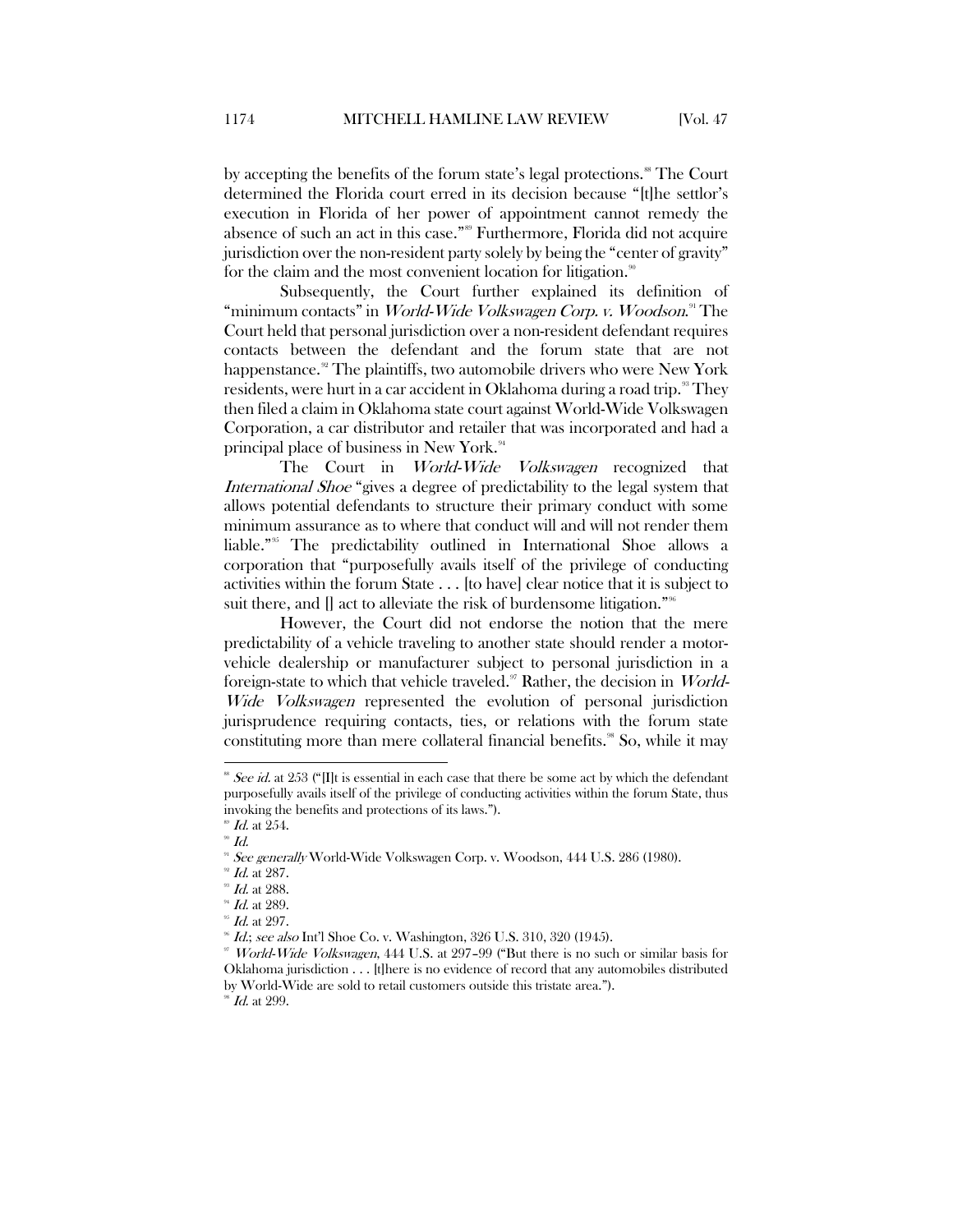be foreseeable that a vehicle purchased from World-Wide Volkswagen might end up in Oklahoma, foreseeability alone is insufficient to establish personal jurisdiction under the Due Process Clause.<sup>[99](#page-12-0)</sup>

The Court has reinforced the idea that a defendant must have minimum contacts with the forum state in other cases. For specific jurisdiction, the Court established that a defendant's general connections with a forum state is insufficient.<sup>[100](#page-12-1)</sup> Rather, the controversy must arise from, or relate to, a defendant's contacts with a forum state and the controversy must produce a substantial connection between the defendant and forum state.<sup>[101](#page-12-2)</sup> Also, the Court has held that specific personal jurisdiction does not exist when the suit lacks a connection between the forum state and the main controversy, even if the defendant conducts business in the state unconnected to the controversy within the State.<sup>[102](#page-12-3)</sup> Likewise, the Court held that mere injury to a forum state does not establish personal jurisdiction,<sup>[103](#page-12-4)</sup> nor does the mere presence of a chattel in the forum state establish personal jurisdiction over the chattel's owner.<sup>[104](#page-12-5)</sup> To denote this connection, the Court applied a standard mandating that conduct gives rise to or relates to the claim.[105](#page-12-6)

The *World-Wide Volkswagen* holding reemerged in the plurality opinion in *Asahi Metal Industry Co. v. Superior Court of California.<sup>[106](#page-12-7)</sup> Asahi* was a case involving arguably stronger contacts than World-Wide Volkswagen because the non-resident had actual knowledge, or should have had actual knowledge, that at least some of its component products were being directly sold to the forum state of California.<sup>[107](#page-12-8)</sup> Asahi had two holdings, a plurality opinion and a majority opinion.<sup>[108](#page-12-9)</sup> The plurality opinion did not believe actual knowledge of a product's entrance into the stream of commerce in a specific state sufficed to create personal jurisdiction, but would require evidence that the non-resident defendant advertised in the

 $^{99}$  Id. at 295.

<sup>&</sup>lt;sup>100</sup> Bristol-Myers Squibb Co. v. Superior Court of California, 137 S. Ct. 1773 (2017).

<span id="page-12-2"></span><span id="page-12-1"></span><span id="page-12-0"></span><sup>&</sup>lt;sup>101</sup> See Helicopteros Nacionales de Colombia, S.A. v. Hall,  $466$  U.S.  $408$ ,  $414$  (1984) (stating that specific personal jurisdiction must arise from the defendant's conduct with the forum); see also Walden v. Fiore, 571 U.S. 277, 284 (2014) (mandating the existence of a substantial connection between the forum state and defendant's suit-related conduct for personal jurisdiction).

<span id="page-12-3"></span>See Goodyear Dunlop Tires Operations, SA v. Brown, 564 U.S. 915, 923 (2011) (stating sales within a forum state does not grant personal jurisdiction over an unrelated controversy). <sup>38</sup> *Walden*, 571 U.S. at 290.

<span id="page-12-4"></span><sup>104</sup> World-Wide Volkswagen Corp. v. Woodson, 444 U.S. 286, 296 (1980).

<span id="page-12-6"></span><span id="page-12-5"></span><sup>&</sup>lt;sup>105</sup> Daimler AG v. Bauman, 571 U.S. 117, 134 (2014); Burger King Corp. v. Rudzewicz, 471 U.S. 462, 472 (1985); Helicopteros Nacionales de Colombia, 466 U.S. at 414–16. <sup>106</sup> 480 U.S. 102 (1987).

<span id="page-12-8"></span><span id="page-12-7"></span>

<sup>&</sup>lt;sup>107</sup> Id.; see also Pfeffer, supra not[e 11](#page-3-11) at 99-100; see generally World-Wide Volkswagen, 444 U.S. at 297–99.

<span id="page-12-9"></span><sup>&</sup>lt;sup>108</sup> Pfeffer, *supra* not[e 11,](#page-3-11) at 99-101.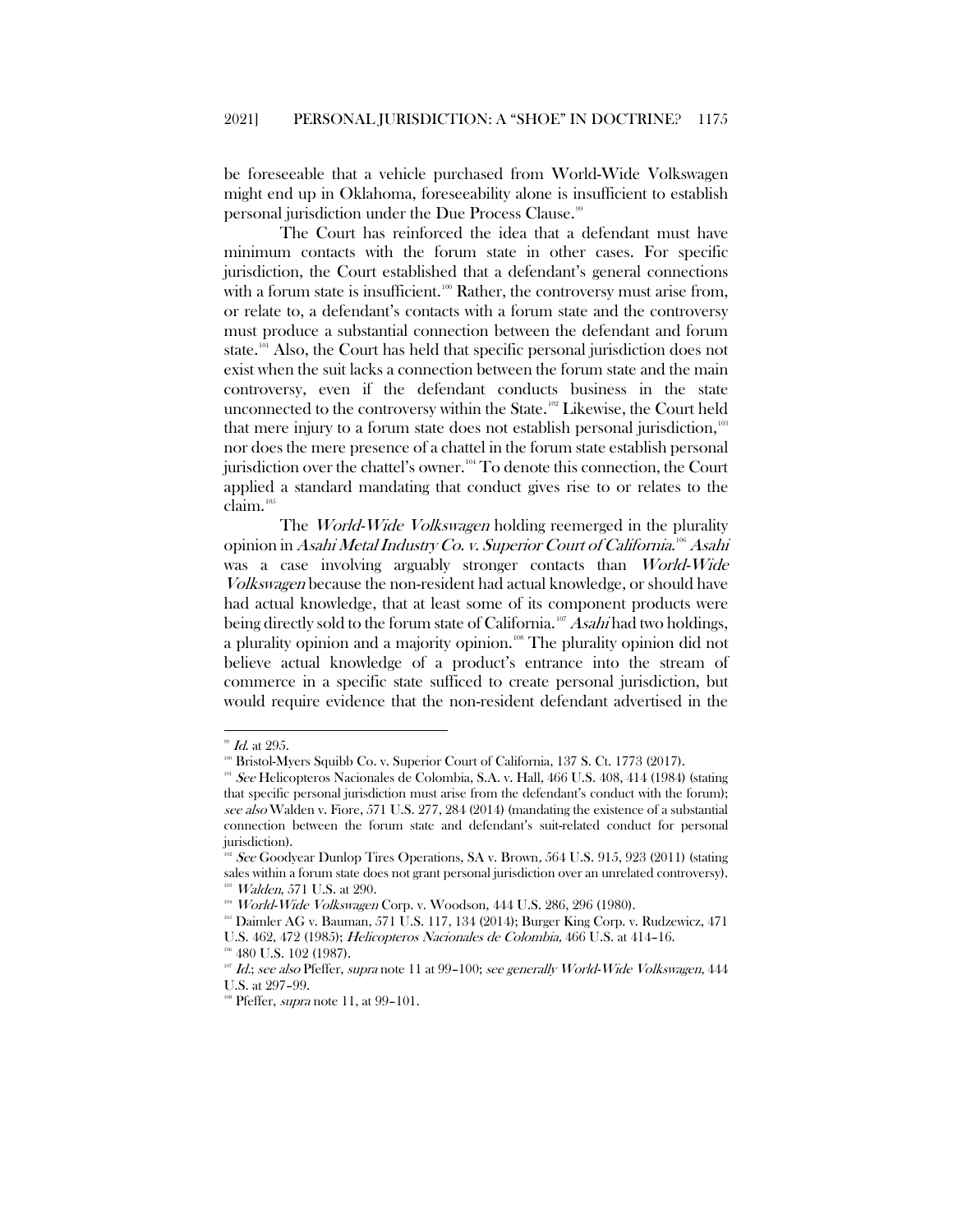forum state or designed the product for the forum state.<sup>[109](#page-13-0)</sup> The majority opinion in Asahi held that "even if minimum contacts existed in  $\dots$  [Asahi], it would be unreasonable to allow California to exercise jurisdiction."<sup>[110](#page-13-1)</sup> Asahi represents an additional evolution in personal jurisdiction jurisprudence regarding non-resident defendants. Foreseeable minimum sufficient contacts must exist with the forum state, and the contacts must constitute purposeful direction toward the forum state in the form of specific advertising or product development targeting that specific state. $11$ 11 Additionally, courts still perform an analysis as to the fairness of defending a claim in the forum in question.<sup>[112](#page-13-3)</sup>

In modern long-arm statute cases, the Court has analyzed whether a product's entrance into a forum's stream of commerce satisfies the analysis required by the Fourteenth Amendment's Due Process Clause. For example, in *J. McIntyre Machine, Ltd. v. Nicastro*, the United States Supreme Court discussed whether New Jersey's exercise of jurisdiction violated due process.<sup>[113](#page-13-4)</sup> There, the in-state resident injured his hand in a metal-shearing machine produced in England by J. McIntyre Machinery, Ltd., a company incorporated and operated in England.<sup>[114](#page-13-5)</sup> At no time did petitioner engage in any activities in New Jersey that revealed an intent to invoke or benefit from the protection of its laws.<sup>[115](#page-13-6)</sup> The evolution of personal jurisdiction under *McIntyre* reaffirms the requirement that contacts be specifically targeted to the forum state, thus availing the party of its jurisdiction.<sup>[116](#page-13-7)</sup> The Court found that the New Jersey Supreme Court violated J. McIntyre Machinery's due process because the company, in using a United States distributor, did not expect its products to be purchased by residents of the forum state.[117](#page-13-8) However, if J. McIntyre Machinery had expected this outcome, then the exercise would have complied with due

<span id="page-13-0"></span> $109$  Asahi Metal, 480 U.S. at 103-04; see also Pfeffer, supra not[e 11,](#page-3-11) at 99-100.

<span id="page-13-1"></span><sup>&</sup>lt;sup>110</sup> Asahi Metal, 480 U.S. at 108; see also Pfeffer, supra note [11,](#page-3-11) at 100.

<span id="page-13-2"></span> $111$  Pfeffer, *supra* not[e 11,](#page-3-11) at 100.

<span id="page-13-3"></span> $112$  Asahi Metal, 480 U.S. at 102.

<span id="page-13-4"></span><sup>&</sup>lt;sup>113</sup> J. McIntyre Mach., Ltd. v. Nicastro,  $564$  U.S. 873 (2011); see generally Asahi Metal, 480 U.S. at 102; World-Wide Volkswagen Corp. v. Woodson, 444 U.S. 286, 297–99 (1980).

 $114$  *McIntyre*, 564 U.S. at 878.

 $115$  Id. at 887; Pfeffer, supra note [11,](#page-3-11) at 115-17.

<span id="page-13-7"></span><span id="page-13-6"></span><span id="page-13-5"></span> $116$  See McIntyre, 564 U.S. at 882 ("[T]ransmission of goods permits the exercise of jurisdiction only where the defendant can be said to have targeted the forum; as a general rule, it is not enough that the defendant might have predicted that its goods will reach the forum State."); Rilley v. MoneyMutual, LLC, 884 N.W.2d 321, 335–36 (Minn. 2016) (concluding MoneyMutual targeted Minnesota through television advertisements and the use of internet Google AdWords advertisements).

<span id="page-13-8"></span> $117$  *McIntyre*, 564 U.S. at 886.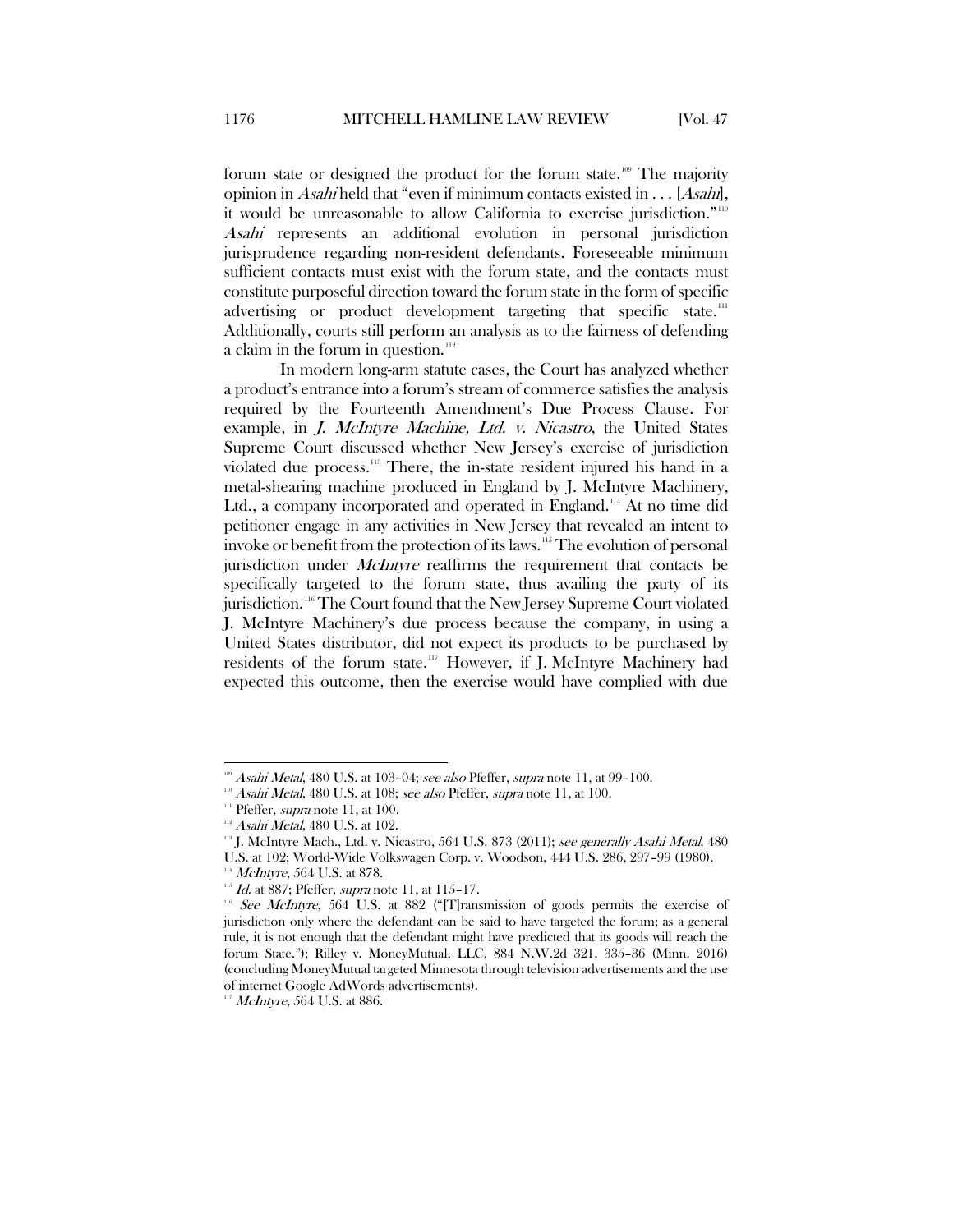process because the products would have entered the forum's stream of commerce at the company's direction, constituting purposeful ailment.<sup>[118](#page-14-1)</sup>

The most recent case to take center stage in the evolving jurisprudence of specific personal jurisdiction is Bristol-Myers Squibb Co. v. Superior Court, where the Court held that specific personal jurisdiction over claims brought by a non-resident plaintiff was improper.<sup>[119](#page-14-2)</sup> Under Bristol-Myers Squibb, there must also be an affiliation between the forum state and the specific underlying claim at issue to support personal jurisdiction.<sup>[120](#page-14-3)</sup> Bristol-Myers Squibb did not mention whether its holding would impact properly certified class action claims, but the majority stated the "decision does not prevent the California and out-of-state plaintiffs from joining together in a consolidated action in the States that have general jurisdiction over [Bristol-Myers Squibb]."<sup>[121](#page-14-4)</sup>

With these cases in mind, the United States Supreme Court produced an analysis of due process under the Fourteenth Amendment through a factor-based test.<sup>[122](#page-14-5)</sup> If the factors weigh in the defendant's favor, then the forum's exercise of jurisdiction does not comply with the Due Process Clause.<sup>[123](#page-14-6)</sup> The Minnesota Supreme Court has applied the same test when analyzing due process and long-arm statutes.<sup>[124](#page-14-7)</sup>

# <span id="page-14-0"></span>C. Minnesota's Adherence to Federal Due Process Standards

While Minnesota's long-arm statute is of the laundry-list variety, due process analysis still applies to the statute once a claim meets the activity criteria.[125](#page-14-8) The Minnesota Supreme Court has stated that Minnesota's longarm statute extends Minnesota's personal jurisdiction only "as far as the Due Process Clause of the federal constitution allows."<sup>[126](#page-14-9)</sup> Furthermore, "when

<span id="page-14-1"></span><sup>&</sup>lt;sup>118</sup> See id. at 881-82 ("This Court has stated that a defendant's placing goods into the stream of commerce 'with the expectation that they will be purchased by consumers in the forum State' may indicate purposeful ailment.").

Bristol-Myers Squibb Co. v. Superior Court of Cal., 137 S. Ct. 1733, 1776 (2017).

<span id="page-14-3"></span><span id="page-14-2"></span> $120$  *Id.* at 1776-77.

<span id="page-14-4"></span> $121$  Id. at 1783; see also Joan R. Camagong, Applying Bristol-Myers Squibb to Class Actions, AM. BAR ASS'N, [https://www.americanbar.org/groups/litigation/committees/products](https://www.americanbar.org/groups/litigation/committees/products-liability/practice/2019/applying-bristol-myers-squibb-to-class-actions/)[liability/practice/2019/applying-bristol-myers-squibb-to-class-actions/](https://www.americanbar.org/groups/litigation/committees/products-liability/practice/2019/applying-bristol-myers-squibb-to-class-actions/) [https://perma.cc/9HS8-6M6Y].

<span id="page-14-5"></span><sup>&</sup>lt;sup>122</sup> See CROSS, ABRAMSON & DEASON, *supra* note [22,](#page-4-1) at 70 ("Analysis under the due process") long-arm and constitutional long-arm is identical.").

 $123$  *Id.* 

<span id="page-14-7"></span><span id="page-14-6"></span> $124$  See Bandemer v. Ford Co., 931 N.W.2d 744, 749 (Minn. 2019) (listing the five factors that a Minnesota court must find to exercise specific personal jurisdiction over a company not in personam).

<span id="page-14-8"></span>See CROSS, ABRAMSON & DEASON, *supra* note [22,](#page-4-1) at 70 (stating even if the defendant's activities satisfy the long-arm statute, it is still possible that exercising jurisdiction over the non-resident defendant will nevertheless fail because of a due process violation).

<span id="page-14-9"></span><sup>&</sup>lt;sup>126</sup> Valaspar Corp. v. Lukken Color Corp., 495 N.W.2d 408, 410 (Minn. 1992).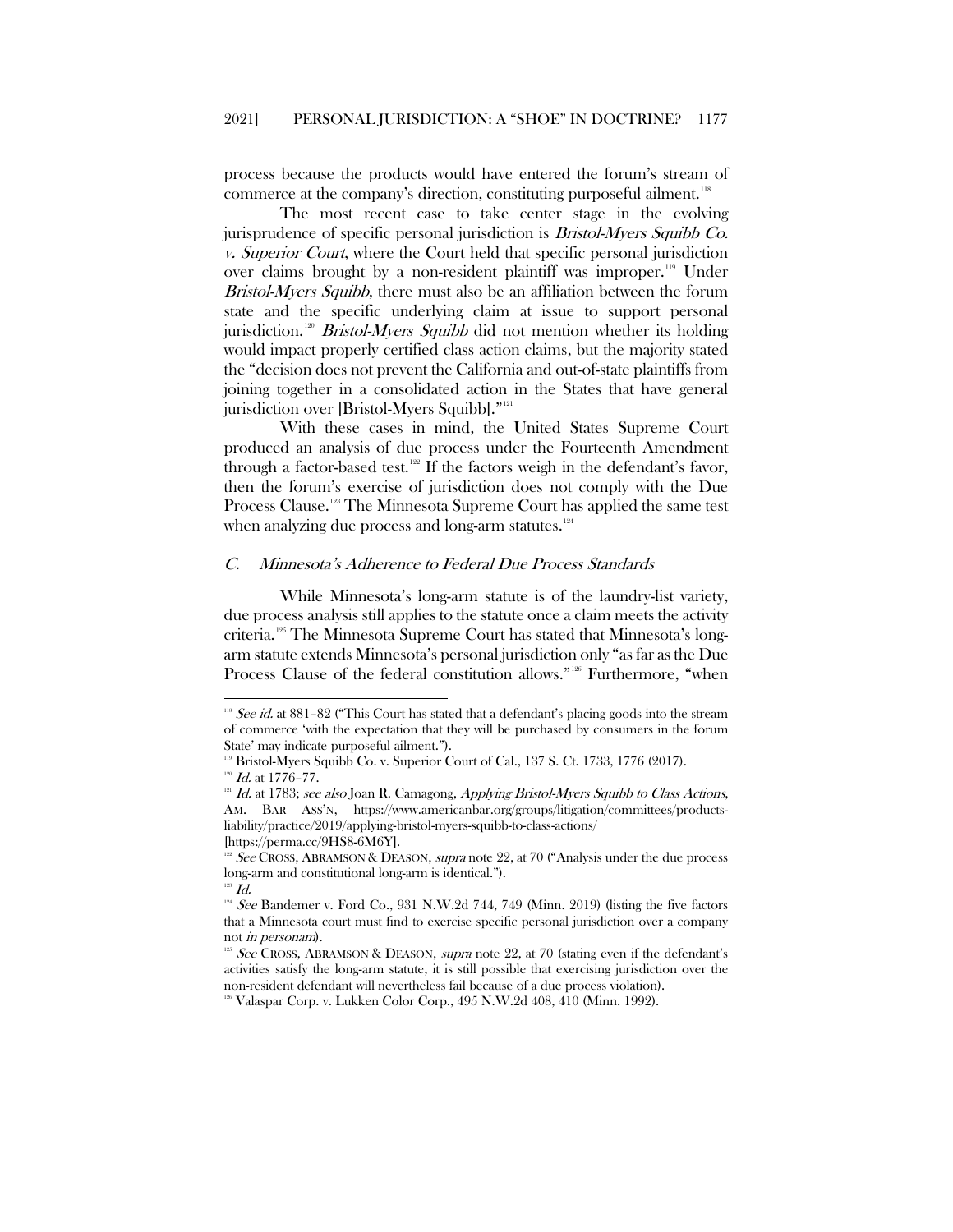analyzing most personal jurisdiction questions, Minnesota courts may simply apply the federal case law."<sup>[127](#page-15-2)</sup>

The Minnesota Supreme Court recently interpreted the aforementioned United States Supreme Court holdings in Rilley v. MoneyMutual, LLC.<sup>[128](#page-15-3)</sup> First, the Minnesota Supreme Court established five factors for the defendant that include "(1) the quantity of contacts with the forum state; (2) the nature and quality of contacts; (3) the connection of the cause of action with these contacts; (4) the interest of the state providing a forum; and (5) the convenience of all the parties."[129](#page-15-4) Courts use these factors to decide whether a defendant purposefully availed itself of the forum state and if its contacts sufficiently relate to the cause of action.<sup>[130](#page-15-5)</sup> Second, when considering sufficient minimum contacts, the *Rilley* holding mandates that a court consider all of the defendant's alleged contacts together, and not individually, through the totality of the circumstances.<sup>[131](#page-15-6)</sup> Finally, in *Juliech v*. Yamazki Maka Optonics Corp, the Minnesota Supreme Court stated that the first three factors determine whether "minimum contacts" exist.<sup>[132](#page-15-7)</sup>

## III. THE BANDEMER DECISION

#### <span id="page-15-1"></span><span id="page-15-0"></span>A. Factual and Procedural History

In January 2015, Minnesota resident Adam Bandemer rode as a passenger in Eric Hanson's 1994 Ford Crown Victoria on a Minnesota road.<sup>[133](#page-15-8)</sup> Hanson, the driver, rear-ended a snowplow, causing the car to enter a ditch.[134](#page-15-9) As a result of this crash, Bandemer allegedly suffered a severe brain injury due to the passenger-side airbag's failure to deploy.[135](#page-15-10) Bandemer also alleged that a manufacturing defect caused the vehicle's airbag's failure.<sup>[136](#page-15-11)</sup>

Bandemer "filed a complaint in district court alleging products liability, negligence, and breach of warranty claims against Ford."<sup>[137](#page-15-12)</sup> Subsequently, Ford moved to dismiss the claim for lack of personal jurisdiction because the used car involved in the accident was neither

<span id="page-15-2"></span> $127$  *Id.* at 411.

<span id="page-15-3"></span><sup>&</sup>lt;sup>128</sup> Rilley v. MoneyMutual, LLC, 884 N.W.2d 321, 321 (Minn. 2016).

<span id="page-15-4"></span> $129$  Id. at 328 (quoting Juelich v. Yamazaki Mazak Optonics Corp., 682 N.W.2d 565, 570 (Minn. 2004)).

 $M$ . at 332.

<span id="page-15-5"></span> $^{131}$  *Id.* at 337.

<span id="page-15-7"></span><span id="page-15-6"></span> $132$  Juelich, 682 N.W.2d at 568.

<span id="page-15-8"></span><sup>&</sup>lt;sup>8</sup> Bandemer v. Ford Motor Co., 931 N.W.2d 744, 748 (Minn. 2019).

<sup>&</sup>lt;sup>134</sup> Id.

<span id="page-15-10"></span><span id="page-15-9"></span> $^{135}$   $\emph{Id.}$ 

<span id="page-15-12"></span><span id="page-15-11"></span> $^{136}$  Id.

 $137$  Id. Bandemer also named Hanson and Hanson's father as defendants in a negligence claim that lies outside the scope of this Paper. Id.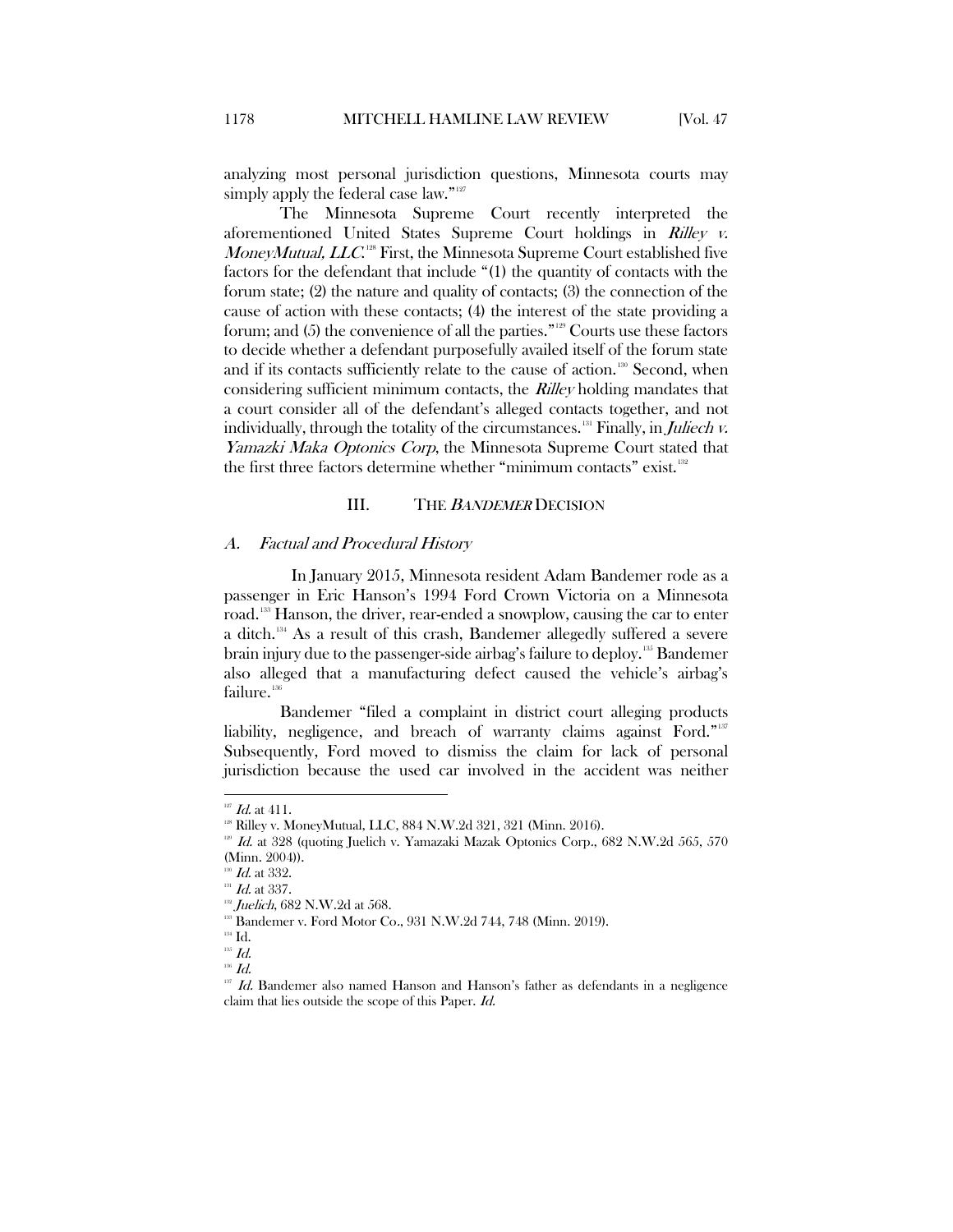designed, manufactured, nor originally sold in Minnesota.<sup>[138](#page-16-0)</sup> However, Ford did not dispute the quantity of its contacts with Minnesota or the reasonableness of personal jurisdiction.<sup>[139](#page-16-1)</sup>

Ford moved for dismissal based on lack of personal jurisdiction, but Minnesota courts believed Ford had sufficient contacts with Minnesota, through its business practices, including advertising, sales, and data collection.[140](#page-16-2) First, Ford sold more than two thousand 1994 Crown Victorias to Minnesotan dealerships and about two hundred thousand vehicles in total between 2013 and 2015.<sup>[141](#page-16-3)</sup> Second, various Ford advertising campaigns contacted Minnesotans through various mediums, including direct mail advertisements coupled with contacts relating to Ford's national advertising campaigns[.142](#page-16-4) Ford's marketing efforts also included a 2016 "Ford Experience Tour" in Minnesota, a 1966 Ford Mustang designed for the Minnesota Vikings, a "Ford Driving Skills for Life Free National Teen Driver Training Camp" held in Minnesota, and sponsorship of Minnesota athletic events.[143](#page-16-5) Third, Ford collected data from its Minnesotan dealerships to further both redesigns and repairs.<sup>[144](#page-16-6)</sup> Finally, Ford has employees, mechanics, service agents, franchises, and real property in Minnesota.<sup>[145](#page-16-7)</sup>

Initially, Ford's registered agent for service of process received certified mail containing notice of the lawsuit, but certified mail is an improper form of service under the Minnesota Rules of Civil Procedure.<sup>[146](#page-16-8)</sup> Ford alleged defective service in its answer, but subsequently moved for voluntary transfer of venue to Todd County, Minnesota, the county in which the Hansons resided.[147](#page-16-9) Plaintiff then properly served "the summons and complaint on Ford Motor Company by process server delivering a copy of the summons and complaint to its registered agent for service."<sup>[148](#page-16-10)</sup>

The motion then proceeded through the district court, appellate court, and eventually to the Minnesota Supreme Court.[149](#page-16-11) The district court held that personal jurisdiction was appropriate.<sup>[150](#page-16-12)</sup> However, Ford

<span id="page-16-6"></span><span id="page-16-5"></span> $^{14}$   $\emph{Id.}$ 

 $^{145}$   $\emph{Id.}$ 

<span id="page-16-12"></span><span id="page-16-11"></span><span id="page-16-10"></span><span id="page-16-9"></span> $^{148}$   $\emph{Id.}$ 

 $^{150}$   $\emph{Id.}$  at 748.

 $^{138}$  Id.

<span id="page-16-1"></span><span id="page-16-0"></span> $^{139}$   $\emph{Id.}$ 

 $140$  See id.

<span id="page-16-3"></span><span id="page-16-2"></span> $^{141}$   $\emph{Id.}$ 

<span id="page-16-4"></span> $142$   $Id.$  $^{143}$   $\emph{Id.}$ 

<span id="page-16-8"></span><span id="page-16-7"></span><sup>&</sup>lt;sup>146</sup> Bandemer v. Ford Motor Co., No. 77-CV-16-1025, 2017 WL 10185684, at \*1 (Minn. Dist. Ct. May 25, 2017); see also MINN. R. CIV. P. 4.03(c).

<sup>&</sup>lt;sup>147</sup> Bandemer, 2017 WL 10185684, at \*1.

<sup>&</sup>lt;sup>149</sup> Bandemer, 931 N.W.2d at 748-49.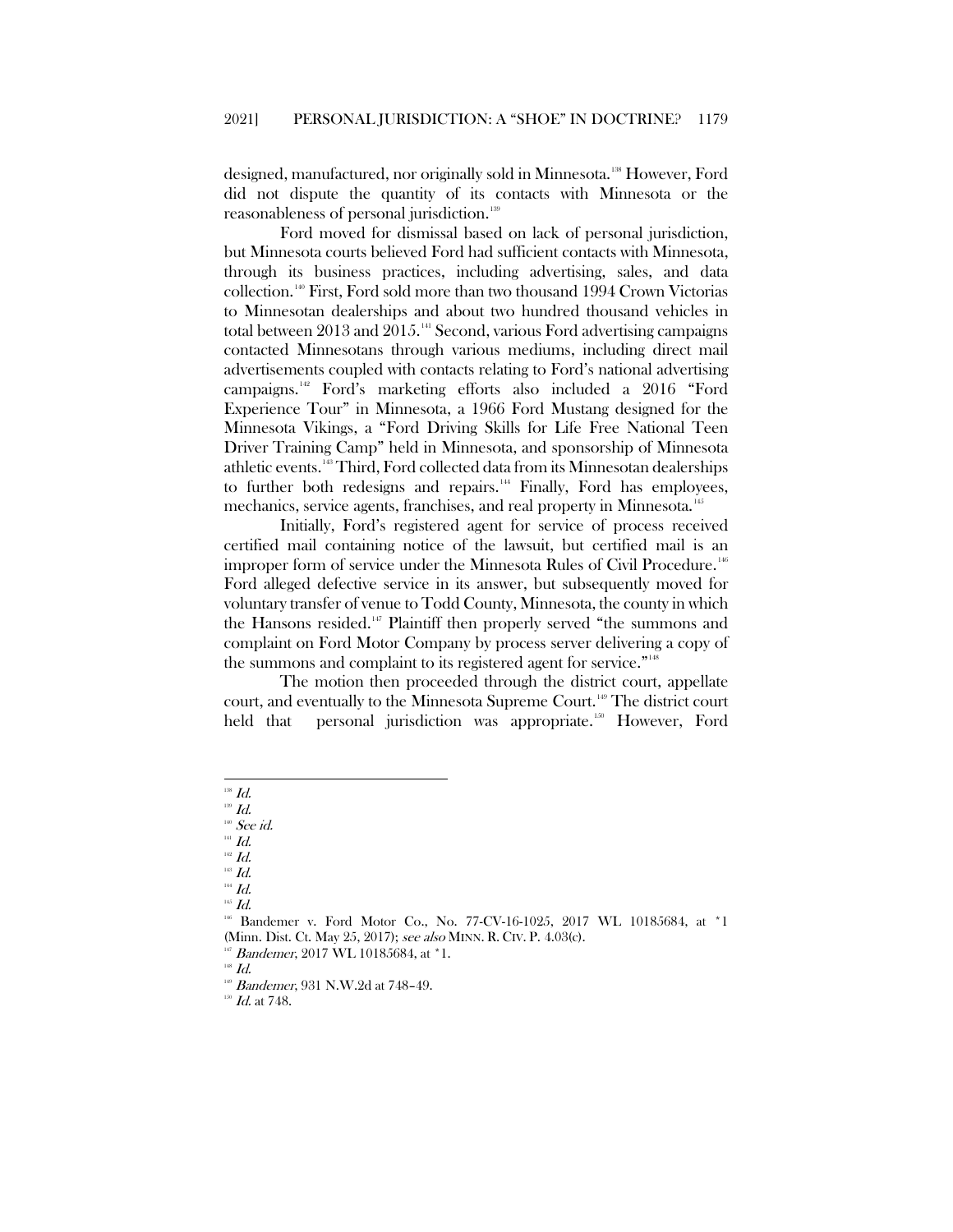appealed.<sup>[151](#page-17-1)</sup> Applying *Rilley v. MoneyMutual*,<sup>[152](#page-17-2)</sup> the Minnesota Court of Appeals determined the district court did not err in its denial of Ford's motion to dismiss for lack of personal jurisdiction.<sup>[153](#page-17-3)</sup> The court reasoned that Ford's marketing efforts in Minnesota formed a substantial connection between Ford, Minnesota, and the litigation.<sup>[154](#page-17-4)</sup> Thus, Ford purposefully availed itself of Minnesota law, and Ford's contacts were sufficiently related to the alleged brain damage suffered from the alleged defect in the 1994 Crown Victoria's airbags.<sup>[155](#page-17-5)</sup> Furthermore, the court rejected Ford's argument that Supreme Court precedent now requires a more direct connection between the defendant, the forum, and the litigation than the standard for connection stated in *Rilley*.<sup>[156](#page-17-6)</sup>Thereafter, Ford appealed to the Minnesota Supreme Court.<sup>[157](#page-17-7)</sup>

#### <span id="page-17-0"></span>B. The Minnesota Supreme Court's Decision

The Minnesota Supreme Court affirmed the court of appeals, concluding "Ford's contacts alone [were] sufficient to support specific personal jurisdiction."[158](#page-17-8)First, the court stated the standard for Minnesota's long-arm statute which "prevents personal jurisdiction over a non-resident defendant if it would 'violate fairness and substantial justice.'"[159](#page-17-9) Then, as it had in *Valspar Corp. v. Lukken Color Corp.*,<sup>[160](#page-17-10)</sup> the court stated that Minnesota's long-arm statute grants Minnesota courts personal jurisdiction only within the limits of the Due Process Clause of the United States Constitution.[161](#page-17-11) Additionally, section 543.19 of the Minnesota Statutes states that exercising personal jurisdiction is improper if it "offends traditional notions of fair play and substantial justice."[162](#page-17-12) Yet, a state attempting to exert personal jurisdiction "'does not exceed its powers under the Due Process Clause if it asserts personal jurisdiction over a corporation that delivers its products into the stream of commerce with the expectation that they will be

<span id="page-17-1"></span> $151$  Id.

<span id="page-17-2"></span><sup>152</sup> 884 N.W.2d 321 (Minn. 2016).

<span id="page-17-4"></span><span id="page-17-3"></span> $^{153}$  *Bandemer*, 931 N.W.2d at 715.<br><sup>154</sup> *Id.* 

<sup>&</sup>lt;sup>155</sup> See id.

<span id="page-17-7"></span><span id="page-17-6"></span><span id="page-17-5"></span> $^{156}$   $\emph{Id.}$ 

 $^{157}$  *Id.* at 749.

 $Hd.$  at 755.

<span id="page-17-10"></span><span id="page-17-9"></span><span id="page-17-8"></span>Id. at 749 (quoting MINN. STAT. § 543.19, subdiv. 1(4)(ii) (2018)).

 $160$  495 N.W.2d 408, 410-11 (Minn, 1992).

<span id="page-17-11"></span><sup>&</sup>lt;sup>161</sup> Bandemer, 931 N.W.2d at 749.

<span id="page-17-12"></span> $162$  Id. at 749 (quoting Int'l Shoe Co. v. Washington, 326 U.S. 310, 316 (1945)); see generally MINN. STAT. § 542.19, subdiv. 1(4)(ii) (2020).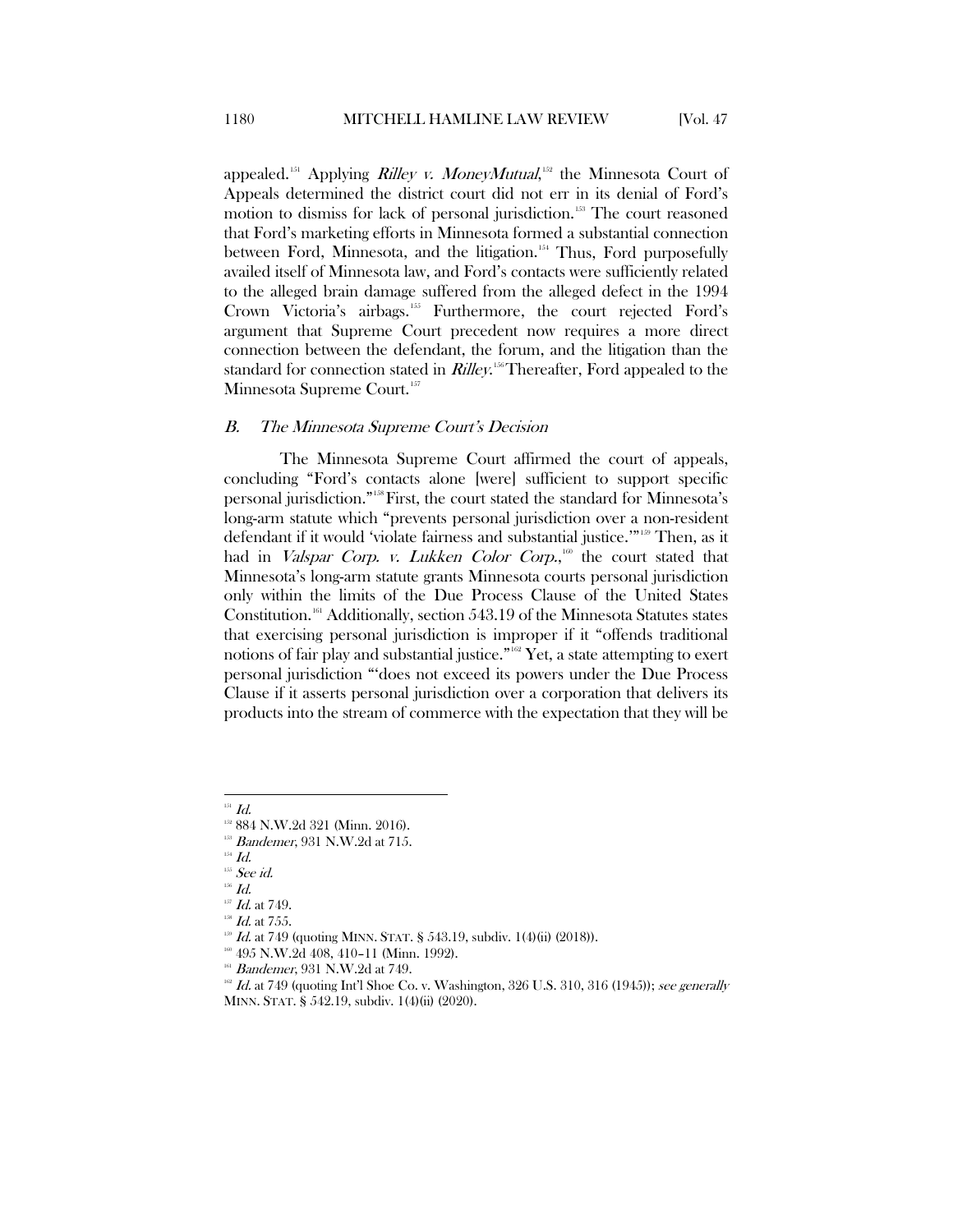purchased by consumers in the forum State' and those products subsequently injure forum consumers."<sup>[163](#page-18-0)</sup>

To determine whether exercising personal jurisdiction over Ford would comport with federal due process, the court analyzed five factors.<sup>[164](#page-18-1)</sup> These factors included (1) the quantity of Ford's contacts with Minnesota, (2) the nature and quality of Ford's contacts, (3) the connection of Ford's contacts with Bandemer's the cause of action—his brain injury resulting from the Crown Victoria's defect, (4) Minnesota's interest in the litigation, and (5) the convenience for Ford and Bandemer.<sup>[165](#page-18-2)</sup> Through these factors the Minnesota Supreme Court sought to examine "reasonableness in light of traditional notions of fair play and substantial justice."<sup>[166](#page-18-3)</sup> The court then divided the first three factors into one category for a minimum contacts analysis.<sup>[167](#page-18-4)</sup> It then used the last two factors to test for reasonableness, fair play, and substantial justice.<sup>[168](#page-18-5)</sup>

Through an analysis of the first two factors, the court determined that the court of appeals did not err when it held that the quality and quantity of contacts between Ford and Minnesota satisfied the requirements for personal jurisdiction.[169](#page-18-6) The court relied on Ford's marketing and data collection in Minnesota, which demonstrated that Ford placed its vehicles within Minnesota's stream of commerce with the intent that Minnesotans would purchase them.[170](#page-18-7) Furthermore, Ford collected data about sales at Minnesotan dealerships, sold more than two thousand 1994 Crown Victorias in Minnesota alongside two hundred thousand other vehicles, and conducted directed marketing in the state.<sup>[171](#page-18-8)</sup> Thus, the court found that the suit's connection with Minnesota surpassed "the mere unilateral activity of those who claim some relationship with a non-resident defendant" because Ford targeted its sales at Minnesotans.<sup>172</sup> Hence, Ford availed itself of Minnesota.<sup>[173](#page-18-10)</sup>

In an analysis of the connection between the cause of action and Ford's contacts with Minnesota, the court determined the exercise of

<span id="page-18-0"></span><sup>&</sup>lt;sup>163</sup> Bandemer, 931 N.W.2d at 749, 759 (quoting Burger King Corp. v. Rudzewicz, 471 U.S. 462, 473 (1985)). States cannot exercise personal jurisdiction under the Due Process Clause unless the defendant has minimum contacts with that state and the suit comports with justice and fair play. See Burger King, 471 U.S. at 473; Int'l Shoe, 326 U.S. at 310.

<sup>&</sup>lt;sup>164</sup> Bandemer, 931 N.W.2d at 749.

<span id="page-18-2"></span><span id="page-18-1"></span><sup>&</sup>lt;sup>165</sup> See id. (listing the five factors that require examination to determine if an exercise of personal jurisdiction complies with federal due process).

<span id="page-18-3"></span> $66$   $Id.$ 

<span id="page-18-4"></span> $^{167}$   $\emph{Id.}$ 

 $^{168}$   $Id.$ 

<span id="page-18-5"></span> $169$  *Id.* at 7.51.

<span id="page-18-7"></span><span id="page-18-6"></span> $170$  *Id.* at 750-51.

<span id="page-18-9"></span><span id="page-18-8"></span> $171$  *Id.* at 751.

<span id="page-18-10"></span><sup>&</sup>lt;sup>172</sup> Id. (quoting World-Wide Volkswagen Corp. v. Woodson, 444 U.S. 286, 298 (1980)).

 $^{173}$   $\emph{Id.}$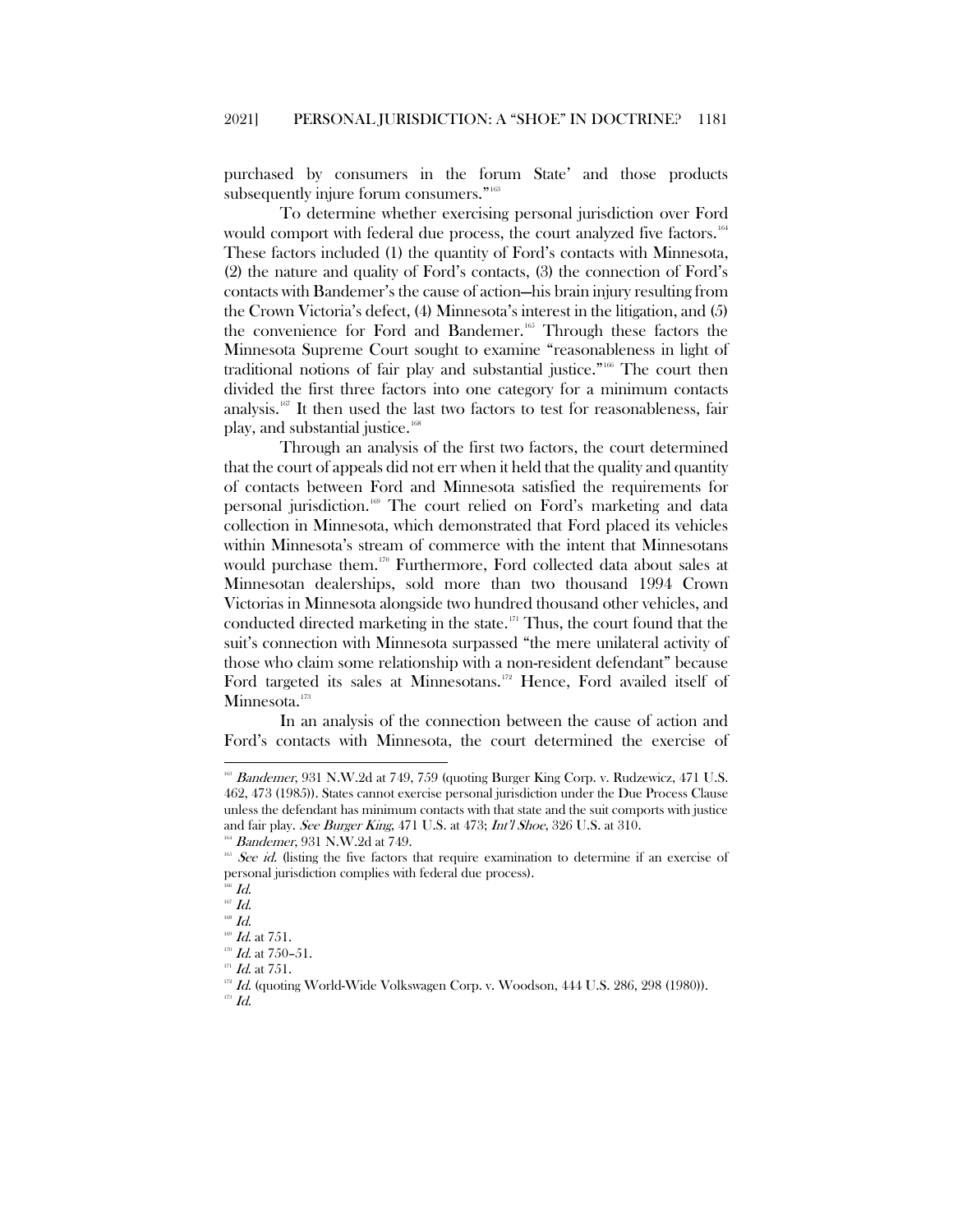personal jurisdiction was proper.[174](#page-19-0) The court repeated its analysis from  $Rilley$ ,<sup>[175](#page-19-1)</sup> which stated that defendants solicited Minnesotans to purchase goods through targeted ads.<sup>[176](#page-19-2)</sup> Therefore, like the ads in Riley, Ford's marketing constituted a relevant contact with Minnesota for the minimum contacts analysis.<sup>[177](#page-19-3)</sup>

To support this analysis, the court maintained that replacing the "relating to"<sup>[178](#page-19-4)</sup> standard with Ford's "giving rise to" standard would create an unwarranted shift in specific personal jurisdiction law.[179](#page-19-5) The court rejected Ford's argument that *Bristol-Myers Squibb* mandates a "giving rise to" standard because (1) it interpreted the United States Supreme Court's language as buttressing the "relating to" standard, $^{180}$  and (2) the Bristol-Myers Squibb Court determined there were no connections between foreign plaintiffs and the forum state.[181](#page-19-7) Furthermore, the Minnesota Supreme Court determined that the United States Supreme Court consistently applied a "relating to" standard in International Shoe because it held Washington State's tax enforcement was sufficiently connected to International Shoe's presence in Washington to create personal jurisdiction.<sup>[182](#page-19-8)</sup> Furthermore, while the World-Wide Volkswagen Court found the foreseeability that a car might travel to Oklahoma failed to establish personal jurisdiction,<sup>[183](#page-19-9)</sup> the Minnesota Supreme Court found that if Volkswagen had advertised, sold, and collected data in Oklahoma, as Ford had in Minnesota, then the United States Supreme Court would have found personal jurisdiction.<sup>[184](#page-19-10)</sup> Thus, the Minnesota Supreme Court retained the "relating to" standard, finding Minnesota had personal jurisdiction over Ford.<sup>[185](#page-19-11)</sup>

<span id="page-19-11"></span> $^{185}$   $Id.$ 

 $174$  *Id.* at 755.

<span id="page-19-1"></span><span id="page-19-0"></span><sup>&</sup>lt;sup>175</sup> Rilley v. MoneyMutual, LLC, 884 N.W.2d 321, 336-37 (Minn. 2016).

<span id="page-19-2"></span><sup>&</sup>lt;sup>176</sup> See Bandemer, 931 N.W.2d at 751 (discussing how MoneyMutual's solicitation of Minnesotans to apply for unlawful loans allowed a suit to survive dismissal for lack of personal jurisdiction).

 $\overline{d}$  Id.

<span id="page-19-4"></span><span id="page-19-3"></span><sup>&</sup>lt;sup>178</sup> Rilley, 884 N.W.2d at 337.

<span id="page-19-5"></span><sup>&</sup>lt;sup>179</sup> Bandemer, 931 N.W.2d at 752.

<span id="page-19-6"></span> $180$  Id. (citing Bristol-Myers Squibb Co. v. Superior Court of Cal., 137 S. Ct. 1773, 1781  $(2017)$ ). In *Bristol-Myers Squibb*, the Court held "[o]ur settled principles regarding specific jurisdiction control this case." 137 S. Ct. at 1781.

Bandemer, 931 N.W.2d at 752 (citing Bristol-Meyers Squibb, 137 S. Ct. at 178).

Id. at 753 (citing Int'l Shoe Co. v. Washington, 326 U.S. 310, 320 (1945)).

<span id="page-19-8"></span><span id="page-19-7"></span><sup>&</sup>lt;sup>183</sup> World-Wide Volkswagen Corp. v. Woodson, 444 U.S. 286, 295 (1980).

<span id="page-19-10"></span><span id="page-19-9"></span> $184$  See Bandemer, 931 N.W.2d at 753 (declining to adopt Ford's rule that if a "particular" vehicle was not designed, manufactured, or sold in Oklahoma . . . then it would not have mattered if the defendant sold millions of cars in Oklahoma.").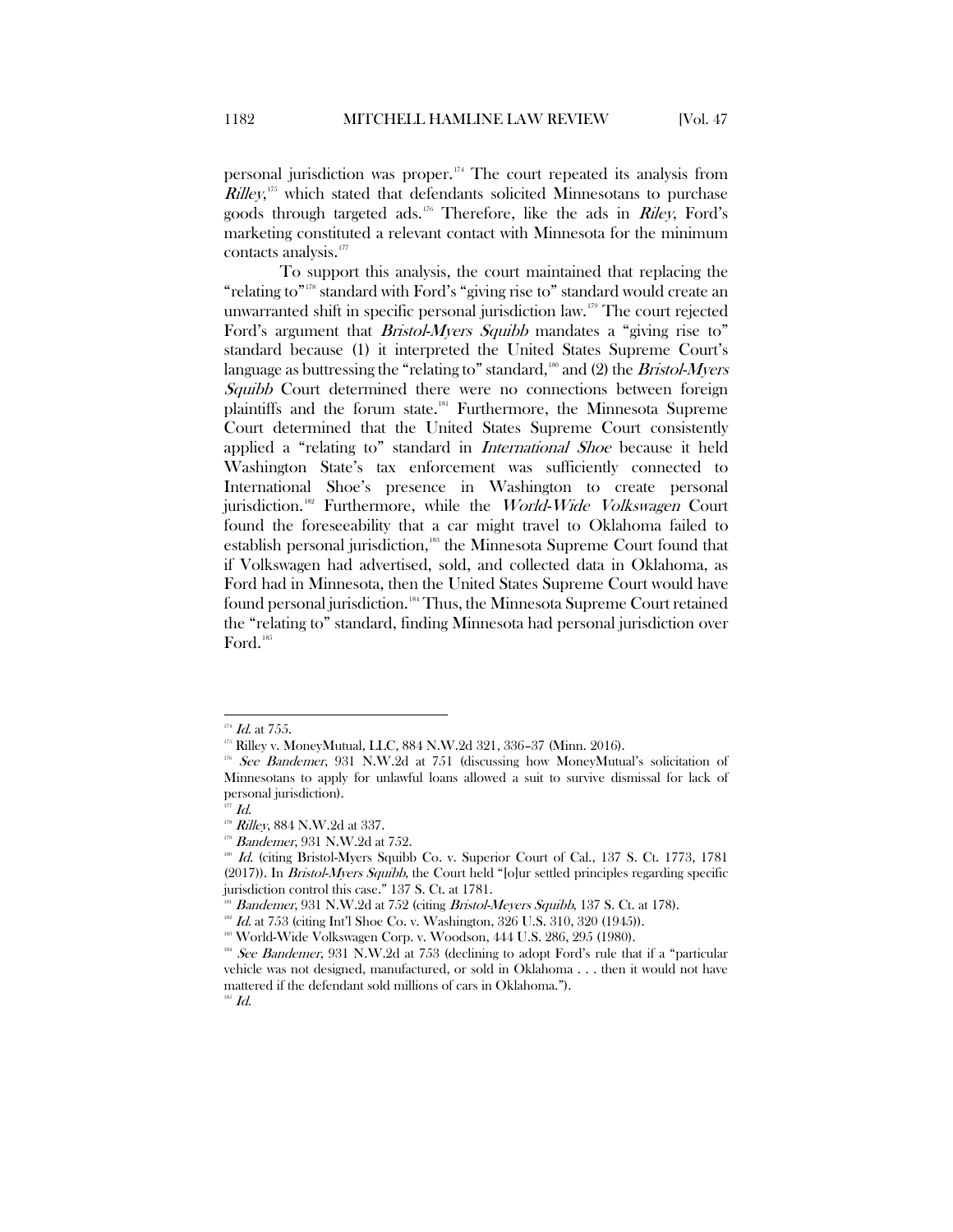Next, the court determined that the facts met due process requirements because Ford's contacts related to Bandemer's claim.<sup>[186](#page-20-0)</sup> Rejecting Ford's claim that no tortious conduct of design, manufacturing, warrantying, or warning about the 1994 Crown Victoria occurred in Minnesota, the court determining that Ford's targeted advertising and sales meant this specific Crown Victoria did not randomly arrive in Minnesota.<sup>[187](#page-20-1)</sup> Bandemer's allegations that Ford failed to detect the defect related to Minnesota because Ford collected data from Minnesotans about their vehicle purchases and targeted Minnesotans with advertisements.<sup>[188](#page-20-2)</sup> Furthermore, the car crash occurred in Minnesota, its owner registered the vehicle in Minnesota, and Bandemer's injuries were treated in Minnesota.<sup>[189](#page-20-3)</sup> Therefore, as in  $\textit{Rilley}^{\text{190}}$  $\textit{Rilley}^{\text{190}}$  $\textit{Rilley}^{\text{190}}$  the court found the totality of the Bandemer's allegations supported personal jurisdiction.<sup>[191](#page-20-5)</sup>

Finally, the court determined that the facts supported the reasonableness of Minnesota's personal jurisdiction and comported with traditional notions of fair play and substantial justice.<sup>[192](#page-20-6)</sup> The court established that Minnesota had a strong interest in adjudication because the accident involved a Minnesota county vehicle on a Minnesota road.<sup>[193](#page-20-7)</sup> Furthermore, the dispute involved a Minnesota resident and a business that regularly transacted in Minnesota.[194](#page-20-8) Also, Minnesota had an interest in governing its roads.[195](#page-20-9) Next, Minnesota offered a convenient forum, as it was the location for Bandemer's accident and treatment.<sup>[196](#page-20-10)</sup> Finally, even "Ford concede[d] that these factors [were] established," and, as the court explained, "Minnesota ha[d] a strong interest in adjudicating this dispute regarding an accident . . . between a Minnesota resident as plaintiff and both Ford—a corporation that does business regularly in Minnesota—and two Minnesota residents as defendants."<sup>[197](#page-20-11)</sup>

However, two justices dissented because they deemed Ford's connections to the forum state and the cause of action to be unrelated and violative of due process.<sup>[198](#page-20-12)</sup> The justices disagreed for several reasons.<sup>[199](#page-20-13)</sup> First,

 $^{189}$  Id.

<span id="page-20-0"></span> $186$  *Id.* 

 $187$  *Id.* 

<span id="page-20-2"></span><span id="page-20-1"></span> $^{188}$  *Id.* at 754.

<span id="page-20-3"></span><sup>&</sup>lt;sup>190</sup> Rilley v. MoneyMutual, LLC, 884 N.W.2d 321, 337 (Minn. 2016).

<span id="page-20-7"></span><span id="page-20-6"></span><span id="page-20-5"></span><span id="page-20-4"></span><sup>&</sup>lt;sup>191</sup> Bandamer, 931 N.W.2d at 755.

 $192$  *Id.* 

 $^{193}$   $Id.$ 

<span id="page-20-8"></span> $194$   $Id.$ 

 $195$  *Id.* 

 $^{196}$   $\emph{Id.}$ 

<span id="page-20-12"></span><span id="page-20-11"></span><span id="page-20-10"></span><span id="page-20-9"></span> $197$  Id.

<span id="page-20-13"></span> $198$  *Id.* at 756 (Anderson, J., dissenting).

 $^{199}$  See id. at 756-61.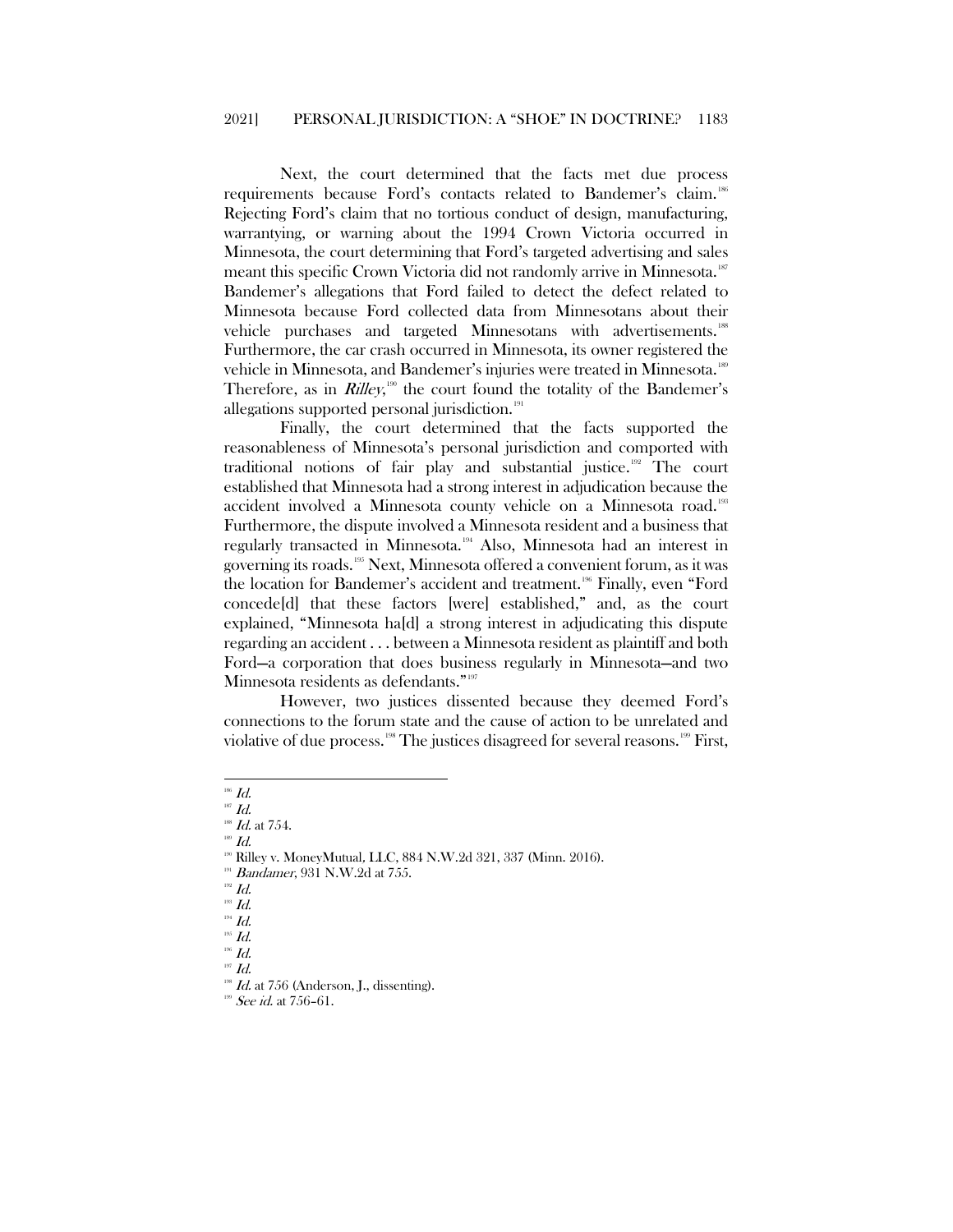they found that the Crown Victoria entered Minnesota by chance, as it was designed in Michigan, assembled in Canada, and sold by Ford in a Bismarck, North Dakota dealership in 1994.<sup>[200](#page-21-0)</sup> The car entered Minnesota in 2011 by way of its fourth owner, and the accident occurred during the car's fifth ownership, which started in  $2013$  $2013$ <sup>201</sup> Second, the dissent noted that Ford dealerships in Minnesota are independently owned.<sup>[202](#page-21-2)</sup> Third, they argued that Ford engaged in national advertising that merely included Minnesota, rather than advertising that directly targeted Minnesotans. Furthermore, the dissent noted that no recent advertisements included a 1994 Crown Victoria.<sup>[204](#page-21-4)</sup> Fifth, the dissent distinguished *Rilley* from the instant case by stating the loan company both solicited services from Minnesotans and violated Minnesota consumer protection laws in the ads, while Ford's marketing did not mention a Crown Victoria or its airbags.<sup>[205](#page-21-5)</sup> Sixth, the dissent argued that injury to a forum resident alone is not sufficient to form a connection with the forum, so personal jurisdiction did not apply to Ford purely because of Bandemer's accident.<sup>[206](#page-21-6)</sup> Accordingly, the dissent found a lack of personal jurisdiction.<sup>[207](#page-21-7)</sup>

However, the majority quickly distinguished this argument from the facts and held that the present case involved facts sufficiently connecting the non-resident defendant to the alleged injury in the forum state.<sup>[208](#page-21-8)</sup> Conversely, in Bristol-Myers Squibb, "[t]he Supreme Court held that California did not have personal jurisdiction over the company regarding claims by out-of-state . . . plaintiffs because no connection existed between those out-of-state plaintiffs' claims and the defendant's contacts with California."[209](#page-21-9) As a result, the court affirmed the court of appeals decision, determining personal jurisdiction was properly exercised.<sup>[210](#page-21-10)</sup>

 $^{200}$  *Id.* at 757-58.

<span id="page-21-2"></span><span id="page-21-1"></span><span id="page-21-0"></span> $^{201}$  *Id.* at 758.

 $202$   $Id.$ 

<span id="page-21-3"></span><sup>&</sup>lt;sup>203</sup> See id. (listing national advertising and direct mail, "which may reach the Minnesota market," alongside online data collections that any American could as untargeted strategies).  $^{204}$  *Id.* at 760.

<span id="page-21-5"></span><span id="page-21-4"></span><sup>&</sup>lt;sup>205</sup> Id. (distinguishing Rilley v. MoneyMutual, LLC, 884 N.W.2d 321, 325 (Minn. 2016)).

<span id="page-21-7"></span><span id="page-21-6"></span><sup>&</sup>lt;sup>206</sup> Id. at 762 (citing World-Wide Volkswagen Corp. v. Woodson, 444 U.S. 286, 296 (1980)). <sup>207</sup> See id. (stating that the defendant's contacts with the forum were what mattered, and that the majority did not establish that Ford's contacts with Minnesota related to Bandemer's allegations).

 $^{208}$  *Id.* at 752 (majority opinion).

<span id="page-21-10"></span><span id="page-21-9"></span><span id="page-21-8"></span><sup>&</sup>lt;sup>209</sup> Id. (quoting Bristol-Myers Squibb Co. v. Superior Court of Cal., 137 S. Ct. 1773, 1781-82 (2017)).

 $210$  See id. at 755.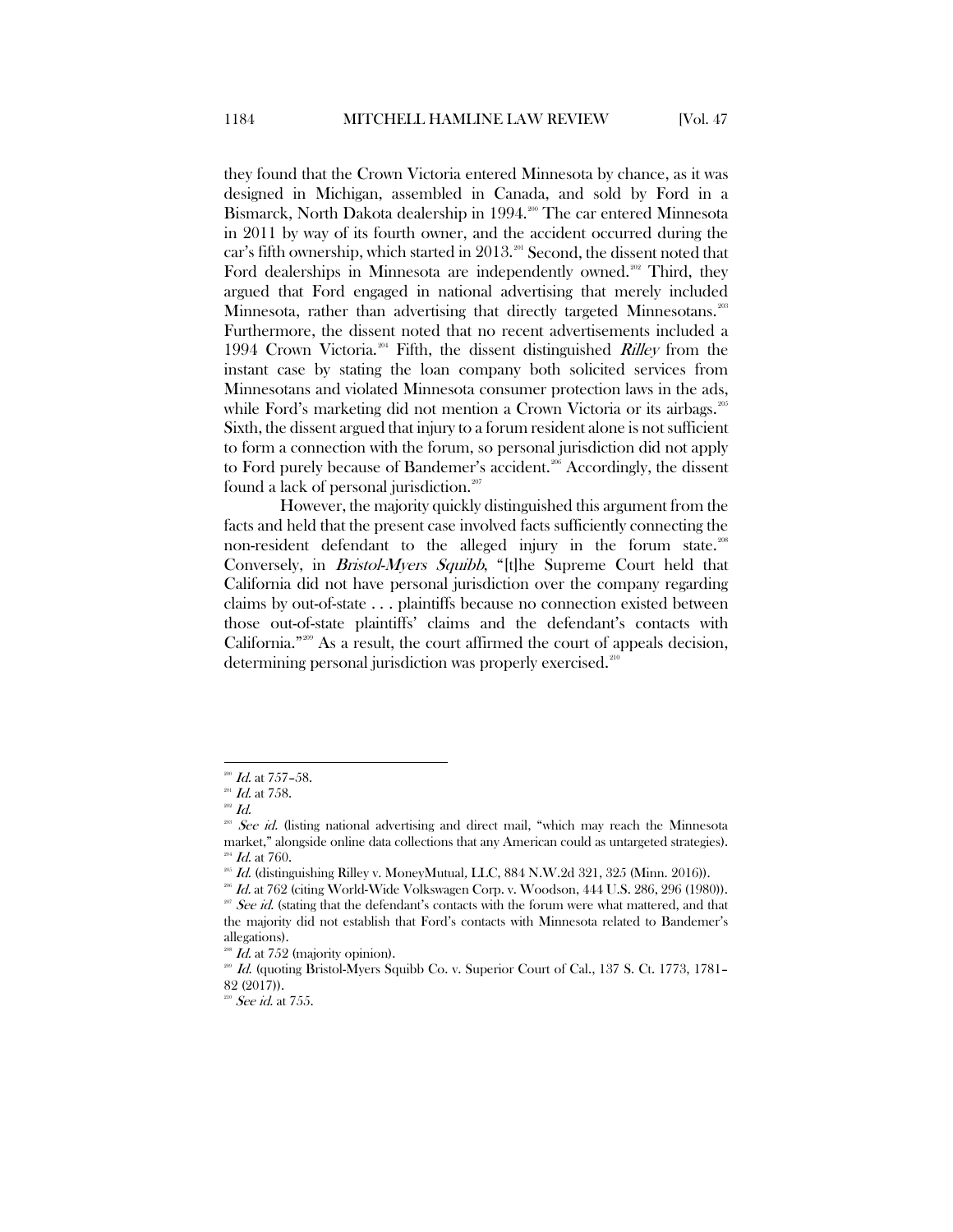#### <span id="page-22-12"></span><span id="page-22-0"></span>C. Quick Note on Ford's Petition for a Writ of Certiorari

<span id="page-22-3"></span>The United States Supreme Court granted Ford's petition for a writ of certiorari, and oral arguments were held on October 7, 2020.<sup>[211](#page-22-4)</sup> Ford, in its brief, argued for the adoption of a causal relationship standard for the exercise of personal jurisdiction.<sup>[212](#page-22-5)</sup> In contrast, Bandemer posited that adopting Ford's proposition would transition personal jurisdictional analysis into something more akin to tort law's proximate cause standard.<sup>213</sup>The following analysis sections contain two opposing arguments written by the separate authors. The first analysis argues the Minnesota Supreme Court correctly decided Bandemer, while the second analysis argues the Bandemer decision was made in error.

# <span id="page-22-11"></span><span id="page-22-1"></span>IV. THE ARGUMENT SUPPORTING THE EXERCISE OF SPECIFIC PERSONAL JURISDICTION<sup>[214](#page-22-7)</sup>

#### <span id="page-22-2"></span>A. The Bandemer Decision: A Five-Factor Analysis

The *Bandemer* decision correctly upheld the minimum contacts and due process analysis necessary for Minnesota to exercise specific personal jurisdiction.[215](#page-22-8) The minimum contacts analysis includes: "(1) the quantity of contacts with the forum state; (2) the nature and quality of those contacts; (3) the connection of the cause of action with these contacts; (4) the interest of the state providing a forum; and (5) the convenience of the parties."[216](#page-22-9) The factors themselves are not individually determinative, rather the defendant's contacts are considered in aggregate "by looking at the totality of the circumstances."[217](#page-22-10) Furthermore, "the first three factors determine whether Ford has sufficient 'minimum contacts' with Minnesota,

l

<span id="page-22-4"></span><sup>&</sup>lt;sup>211</sup> Ford Motor Company v. Bandemer, SCOTUSBLOG, https://www.scotusblog.com/casefiles/cases/ford-motor-company-v-bandemer/ [https://perma.cc/B9EX-J2KE]; see also Ford Motor Company v. Montana Eighth Judicial District Court, OYEZ (Oct. 7, 2020), https://www.oyez.org/cases/2020/19-368 [https://perma.cc/2LDL-YY98]; Oral Argument: Ford Motor Co. v. Montana Eighth Judicial Dist. Court, SCOTUS (Oct. 7, 2020), [https://www.](https://www/) supremecourt.gov/oral\_arguments/audio/2020/19-368 [https://perma.cc/XMN5-YLKA].

<span id="page-22-5"></span> $212$  Brief for Petitioner at 15, Ford Motor Co. v. Bandemer, 140 S. Ct. 916 (Nos. 19-368 & 19-369), 2020 WL 1154744, at \*15.

<span id="page-22-6"></span> $213$  Brief for Respondents at  $10-12$ , Ford Motor Company v. Mont. Eighth Judicial Dist. Court, 140 S. Ct. 917 (2020) (Nos. 19-368 & 19-369), 2020 WL 1531238, at \*10–12; see also Brief for Petitioner, *supra* note [212.](#page-22-3)<br><sup>214</sup> This section of the analysis is authored exclusively by John-Paul Dees.<br><sup>215</sup> See supra Section III.B (discussing the five factors Minnesota courts use to determine if

<span id="page-22-8"></span><span id="page-22-7"></span>specific personal jurisdiction is present).

Bandemer, 931 N.W.2d at 749.

<span id="page-22-10"></span><span id="page-22-9"></span> $^{217}$  Id. at 750 (citing Rilley v. MoneyMutual, LLC, 884 N.W.2d 321, 337 (Minn. 2016)).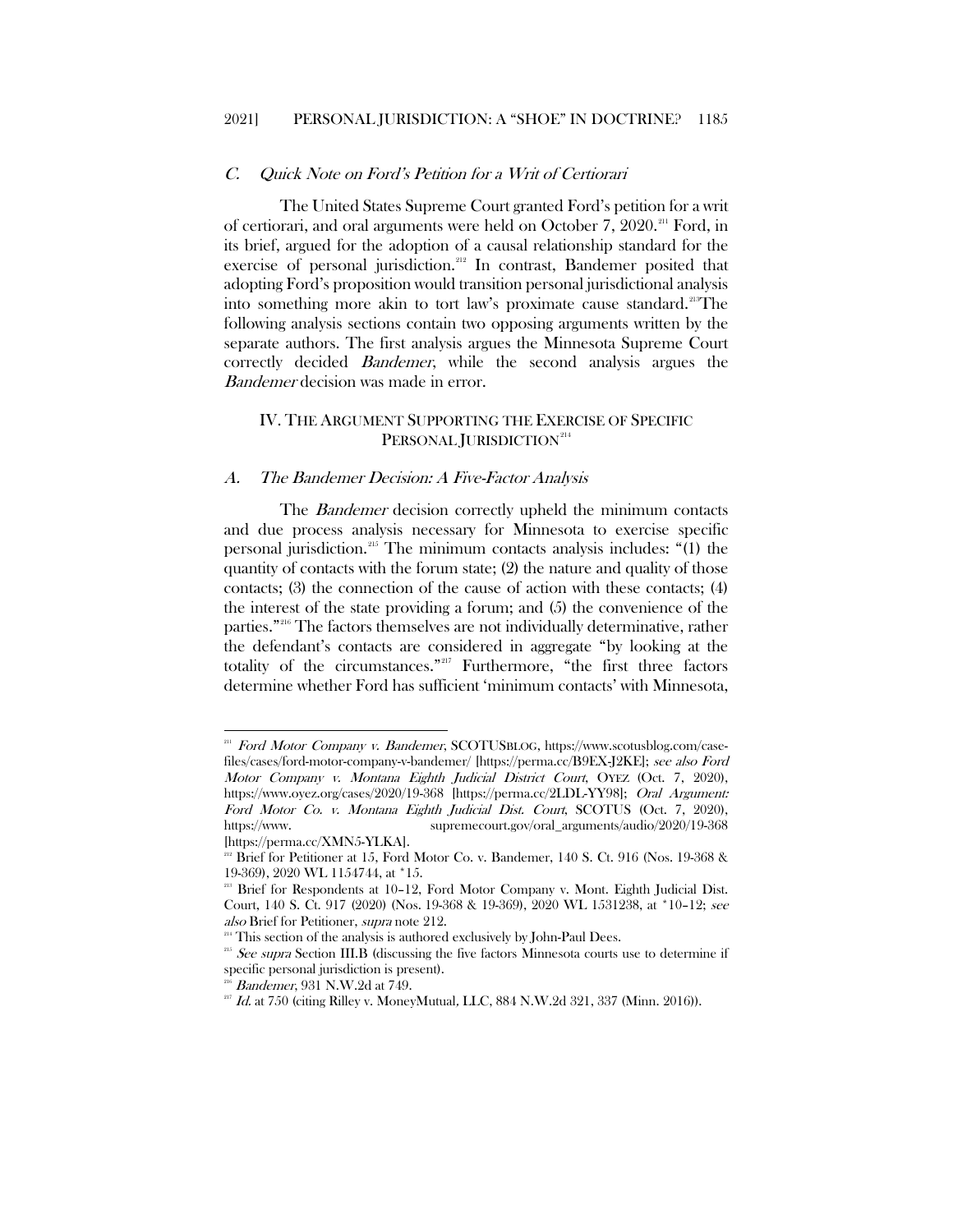<span id="page-23-0"></span>and the last two factors determine whether jurisdiction is otherwise 'reasonable' under concepts of 'fair play and substantial justice.'"[218](#page-23-2)

#### <span id="page-23-1"></span>1. Quality, Nature, and Quantity of Contacts

In Bandemer, Ford did not dispute the first and second factors of the minimum contacts test as relating to the "quality or quantity of [Ford's] contacts with Minnesota."[219](#page-23-3) Ford's use of regional advertising and marketing activities in Minnesota established "contacts that were not 'random, fortuitous, or attenuated'" resulting in Ford's purposeful availment of Minnesota law.<sup>[220](#page-23-4)</sup>

Although Ford does not dispute the nature or quality of its contacts with Minnesota, $221$  it is important to consider the significance advertisements and the age of internet commerce play in a minimum contacts analysis. $^{222}$  $^{222}$  $^{222}$  In Asahi's plurality opinion, Justice O'Connor stated that "placing a product into the stream of commerce was not enough unless coupled with some other act."[223](#page-23-7) O'Connor suggested that an example of an additional act could include "designing the product for the market . . . , advertising in the forum state, establishing channels for providing regular advice to customers . . . , or marketing the product through a distributor  $\dots$  in the forum state."<sup>[224](#page-23-8)</sup>

The significance of advertisements in establishing a connection to a forum state for specific personal jurisdiction is underutilized by legal teams. In *Rilley v. MoneyMutual*, the Minnesota Supreme Court, held that the purchase of Internet advertisements through the Google AdWords platform by MoneyMutual was a means to establish a significant connection

<span id="page-23-2"></span>Id. at 749 (quoting Juelich v. Yamazaki Mazak Optonics Corp., 682 N.W.2d 565, 570 (Minn. 2004)).

<span id="page-23-3"></span>Id. at 750-52 (stating that Ford's contacts with Minnesota were sufficient for specific personal jurisdiction because "Ford's data collection, marketing, and advertising in Minnesota demonstrate that it delivered its product into the stream of commerce with the intention that Minnesotans purchase such vehicles.").

<span id="page-23-4"></span> $^{220}$  Id. at 750 (quoting Bandemer v. Ford Motor Co., 913 N.W.2d 710, 715 (Minn. Ct. App. 2018) (citation omitted)).

 $221$  *See id.* at 748.

<span id="page-23-6"></span><span id="page-23-5"></span> $222$   $22$  See generally Scott M. Hagel, Civil Procedure - The Stream of Commerce Theory in Minnesota: Does the Shoe Fit?, 24 WM. MICHELL L. REV. 231 (1998) (discussing stream of commerce theory decisions and their influence on decisions involving personal jurisdiction in Minnesota); Brian X. Chen, I Downloaded the Information That Facebook Has on Me. *Yikes.*, N.Y. TIMES (Apr. 11, 2018), https://www.nytimes.com/2018/04/11/technology/personaltech/i-downloaded-the-

information-that-facebook-has-on-me-yikes.html [https://perma.cc/2XUK-V5YA].

<span id="page-23-7"></span>See Hagel, supra note [222,](#page-23-1) at 237-38 (1998) (discussing Asahi Metal Industry Co., Ltd. v. Superior Court of California, 480 U.S. 102, 112 (1987)).

<span id="page-23-8"></span> $224$  See id. at 238.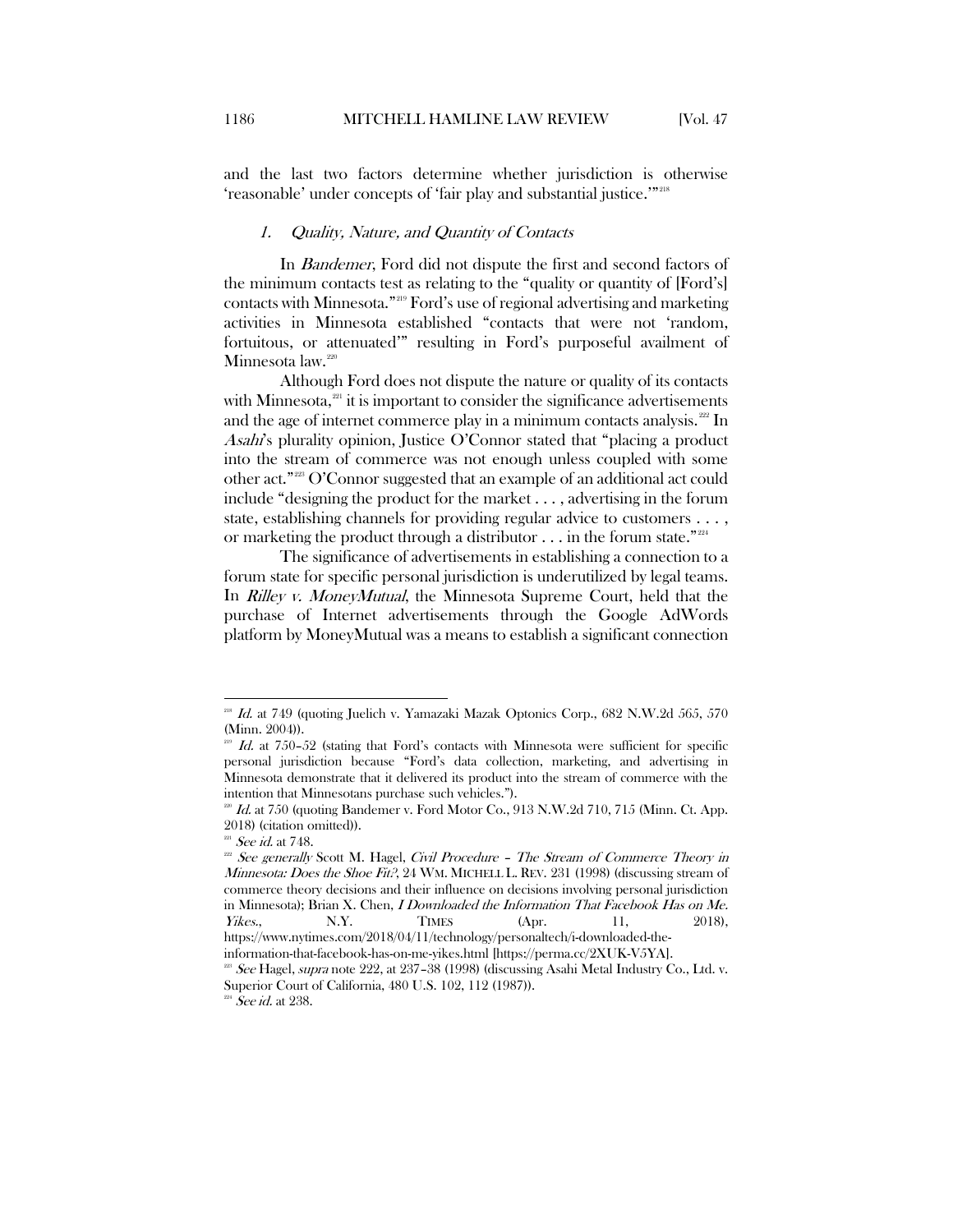<span id="page-24-0"></span>with Minnesota. $225$  If anything, the judiciary underestimates the significance of corporations utilizing data-mined information from private individuals to tailor advertisements specifically to citizens of various states in an attempt to encourage individuals to purchase goods.<sup>[226](#page-24-2)</sup> As a result of modern technology, corporations can utilize geo-fencing advertisements, a practice that forwards or triggers an advertisement to an individual on a smartphone alerting him or her of a particular offer, or company, based on radio frequency identification, Wi-Fi, GPS location, or cellular data.<sup>[227](#page-24-3)</sup> Courts should maintain a strong presumption favoring the exercise of personal jurisdiction over non-resident corporations that advertise online because these corporations use this consumer data to guide business decisions relating to that forum. $228$ 

As a general matter, Ford offers a rewards program called "FordPass," which enables Ford to collect an individual's private

<span id="page-24-4"></span>See generally supra note [226](#page-24-0) (describing ways in which personal information gathered through data mining may guide business decisions).

<span id="page-24-1"></span> $^{225}$  Rilley v. MoneyMutual, 884 N.W.2d 321, 336-39 (Minn. 2016). Google Ads is a platform that enables businesses to advertise business goods or services by paying for promotion in the form of search result appearances that coincide with certain predetermined search parameters. See Google Ads, How It Works, GOOGLE, <https://ads.google.com/home/> howit-works/?subid=us-en-ha-awa-bk-c-co!o3~EAIaIQobChMIkoHrld-

d7AIVBL7Ach17PQqq EAAYASAAEgIBGvD\_BwE~76351050606~kwd-12340353~6466339383~445804224654 [https://perma.cc/F9LW-AKGP].

<span id="page-24-2"></span> $^{226}$  See Chen, supra note [222;](#page-23-1) Jake Frankenfield, *Data Analytics*, INVESTOPEDIA (July 1, 2020) https://www.investopedia.com/terms/d/data-analytics.asp [https://perma.cc/EDW6-HSYV] (defining data analytics as "the science of analyzing raw data to make conclusions about that information. Many of the techniques and processes of data analytics have been automated into mechanical processes and algorithms that work over raw data for human consumption."); Alexandra Twin, Data Mining, INVESTOPEDIA (Sept. 20, 2020), <https://www.investopedia.com/> terms/d/datamining.asp [https://perma.cc/AKW5-K7AL] (describing the use of free customer loyalty cards that enable stores to easily track an individual's spending habits to specifically tailor coupons to the individual encouraging additional consumption); Andrew Olton, *Data Science Case Study: Optimizing Product* Placement in Retail (Part 1), TOWARDS DATA SCIENCE (May 28, 2018), https://towardsdatascience.com/data-science-case-study-optimizing-product-placement-inretail-part-1-2e8b27e16e8d [https://perma.cc/G8AJ-SCGE] (describing the practical uses of

big data and data analytics information can provide to retail businesses); see also Terry Turner, Data Mining, CONSUMER NOTICE (July 17, 2020), [https://www.consumer](https://www.consumer/) notice.org/data-protection/mining/ [https://perma.cc/PYP8-VE35] (defining "data-mining," as the collection of an individual's personal information for the purpose of the selling the information to companies to aid marketing efforts).

<span id="page-24-3"></span> $^{227}$  Amber Kemmis, *What is Geofencing? Everything You Need to Know About Location-*Based Marketing, BUS. 2 COMMUNITY (Jan. 10, 2020), <https://www.business2community.com/> marketing/what-is-geofencing-everything-you-needto-know-about-location-based-marketing-02274287 [https://perma.cc/3GW6-YEVV]; see also Charles Mazzini, The Five Ws (And One H) of Geofence Marketing, FORBES (Dec. 13, 2019), <https://www.forbes.com/sites/forbesagency> council/2019/12/13/the-five-ws-and-oneh-of-geofence-marketing/#2e78a3e649aa [https://perma.cc/N5AL-MFSX].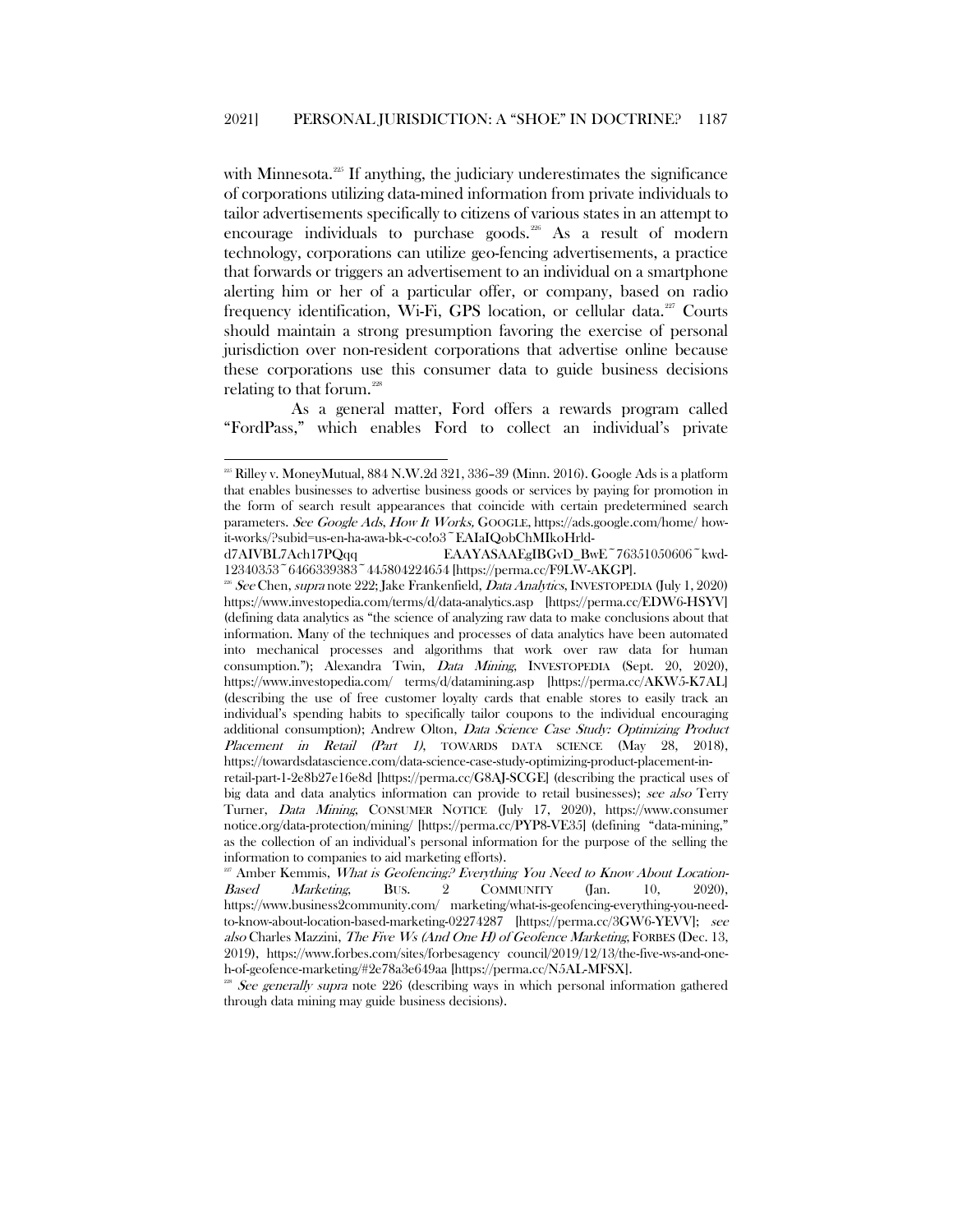information relating to the precise location where information is collected from a mobile device and/or a vehicle with location-based functions.<sup>[229](#page-25-1)</sup> Additionally, Ford collects information relating to a vehicle's current "location, travel direction, and speed" including deriving approximate locations through access points such as "cell towers, . . . IP address[es], whether location services are on or turned off, through the permission system used by  $\ldots$  [an individual's] mobile operating system."<sup>[230](#page-25-2)</sup> Furthermore, Ford uses the personal information collected under the guise of providing greater functionality and service because it enables Ford to personalize a consumer's "experience, troubleshoot problems, [and] develop new and improved products, services, and marketing strategies and research."[231](#page-25-3)

#### <span id="page-25-0"></span>2. The Connection Between the Cause of Action and the Contacts

Regarding the third factor, Ford maintains, in cases like *Bandemer*, that specific personal jurisdiction should be altered to make it more predictable.[232](#page-25-4) However, due to the pervasive and near-constant nature of data mining conducted across the country, a tenable argument for general personal jurisdiction over non-resident corporate defendants exists, regardless of whether the injured party's personal data was used.<sup>[233](#page-25-5)</sup> These data mining operations are pervasive to the point that they constitute continuous business operations in whichever state they occur.<sup>[234](#page-25-6)</sup> This argument ultimately relies on an exchange: if Ford Corporation wants to utilize the personal information of private individuals to assist the purported improvement of products and aid the creation of tailored marketing campaigns to potential customers, then Ford should reasonably expect to

<span id="page-25-1"></span> $^{229}$  FordPass Terms and Privacy Policy, FORD (Feb. 2020),<https://owner.ford.com/fordpass/> fordpass-terms-and-conditions.html#two [https://perma.cc/VRD5-UZW5]; see also infra Section VII.A–C (outlining how Ford utilizes an individual's personal information to further its own business operations and services).

 $230$  See id.

<span id="page-25-3"></span><span id="page-25-2"></span><sup>&</sup>lt;sup>231</sup> See id.

<span id="page-25-4"></span> $222$  See generally Bandemer v. Ford Co., 931 N.W.2d 744 (Minn. 2019).

<span id="page-25-5"></span><sup>&</sup>lt;sup>233</sup> See Daimler AG v. Bauman, 571 U.S. 117, 122 (2014) ("[A] court may assert jurisdiction over a foreign corporation 'to hear any and all claims against [it]' only when the corporation's affiliations with the State in which suit is brought are so constant and pervasive 'as to render [it] essentially at home in the forum State.'") (quoting Goodyear Dunlop Tires Operations, S.A. v. Brown, 564 U.S. 915, 919 (2011)); FORD, supra note 229 (describing FordPass); supra note [226](#page-24-0) (describing data mining practices more generally); infra Section VII.A–C (outlining how Ford utilizes an individual's personal information to further its own business operations).

<span id="page-25-6"></span><sup>&</sup>lt;sup>4</sup> FORD, *supra* note 229; *infra* Section VII.A–C (outlining how Ford utilizes an individual's personal information to further its own business operations and services); see also supra notes [226–](#page-24-0)27.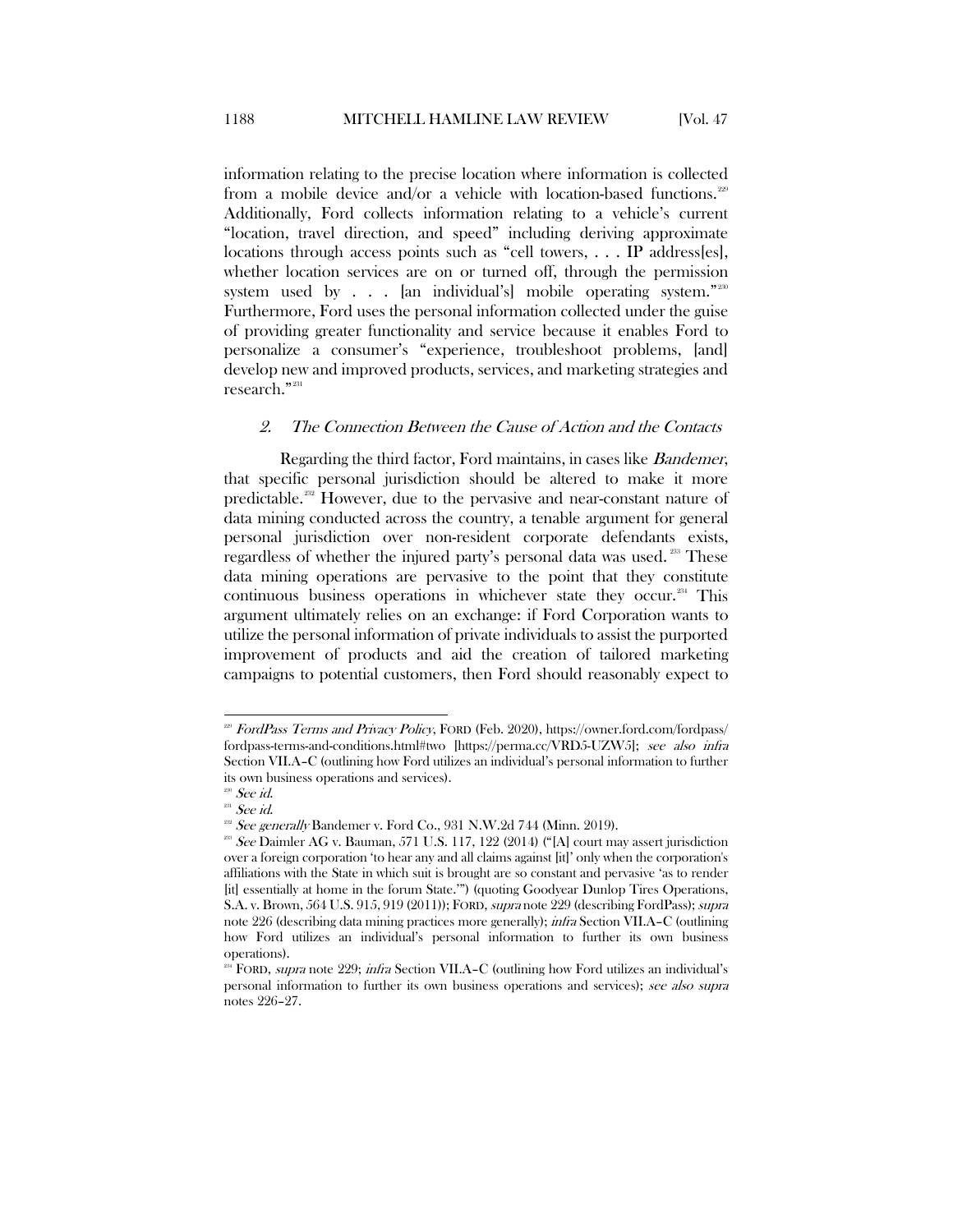avail itself of the forum states where Ford collects personal information from private citizens.[235](#page-26-1)

However, it is unlikely the United States Supreme Court will completely abandon the specific personal jurisdiction framework developed under the progeny of *International Shoe*.<sup>286</sup> In *Bristol-Myers Squibb*, Justice Alito, writing for the majority, stated that the Supreme Court's "settled principles regarding specific jurisdiction control . . . [the] case" and "for a state court to exercise specific jurisdiction, 'the suit' must aris[e] out of or relat[e] to the defendant's contacts with the forum."[237](#page-26-3)

Maintaining this frame of reference and turning our attention to the third factor of the minimum contact test, Ford contended that specific personal jurisdiction would not be proper because the third factor should supposedly require a "'giving rise to' standard in place of the 'arising out of or related to standard'" or a causal standard. [238](#page-26-4) However, Ford's argument fails to account for Justice Alito's language in *Bristol-Myers Squibb*, indicating Supreme Court jurisprudence controlled the Court's decision, which recognized that personal jurisdiction may exist whether the requisite ties "arises out of" or "relate[s] to" a non-resident corporate defendant's conduct.<sup>[239](#page-26-5)</sup> Relying on guiding principles outlining the proper exercise of personal jurisdiction in MoneyMutual, the Minnesota Supreme Court ultimately found Ford's arguments unpersuasive and held that Ford's advertisements constituted a sufficient "contact with the Minnesota forum for the purpose of minimum contacts analysis."[240](#page-26-6)

#### <span id="page-26-0"></span>3. Interest of the State Providing a Forum

The fourth factor was established because a "dispute regarding an accident involving a Minnesota county vehicle that occurred on a Minnesota road, between a Minnesota resident as plaintiff and Ford" involved Minnesota's "vital interest in protecting the safety of its residents, [and] regulating the safety of its roadways."[241](#page-26-7) Ford argued that requiring a causal connection to establish specific personal jurisdiction would be most consistent with the principles of federalism.<sup>[242](#page-26-8)</sup> Additionally, Ford stated that "a non-causal test would allow a forum State to use a defendant's

 $2235$  See generally FORD, supra note 229; see also infra Sections VII.A–C.

<span id="page-26-2"></span><span id="page-26-1"></span><sup>236</sup> Bristol-Myers Squibb Co. v. Superior Court of California, 137 S. Ct. 1773, 1780–81 (2017) (internal quotation marks omitted).

 $^{237}$   $Id.$ 

<span id="page-26-5"></span><span id="page-26-4"></span><span id="page-26-3"></span> $2^{28}$  Bandemer v. Ford Co., 931 N.W.2d 744, 752–53 (Minn. 2019); see generally Bristol-Myers Squibb, 137 S. Ct. at 1782; see also supra Section III.B.

Bristol-Myers Squibb, 137 S. Ct. at 1780–81; see also infra PartV.

<sup>&</sup>lt;sup>240</sup> Bandemer, 931 N.W.2d at 752.

<span id="page-26-8"></span><span id="page-26-7"></span><span id="page-26-6"></span> $^{241}$  *Id.* at 755.

<sup>&</sup>lt;sup>242</sup> Brief for Petitioner, *supra* note [212,](#page-22-3) at 23.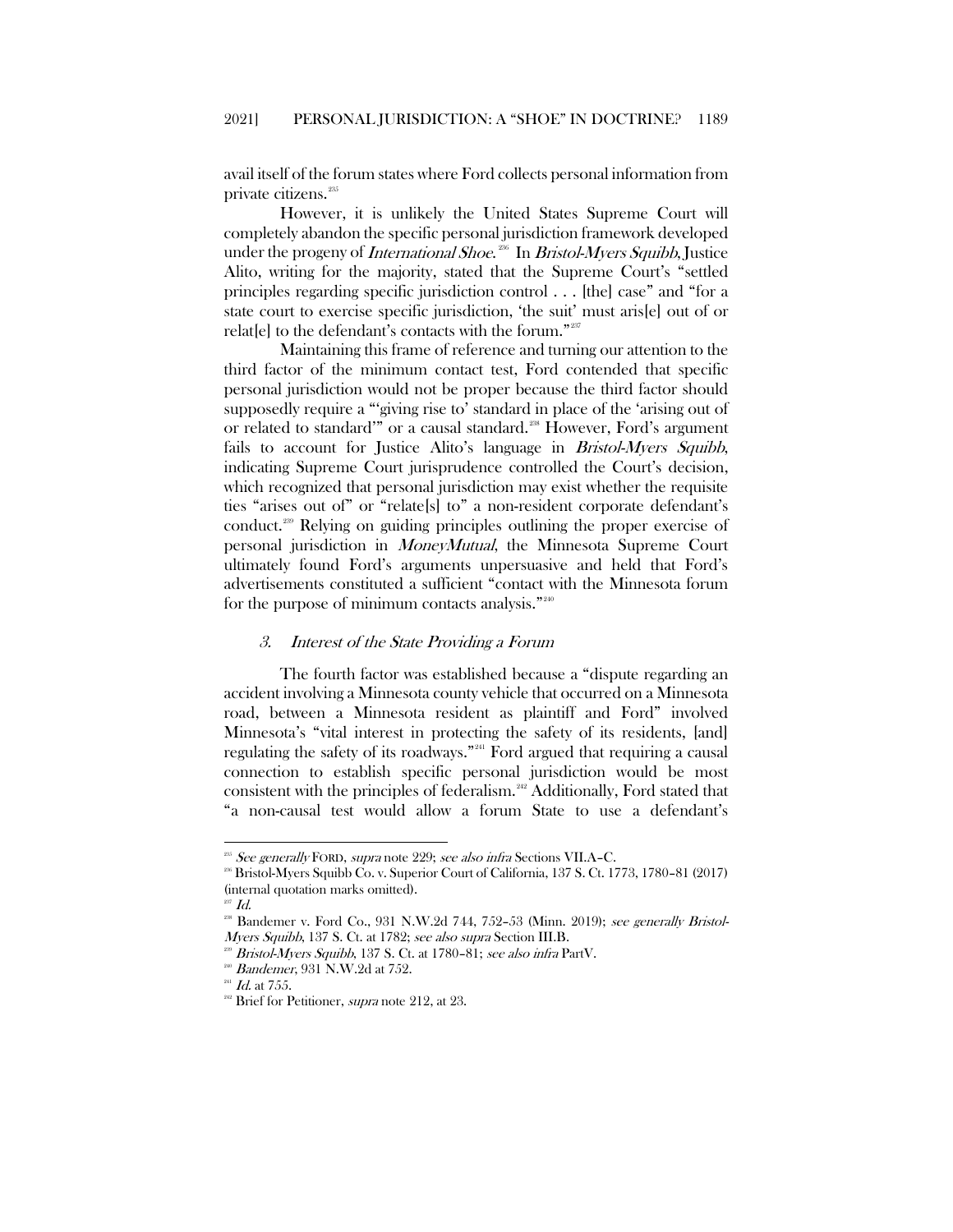unconnected in-state activities as a hook to regulate the defendant's out-ofstate activities that actually form the basis of the plaintiff's claims."[243](#page-27-1) The arguments put forward in Ford's brief woefully understate how a causal requirement for specific jurisdiction over a non-resident corporate defendant would do more to undermine federalism than it would conform with due process and any purported protections of federalism.<sup>[244](#page-27-2)</sup> Additionally:

> <span id="page-27-5"></span>Due process does not require that specific jurisdiction rest on a strict causal link between the defendant's forum-state contacts and the plaintiffs claims, and inventing such a requirement provides no new benefits, whether in terms of fairness or federalism. It would, however, generate needless inefficiencies, jeopardize states' well-accepted regulatory interests, and possibly result in claims that cannot be brought in  $anv$  U.S. state.<sup>[245](#page-27-3)</sup>

Adopting a causal requirement for establishing specific personal jurisdiction would exacerbate the financial resource disparities between individual private plaintiffs and defendant corporations because litigation involving these parties will almost always involve a motion to dismiss for lack of personal jurisdiction as a matter of course.[246](#page-27-4)

#### <span id="page-27-0"></span>4. The Convenience of the Parties

Lastly, the fifth factor pertaining to the convenience of the parties is appropriate for the Minnesota forum because it was "the site of the accident and treatment of injury" and the United States Supreme Court "has long recognized the States' 'Manifest Interest' in providing judicial forums for their injured citizens, preventing them from having to follow defendants to

 $^{243}$  *Id.* at  $25$ .

<span id="page-27-2"></span><span id="page-27-1"></span><sup>&</sup>lt;sup>244</sup> Brief for Minnesota, Texas, thirty-seven other States, and the District of Columbia as Amici Curiae in Support of Respondents at 4–6, Ford Motor Co. v. Bandemer, 140 S. Ct. 916 (2020) (Nos. 19-368 & 19-369), 2020 WL 1875615, at \*4–6 [hereinafter Amici Curiae Brief for Minnesota et al.].

<sup>&</sup>lt;sup>245</sup> Brief for Civil Procedure Professors, *supra* note [17,](#page-3-10) at 1.

<span id="page-27-4"></span><span id="page-27-3"></span><sup>&</sup>lt;sup>246</sup> YEAZELL & SCHWARTZ, *supra* not[e 20,](#page-4-0) at 477 (recognizing that judicial proceedings do not work as effectively or efficiently for poor litigants and with coin flip claims many litigants could face a David battling Goliath situation); cf. Brief of Respondents at 10–12, Ford Motor Company v. Bandemer, 140 S. Ct. 916 (2020) (Nos. 19-368 & 19-369), 2020 WL 1531238, at \*10–12 (indicating that if the causal standard were adopted and a widget manufactured by a non-resident defendant corporation caused an injury, the onus would fall upon the injured party to spend time and resources to identify the state of first-sale); Brief for Civil Procedure Professors, *supra* note [17,](#page-3-10) at 2 (describing the detrimental impact of a disruptive and inefficient causal test, which may break single disputes up across multiple state courts).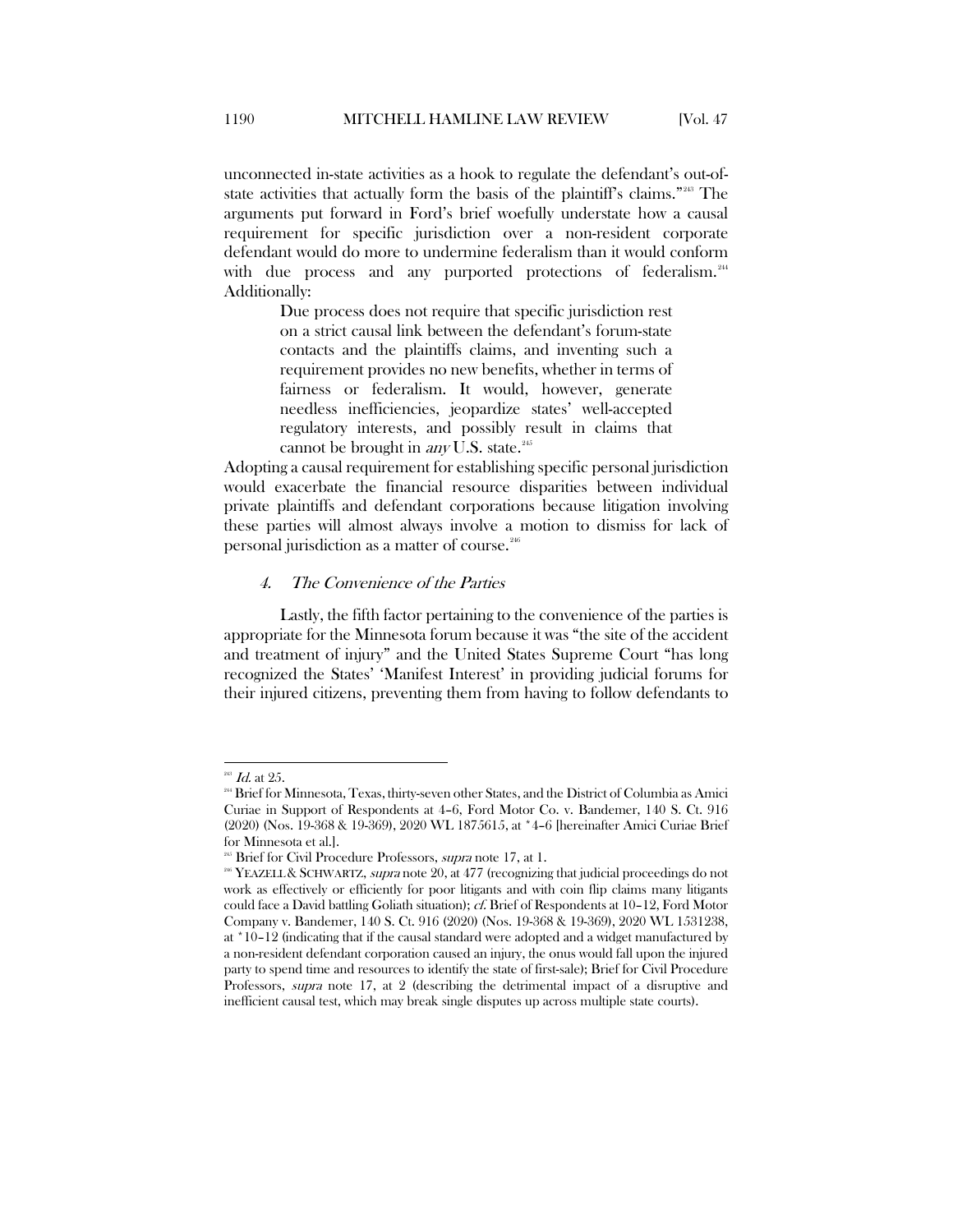distant locals.["247](#page-28-1) Additionally, in the wake of the coronavirus pandemic, and the rapid adoption of technology within various adjudicatory proceedings for the observation of social distancing practices, it becomes increasingly apparent that remote proceedings are not only feasible, but desirable in many circumstances. [248](#page-28-2) Non-resident defendant corporations should no longer be able to escape liability by arguing that defending a case in a foreign state is "inconvenient."[249](#page-28-3) After all, at the very least, these defendants will be able to make remote appearances in their own defense, regardless of the venue.<sup>[250](#page-28-4)</sup>

#### <span id="page-28-0"></span>B. Flaws in Ford's Argument

 $\overline{\phantom{a}}$ 

Ford argues the "giving rise to" standard articulated in Bristol-Myers Squibb narrows the scope of the minimum contacts analysis and subsequently requires a jurisdictionally relevant contact that gives rise to the plaintiff's claim of harm.<sup>[251](#page-28-5)</sup> Ford attempts to egregiously narrow the minimum contact analysis by requiring a more pinpointed jurisdictionally relevant claim of injury to allow for the exercise of specific personal jurisdiction.<sup>[252](#page-28-6)</sup> This requirement is misguided, to say the least, because the personal jurisdiction doctrine was originally crafted as a mechanism and means to establish jurisdiction over a non-resident corporate defendant and bring the defendant into the forum where the injured plaintiff resides.<sup>[253](#page-28-7)</sup>

Ford argues that the result in Bristol-Myers Squibb—in which the non-resident plaintiffs were denied specific personal jurisdiction—supports its position that Minnesota courts exercising personal jurisdiction in the *Bandemer* case would be inappropriate.<sup>[254](#page-28-8)</sup> However, the *Bristol-Myers* Squibb decision included language specifically indicating that non-resident

<span id="page-28-1"></span><sup>&</sup>lt;sup>247</sup> Bandemer v. Ford Co., 931 N.W.2d 744, 755 (Minn. 2019); see Amici Curiae Brief for Minnesota et al., supra not[e 244,](#page-27-5) at 5 (citing McGee v. Int'l Life Ins. Co., 355 U.S. 220, 223 (1957)).

<span id="page-28-2"></span>Joanna Goodman, Technology: LegalTech: Whose Team Are You On?, L. SOC'Y GAZETTE (May 18, 2020), https://www.lawgazette.co.uk/analysis/whose-team-are-youon/5104284.article [https://perma.cc/8BLP-SDDP]; see also Lev Breydo, Can Covid-19 Help Catalyze LegalTech Adoption?, AM. BAR ASS'N (May 19, 2020), https://www.americanbar.org/groups/business\_law/publications/committee\_newsletters/lega l\_analytics/2020/202005/fa\_2/ [https://perma.cc/GZA5-4682].

<span id="page-28-3"></span><sup>&</sup>lt;sup>249</sup> Goodman, *supra* note 248; Breydo, *supra* note 248.

<sup>&</sup>lt;sup>250</sup> Goodman, *supra* note 248; Breydo, *supra* note 248.

<span id="page-28-5"></span><span id="page-28-4"></span> $251$  Bandemer, 931 N.W.2d at 752-55; see also Brief for Petitioner, supra note [212,](#page-22-3) at 32-33.

<span id="page-28-6"></span><sup>&</sup>lt;sup>2</sup> Bandemer, 931 N.W.2d at 752-53; see also Brief for Petitioner, supra note [212,](#page-22-3) at 32-33.

<span id="page-28-7"></span> $^{253}$  Int'l Shoe Co. v. Washington, 326 U.S. 310, 310 (1945); see also McGee v. Int'l Life Ins. Co., 355 U.S. 220, 220 (1957).

<span id="page-28-8"></span> $^{254}$  Bandemer, 931 N.W.2d at 752–53 (citing Bristol-Myers Squibb Co. v. Superior Court of Cal., 137 S. Ct. 1773, 1783–84 (2017)).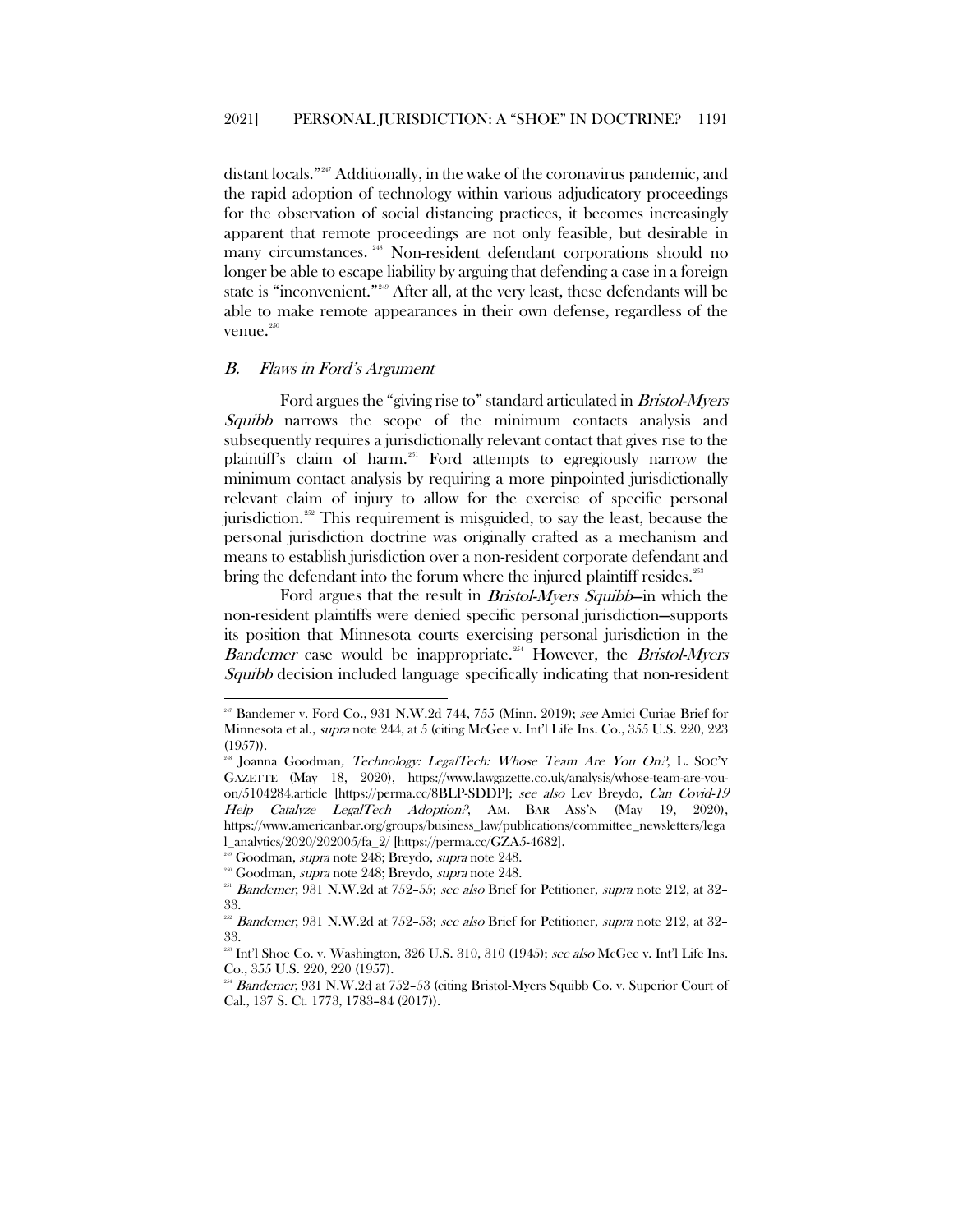plaintiffs who were removed from the proceeding in California still had the ability to join "together in a consolidated action in the States that have general jurisdiction over . . . Bristol-Myers Squibb. Alternatively, the non-resident plaintiffs could probably sue together in their respective home States."<sup>[255](#page-29-0)</sup> Furthermore, the *Bristol-Myers Squibb* decision did not extend jurisdiction to the plaintiffs who were "not forum-state residents and were not injured" in California.<sup>[256](#page-29-1)</sup> Conversely, in *Bandemer*, the plaintiff is a forum-state resident, and the exercise of personal jurisdiction would comport with previous Supreme Court personal jurisdiction jurisprudence.<sup>[257](#page-29-2)</sup> The *Bristol-Myers Squibb* decision supports exercising personal jurisdiction in the Bandemer case because Bristol-Myers Squibb indicates that when a consumer good, such as a prescription drug or mass-manufactured vehicle, enters the stream of commerce,<sup>[258](#page-29-3)</sup> individuals can bring a suit in the state in which they are injured.<sup>[259](#page-29-4)</sup> Here, this logic supports Bandemer's right to bring suit against Ford in Minnesota, the state in which he was injured. $260$ 

In addition, regarding *Bristol-Meyer Squibb*, it is more accurate to say the Court felt the case would have been better suited to establish personal jurisdiction over non-resident plaintiffs had it been properly certified as a class action.<sup>[261](#page-29-6)</sup> The majority in *Bristol-Myers Squibb* determined that preventing non-resident plaintiffs from joining the case in California would not prevent the omitted plaintiffs "from joining together in a consolidated action in the States that have general jurisdiction over Bristol-Myers Squibb."<sup>[262](#page-29-7)</sup> This statement does not support Ford's attempts to

<span id="page-29-7"></span><sup>262</sup> Bristol-Myers Squibb, 137 S. Ct. at 1783.

Bristol-Myers Squibb, 137 S. Ct. at 1177.

<span id="page-29-1"></span><span id="page-29-0"></span><sup>&</sup>lt;sup>256</sup> Brief for Civil Procedure Professors, *supra* note [17,](#page-3-10) at 4.

 $^{257}$   $\emph{Id.}$  at 4–5.

<span id="page-29-3"></span><span id="page-29-2"></span><sup>&</sup>lt;sup>238</sup> Stream-of-Commerce Theory, BLACK'S LAW DICTIONARY (11th ed. 2019) ("The principle that a state may exercise personal jurisdiction over a defendant if the defendant places a product in the general marketplace and the product causes injury or damage in the forum state, as long as the defendant also takes other acts to establish some connection with the forum state, as by advertising there or by hiring someone to serve as a sales agent there."). <sup>259</sup> Bristol-Myers Squibb, 137 S. Ct. at 1177; Brief for Civil Procedure Professors, supra note [17,](#page-3-10) at 2.

<span id="page-29-5"></span><span id="page-29-4"></span><sup>&</sup>lt;sup>260</sup> Bristol-Myers Squibb, 137 S. Ct. at 1177; Brief for Civil Procedure Professors, supra note [17,](#page-3-10) at 2; see also Bandemer v. Ford Co., 931 N.W.2d 744, 752–53 (Minn. 2019).

<span id="page-29-6"></span><sup>&</sup>lt;sup>261</sup> Bristol-Myers Squibb, 137 S. Ct. at 1782–84; see also FED. R. CIV. P. 23(c) (describing the process to obtain proper certification for a class action); Class Action, BLACK'S LAW DICTIONARY (11th ed. 2019) ("A lawsuit in which the court authorizes a single person or a small group of people to represent the interests of a larger group; specif[ically], a lawsuit in which the convenience either of the public or of the interested parties requires that the case be settled through litigation by or against only a part of the group of similarly situated persons and in which a person whose interests are or may be affected does not have an opportunity to protect his or her interests by appearing personally or through a personally selected representative, or through a person specially appointed to act as a trustee or guardian.").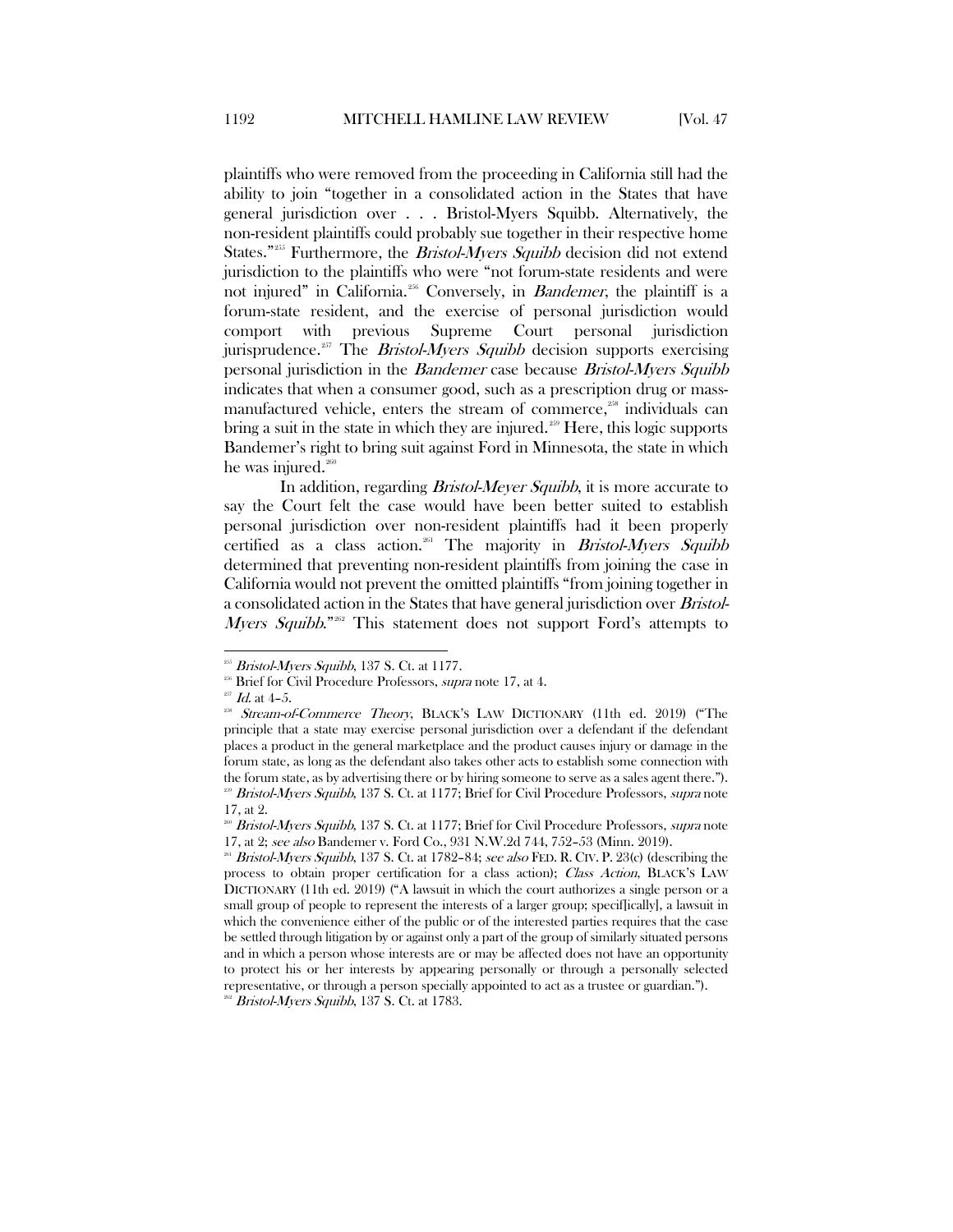construe the decision in a manner that limits its liability for injuries that Ford-manufactured products may cause.<sup>[263](#page-30-0)</sup>

Furthermore, in the petition for certiorari, Ford posits that a plaintiff's injury in a forum state is only sufficient to establish the plaintiff's contacts with the state and not the contacts of the defendant.<sup>[264](#page-30-1)</sup> Ford attempts to support this argument by stating, "the plaintiff would have experienced this same injury wherever else he might have traveled, and [the plaintiff] . .

. just happened to travel to" the forum state.<sup>[265](#page-30-2)</sup> However, even if Bristol-Myers Squibb did narrow the application of personal jurisdiction to require "but for" causation, the Minnesota court's application of personal jurisdiction in *Bandemer* would still be correct.<sup>[266](#page-30-3)</sup> In the context of Bandemer, "but for" Defendant Hanson's purchase of an allegedly negligently manufactured 1994 Ford Crown Victoria, there is no substantial certainty that Plaintiff Bandemer would have experienced the same or similar injuries. $267$  Ford might argue that incorporating the facts from Bandemer creates only a hypothetical and, therefore, overly attenuated connection, but this merely speaks to the fragility of Ford's next argument in support of a causal standard.<sup>[268](#page-30-5)</sup>

Ford purports that a causal standard for establishing personal jurisdiction should be adopted because "[a] causal test for specific personal jurisdiction . . . furthers fairness. It ensures that a defendant will have fair warning that a particular activity may subject it to the jurisdiction of a foreign sovereign."[269](#page-30-6) However, this argument is not persuasive because Ford is simply attempting to narrow its own accountability when facing individuals injured by products that Ford placed in the stream of commerce.<sup>[270](#page-30-7)</sup> Ford affirmatively availed itself to jurisdiction in Minnesota by continuously engaging in activities such as advertising and manufacturing its vehicles for the purpose of sale in the state. $^{271}$  $^{271}$  $^{271}$  As a result of the continuous contacts Ford exhibited with Minnesota, Ford should reasonably foresee and anticipate a

<span id="page-30-0"></span><sup>&</sup>lt;sup>263</sup> See Brief for Petitioner, supra note [212,](#page-22-3) at 1 (arguing that Ford should expect specific personal jurisdiction to be exercised in the forum of the first sale of a particular widget).

<span id="page-30-1"></span> $264$  *See id.* at 32.

<span id="page-30-2"></span> $265$  See id. at 33.

<sup>&</sup>lt;sup>266</sup> See id.

<span id="page-30-4"></span><span id="page-30-3"></span><sup>&</sup>lt;sup>267</sup> See id.; Levi M. Klinger-Christiansen, The Nexus Requirement After Bristol-Myers: Does "Arise out of or Relate to" Require Causation?, 50 SETON HALL L. REV. 1145, 1146–47 (2020) (noting that *Bristol-Myers* "narrowed the understanding of . . . the nexus requirement" to "require at-least but-for causation between the plaintiff's claim and the defendant's forum contacts in most situations").

<span id="page-30-5"></span><sup>268</sup> Bandemer v. Ford Co., 931 N.W.2d 744, 752–53 (Minn. 2019); see also Brief for Petitioner, supra note [212,](#page-22-3) at 23–26.

<span id="page-30-6"></span>See Brief for Petitioner, *supra* note [212,](#page-22-3) at  $26-27$  (citation omitted) (internal quotation marks omitted).

 $270$  See supra Part IV.

<span id="page-30-8"></span><span id="page-30-7"></span> $^{271}$   $See$   $supra$  Part IV.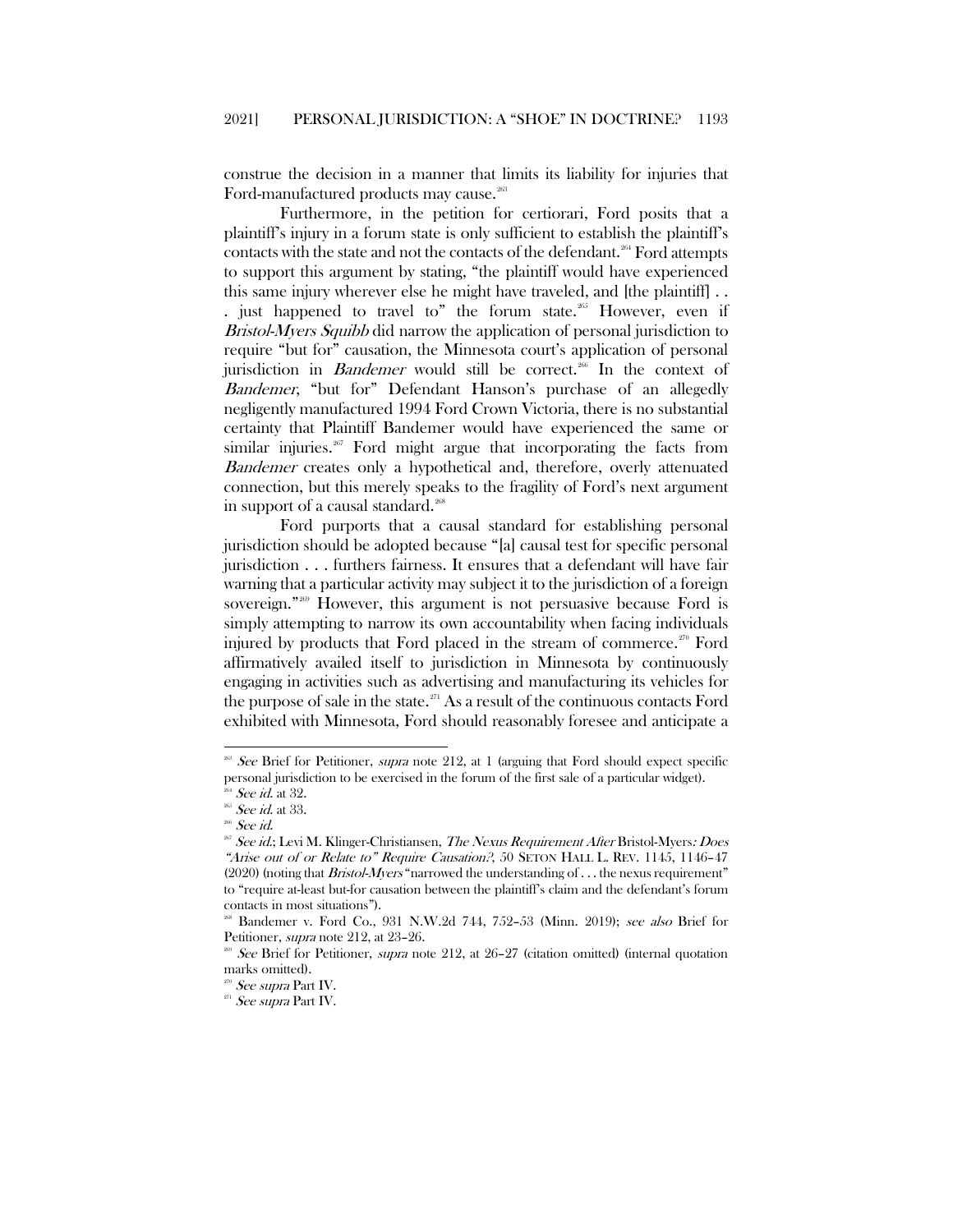court challenge that arises, or relates to, any alleged injuries involving a vehicle the company manufactured.<sup>[272](#page-31-0)</sup>

This position is only strengthened when the injury relates to a defective airbag, a known issue in vehicles for the past decade.<sup>[273](#page-31-1)</sup> It would seem Ford is attempting to enjoy the benefits of a free market while simultaneously seeking to shield itself from any liability by using recent personal jurisdiction jurisprudence that treats the Due Process Clause as a proxy for jurisdictional analysis. Given the company's reliance on national and global streams of commerce, this jurisdictional analysis would be better served by applying principles applicable to the interstate and international commerce clauses, not the restrictive, individualistic notions of due process.<sup>[274](#page-31-2)</sup>

<span id="page-31-6"></span>Additionally, Ford stated in oral arguments that it would be unfair to subject the company to Minnesota's courts and juries.<sup>[275](#page-31-3)</sup> However, the real travesty would be freeing manufacturers from liability where their vehicles are sold by an owner in one state, purchased by a driver in another, and subsequently the vehicle injures a private party due to a product defect but the injured individual is unable to litigate in the state where the injury occurred because Ford believed it was unfair in *Bandemer*.<sup>[276](#page-31-4)</sup> If the private sale of an automobile is allowed to shield automakers from liability, car manufacturers may be incentivized to build shoddier vehicles knowing they will not face repercussions in the event a vehicle breaks down after several years have passed and the car has changed hands since the initial purchase.<sup>[277](#page-31-5)</sup>

See supra Part IV.

<span id="page-31-1"></span><span id="page-31-0"></span> $273$  See supra Part IV.

<span id="page-31-2"></span> $274$  See McIntyre Machinery v. Nicastro, 564 U.S. 873, 873 (2011); University of South Carolina School of Law, McIntyre: Specific Jurisdiction and Stream of Commerce, YOUTUBE (Mar. 28, 2013), https://www.youtube.com/watch?v=GKS49u59xrI [https://perma.cc/9U3J-GELG] (discussion at 30:20).

<span id="page-31-3"></span> $^{275}$  Oral Argument at 11:05, Ford Motor Co. v. Mont. Eighth Judicial Dist. Court, 592 U.S.  $2021$  (No.19-368 & No.  $19\text{-}369$ ), https://www.oyez.org/cases/2020/19-36 (2021) (No.19-368 & No. 19-369), https://www.oyez.org/cases/2020/19-368 [https://perma.cc/VQE3-LQJP]. During a colloquy between Justice Breyer and Attorney Sean Marotta regarding what would be unfair about litigating in both Minnesota and Montana, attorney Sean Marotta stated "I think what's unfair about it is that Ford has to be subject to the rulings of Montana and Minnesota judges, be subject to the verdicts of Montana and Minnesota juries, be subject to the Montana and Minnesota Rules of Evidence and Procedure, and even if you don't think that's a significant burden on Ford because Ford's a big company, the rule you'll announce in this case applies to much smaller manufacturers." Id.

<span id="page-31-4"></span>Id. But cf. Brief for Respondents, supra not[e 213,](#page-22-11) at 34 (indicating that depriving an injured resident access to the courts in the state in which they reside would be unfair).

<span id="page-31-5"></span><sup>277</sup> Trent Gillies, Car Owners are Holding Their Vehicles for Longer, Which is Both Good and Bad, CNBC(May 28, 2017), https://www.cnbc.com/2017/05/28/car-owners-are-holdingtheir-vehicles-for-longer-which-is-both-good-and-bad.html [https://perma.cc/B2F3-JWEL] (discussing how individuals are owning their vehicles for longer periods of time); see also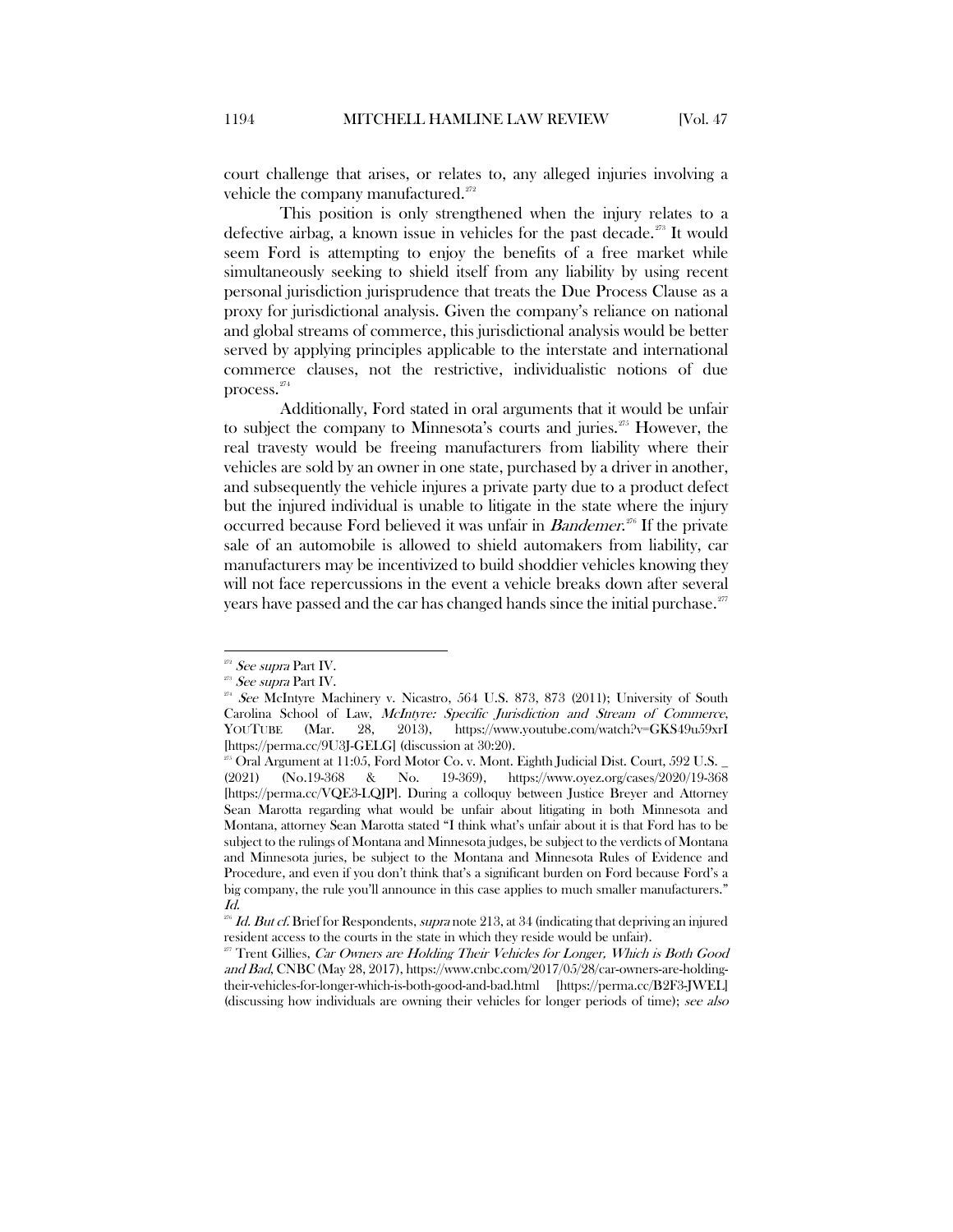<span id="page-32-10"></span>Historically, motor-vehicle companies have opposed government regulations.[278](#page-32-2) As a result, trusting the automobile industry to independently improve the safety of its products, while narrowing the specific personal jurisdiction doctrine, is inappropriate.<sup>[279](#page-32-3)</sup> This is particularly true given the endless parade of reports chronicling defective airbag inflators in new vehicles.<sup>[280](#page-32-4)</sup>

Lastly, tort law further frustrates Ford's argument in favor of adopting a causal standard for determining personal jurisdiction. Tort law, which previously embraced the influence of causal (proximate cause) thinking in the First and Second Restatements, has diverged and repudiated the influence of causal thinking in the Third Restatement of Torts.<sup>[281](#page-32-5)</sup> Here, Ford argues that a causal standard would ensure predictability and federalism[.282](#page-32-6) However, it is difficult to credit these arguments when the field of law that widely attempted to use causal standards is now retreating from the theories' use.<sup>[283](#page-32-7)</sup>

# <span id="page-32-0"></span>C. Possible Reasons Why Ford Advocates for Changes to Personal **Jurisdiction**

#### <span id="page-32-9"></span><span id="page-32-1"></span>1. Historic Levels of Pro-Business Supreme Court Justices

The Roberts Court is "highly pro-business—the conservatives extremely so and the liberals only moderately liberal."<sup>[284](#page-32-8)</sup>

 $\overline{\phantom{a}}$ 

 $288$  RESTATEMENT (THIRD) OF TORTS § 29 cmt. g (AM. L. INST. 2012).

infra text accompanying note [298](#page-35-0) (defining and discussing planned obsolescence in the automobile industry).

<span id="page-32-2"></span> $2^{28}$  See generally Russel Hotten, *Volkswagen: The Scandal Explained*, BBC NEWS (Dec. 10, 2015), https://www.bbc.com/news/business-34324772 [https://perma.cc/8S5Y-46TW] (describing how Volkswagen built a bypass mechanism that could tell when it was being tested and could temporarily modify emissions to pass the admissions test rather than manufacturing a vehicle that met government emission requirements).

<span id="page-32-3"></span> $^{279}$  Takata Airbag Recall: Everything You Need to Know, CONSUMER REP. (Oct. 5, 2020), https://www.consumerreports.org/car-recalls-defects/takata-airbag-recall-everything-youneed-to-know/ [https://perma.cc/DW6X-X8D7].

<span id="page-32-4"></span> $^{280}$  Id.

<span id="page-32-5"></span><sup>&</sup>lt;sup>281</sup> For a more detailed analysis, see RESTATEMENT (THIRD) OF TORTS § 29 cmt. g (AM. L. INST. 2012).

<span id="page-32-6"></span><sup>&</sup>lt;sup>282</sup> Brief for Petitioner, *supra* note [212,](#page-22-3) at 42.

<span id="page-32-8"></span><span id="page-32-7"></span><sup>&</sup>lt;sup>284</sup> Lee Epstein, William M. Landes & Richard A. Posner, How Business Fares in the Supreme Court, 97 MINN. L. REV. 1431, 1449 (2013) (analyzing and comparing present day Supreme Court data sets involving businesses as either the petitioner or respondent with previous iterations of the Court); see also Michelle Conlin, Dan Levine & Lisa Girion, Special Report: Why Big Business Can Count on Courts to Keep its Deadly Secrets, REUTERS (Dec. 19, 2019), https://www.reuters.com/article/us-usa-courts-secrecy-lobbyistspecialre/special-report-why-big-business-can-count-on-courts-to-keep-its-deadly-secrets-

idUSKBN1YN1GF [https://perma.cc/4623-BCR4]; Adam Winkler, Why Big Business Keeps Winning at the Supreme Court, WASH. POST (June 26, 2017),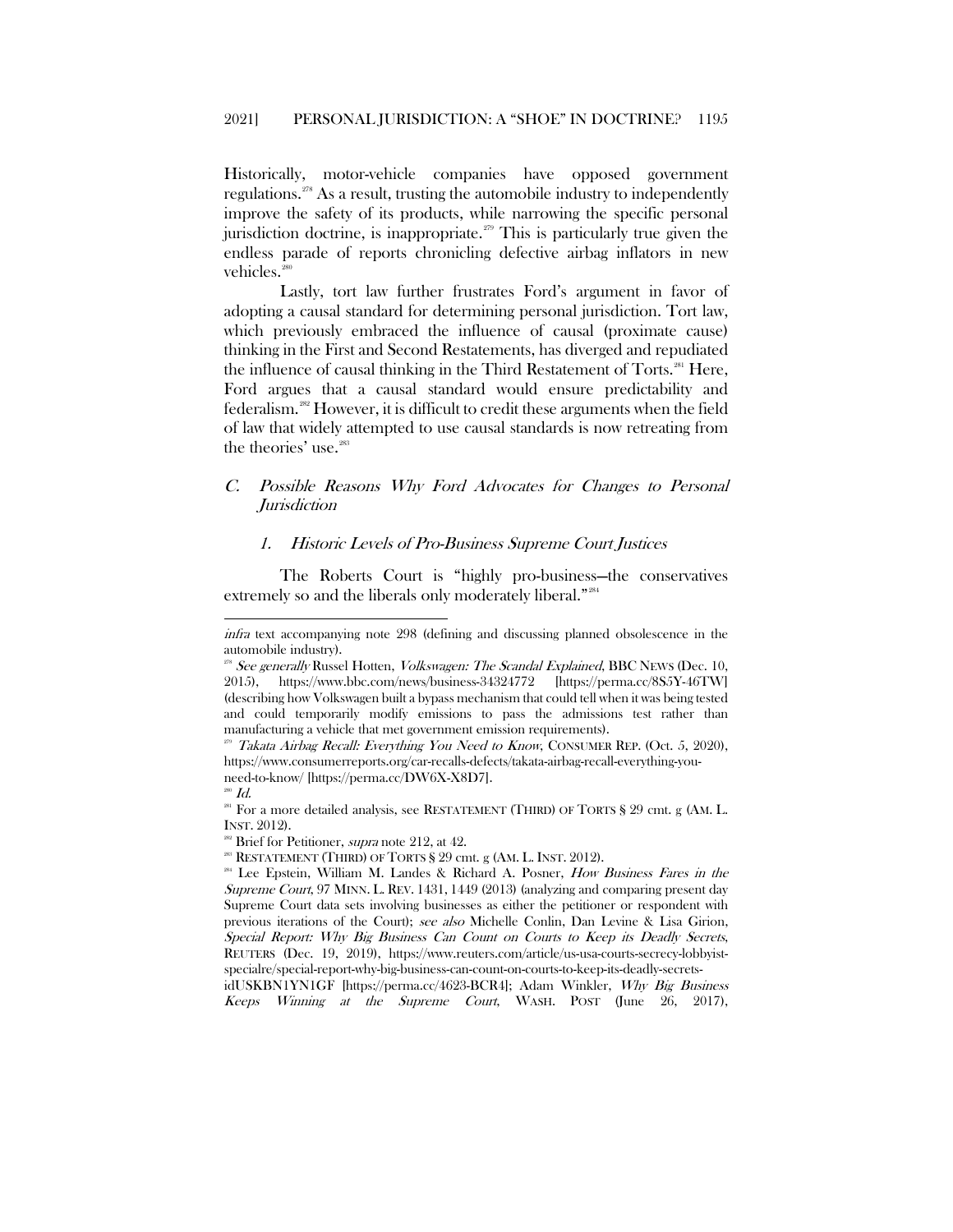Business petitioners accounted for 34.7% of the Business Litigant Dataset from 1946 to 1968 (the Vinson and Warren Courts), 54.0% from 1969 to 2004 (the Burger and Rehnquist Courts), and 64.9% since 2005 (the Roberts Court). The increases in the separate win rates for business petitioners and business respondents . . . have been more modest. For business petitioners, the win rate is 45.0% in the Vinson and Warren Courts, 54.4% in the Burger and Rehnquist Courts, and 64.0% in the Roberts Court. For business respondents, the win rates in those three Courts are 23.3%, 30.5%, and 37.0%, respectively.[285](#page-33-1)

Furthermore, Justices Alito, Roberts, Thomas, Kennedy, and Scalia are among the ten most business-friendly Justices to serve on the Court since 1946.<sup>[286](#page-33-2)</sup> Given the unprecedented favorable decisions the Robert's Court has issued for corporations, corporate defendants often select specific cases to appeal up to the Court in order to set favorable precedents moving forward.<sup>[287](#page-33-3)</sup>

# <span id="page-33-0"></span>2. Using, or Advocating for Change to, Existing Judicial Procedures to Limit Corporate Liability

Prior to several asbestos settlements, which constituted the largest mass tort action in the United States in terms of number of claims, the judicial system largely permitted individuals unfettered access to evidence logs from court proceedings. [288](#page-33-4) Information gathered by attorney Ronald Motley, in an openly-available evidence log, helped establish the cornerstone for many arguments and claims against corporations for knowingly exposing employees to asbestos.<sup>[289](#page-33-5)</sup> In the aftermath, corporations

l

<https://www.washingtonpost.com/news/posteverything/wp/> 2017/06/26/why-big-businesskeeps-winning-at-the-supreme-court/ [https://perma.cc/GM4G-QWZX] (detailing the probusiness mindset of the Supreme Court following the appointment of Justice Gorsuch and identifying the pro-business federation known as the U.S. Chamber of Commerce that filed amicus briefs in fifteen cases—with "11 wins and only three losses (one case remains to be decided)"); About the U.S. Chamber of Commerce, U.S. CHAMBER OF COM., https://www.uschamber.com/about/about-the-us-chamber-of-commerce

<span id="page-33-1"></span><sup>[</sup>https://perma.cc/WG5L-BPRE].<br><sup>285</sup> Epstein et al., *supra* not[e 284,](#page-32-9) at 1453–54.<br><sup>286</sup> Id. at 1449.

<span id="page-33-3"></span><span id="page-33-2"></span><sup>&</sup>lt;sup>287</sup> See generally OYEZ, supra note [211](#page-22-12) (arguing that the court should adopt a causation rule of personal jurisdiction or state of first sale, to ensure that Ford is only liable to individuals that purchase Ford vehicles from certified dealerships); Brief for Petitioner, supra not[e 212,](#page-22-3) at 15.

<span id="page-33-5"></span><span id="page-33-4"></span>Conlin et al., *supra* note [284](#page-32-9) (describing the history of corporations advocating to keep various kinds of information under seal during and after litigation).

 $^{289}$   $Id.$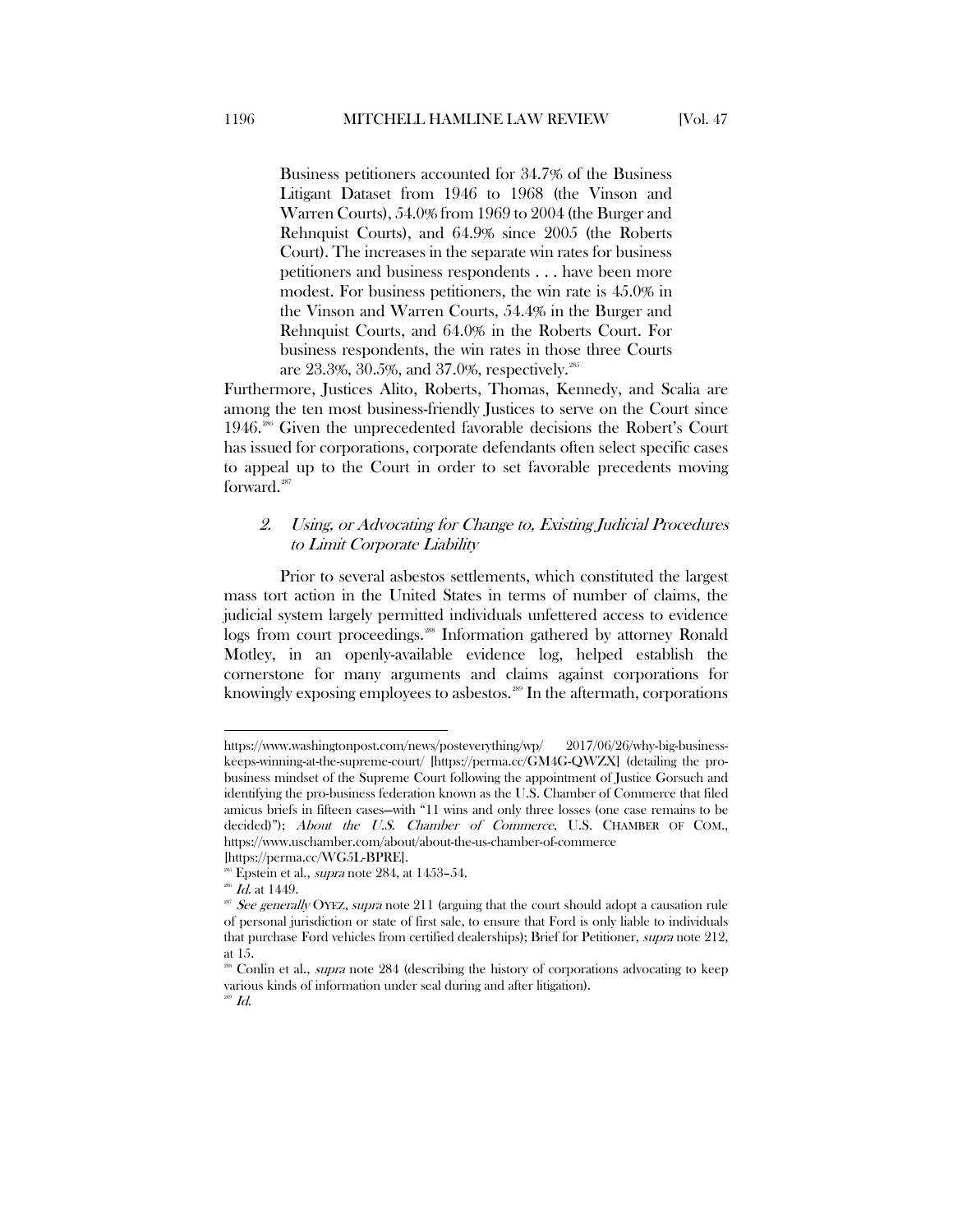and their "lawyers and lobbyists . . . [moved] to hide evidence that they sacrificed their customers' [and employees'] health and safety in the name of corporate efficiencies" by seeking to keep a myriad of documents and interviews under seal.<sup>[290](#page-34-0)</sup>

<span id="page-34-5"></span>Corporate attorneys routinely convince judges to seal court filings, ensuring that information and evidence giving rise, or relating, to the claim at hand remains hidden once the product liability case is settled.<sup>[291](#page-34-1)</sup> The effect of courts sealing documents contributes to the compounding negative health and safety repercussions for private citizens who unknowingly interacted with dangerous products.<sup>[292](#page-34-2)</sup> Various consumer product lines demonstrate the cascading negative impact of sealed evidence on the health and safety of private citizens. The products themselves range across industries, including prescription drugs, firearms, and motor vehicles.<sup>[293](#page-34-3)</sup>

Ford, as a large-cap company,<sup>[294](#page-34-4)</sup> has nearly infinite financial resources and can bring procedural challenges, such as personal jurisdiction in Bandemer, that border on frivolous. This is particularly problematic in disputes that pit companies against private parties, where companies often

Id. (quoting U.S. Representative Hank Johnson from Georgia).

<span id="page-34-1"></span><span id="page-34-0"></span> $291$  Id. (detailing how keeping court information under seal led to nearly 250,000 separate death and injury lawsuits); see also Facts  $+$  Statistics: Product Liability, INS. INFO. INST., https://www.iii.org/fact-statistic/facts-statistics-product-liability [https://perma.cc/ES6J-K2GC] (reiterating that most lawsuits are settled out of court).

<span id="page-34-3"></span><span id="page-34-2"></span><sup>&</sup>lt;sup>292</sup> Conlin et al., *supra* note 284.<br><sup>293</sup> *See id.*; Jan Hoffman, *Payout From a National Opioids Settlement Won't Be as Big as* Hoped, N.Y. TIMES (Feb. 17, 2020), https://www.nytimes.com/2020/02/17/health/nationalopioid-settlement.html [https://perma.cc/52H2-MVMS] (describing the state of ongoing litigation involving thousands of cities "suing the pharmaceutical industry"); Remington: Product Safety Warning and Recall Notice, REMINGTON ARMS CO., https://xmprecall.remington.com/ [https://perma.cc/G2GZ-XSL9] (describing how the trigger on one model of Remington firearm may experience unintended discharge even when the safety is on and the trigger has not been pulled); Justice for Deadly Rollover Roof Crush Accidents: Injury/Paralysis, DEFECTS LAWYER, https://defectslawyer.com/rollover-roofcrush-accident/ [https://perma.cc/X7VR-A7YP] (describing the heighted potential for injury in an SUV as a result of a rollover accident); see also Rollover: The Hidden History of the SUV, PBS FRONTLINE, <https://www.pbs.org/wgbh/> pages/frontline/shows/rollover/unsafe/cron.html [https://perma.cc/E9BC-GEFR] (describing the history of the SUV and initial attempts at greater regulation of the vehicles

design).

<span id="page-34-4"></span>James Chen, Market Capitalization, INVESTOPEDIA (Oct. 3. 2020), https://www.investopedia.com/terms/m/marketcapitalization.asp [https://perma.cc/Q322- PLMF] ("Large-cap" companies have "a market capitalization of \$10 billion or more [and] . . . market capitalization refers to the total dollar market value of a company's outstanding shares of stock."); see also Ford Motor Company, YAHOO! FINANCE, https://finance.yahoo.com/quote/F/ [https://perma.cc/RV76-JBK9] (showing that Ford has a market cap of 30.315 billion dollars).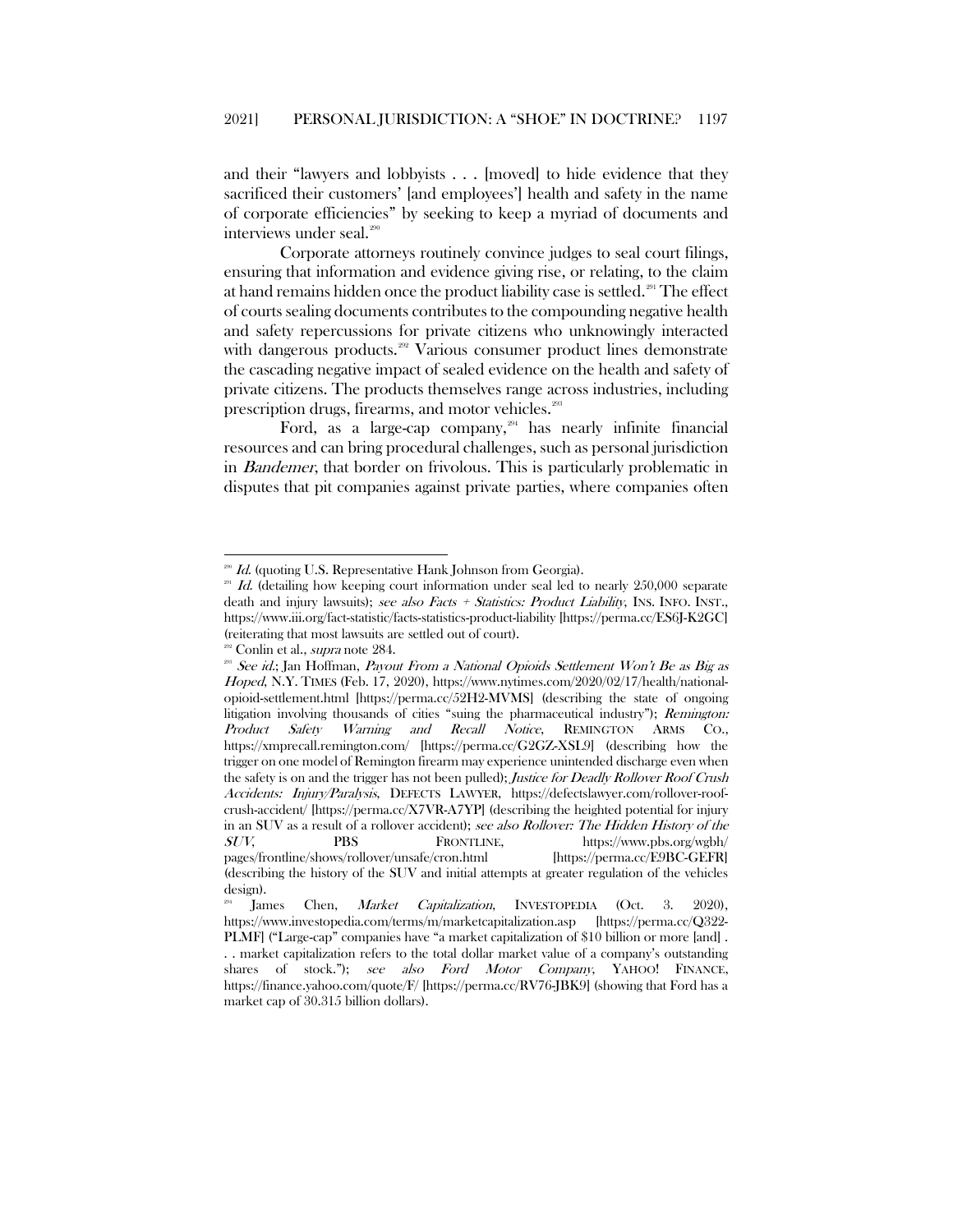use aggressive motion practice to drain opponents of funds in order to force concessions and negotiate settlements. $295$ 

Here, the parties in *Bandemer* have debated the issue of personal jurisdiction for nearly three years, which, on its face, contravenes the overriding goals of the Federal Rules of Civil Procedure.[296](#page-35-2) Here, Ford knows that a majority of product liability claims settle prior to trial, so if it is able to petition for its desired changes to the doctrine of personal jurisdiction, the company will be able to avoid liability in at least some instances by convincing a judge that any future lawsuit lacks specific personal jurisdiction. At a minimum, this creates another procedural hurdle for prospective plaintiffs because plaintiffs will incur greater costs in justifying a challenge to personal jurisdiction, while a corporate defendant may see significant cost savings if a claim is dismissed for lack of personal jurisdiction.<sup>[297](#page-35-3)</sup>

<span id="page-35-0"></span>Furthermore, narrowing specific personal jurisdiction as Ford proposes is asinine because Ford deliberately chooses to cannibalize its market each year by manufacturing new makes and models of its vehicles with mostly aesthetic changes. This is a business practice commonly referred to as perceived obsolescence.<sup>[298](#page-35-4)</sup> As a result, private sales often occur while cars are quite new, which renders the exclusion of liability after the private sale of a motor vehicle nonsensical.<sup>[299](#page-35-5)</sup> Consider an example analogous to the hypothetical posed by Justice Clarence Thomas during oral arguments: An individual purchases a new Ford, drives it home, and then subsequently needs to sell the newly purchased vehicle for reasons unrelated to the car. Ford's personal jurisdiction argument would create a situation in which a private purchaser of the "new" vehicle would be unable to sue Ford for a product liability defect, despite the total absence of changes

<span id="page-35-1"></span> $^{295}$  *Ford Motor Revenue 2006–2020,* MACROTRENDS,<https://www.macrotrends.net/stocks/> charts/F/ford-motor/revenue [https://perma.cc/T63F-KYDP] (reporting that Ford had annual reported revenues of: \$156.776 billion, \$160.338 billion, and \$155.900 billion for the years 2016, 2017, and 2018 respectively); see also YEAZELL & SCHWARTZ, supra note [20,](#page-4-0) at 477.

<span id="page-35-2"></span><sup>&</sup>lt;sup>296</sup> See FED. R. CIV. P. 1 ("These rules ... should be construed, administered, and employed by the court and the parties to secure the just, speedy, and inexpensive determination of every action and proceeding.").

<span id="page-35-3"></span> $\omega$  *See supra* text accompanying note [291](#page-34-5) (describing the costs corporations face with mass tort litigation); see also infra text accompanying not[e 302](#page-36-0) (detailing the approximate number of defective takata airbags in Ford vehicles which could potentially become instances of liability in future personal injury lawsuits).

<span id="page-35-4"></span>What is Planned Obsolescence?, FIN. REFERENCE, <https://www.financereference.com/learn/> planned-obsolescence [https://perma.cc/3WZN-TMYE] ("Planned obsolescence, premature obsolescence or built-in obsolescence is a strategic policy of deliberately producing consumer goods designed to rapidly become obsolete, useless and require replacing.").

<span id="page-35-5"></span> $299$  *Cf.* Oral Argument, *supra* not[e 275,](#page-31-6) at 7:08.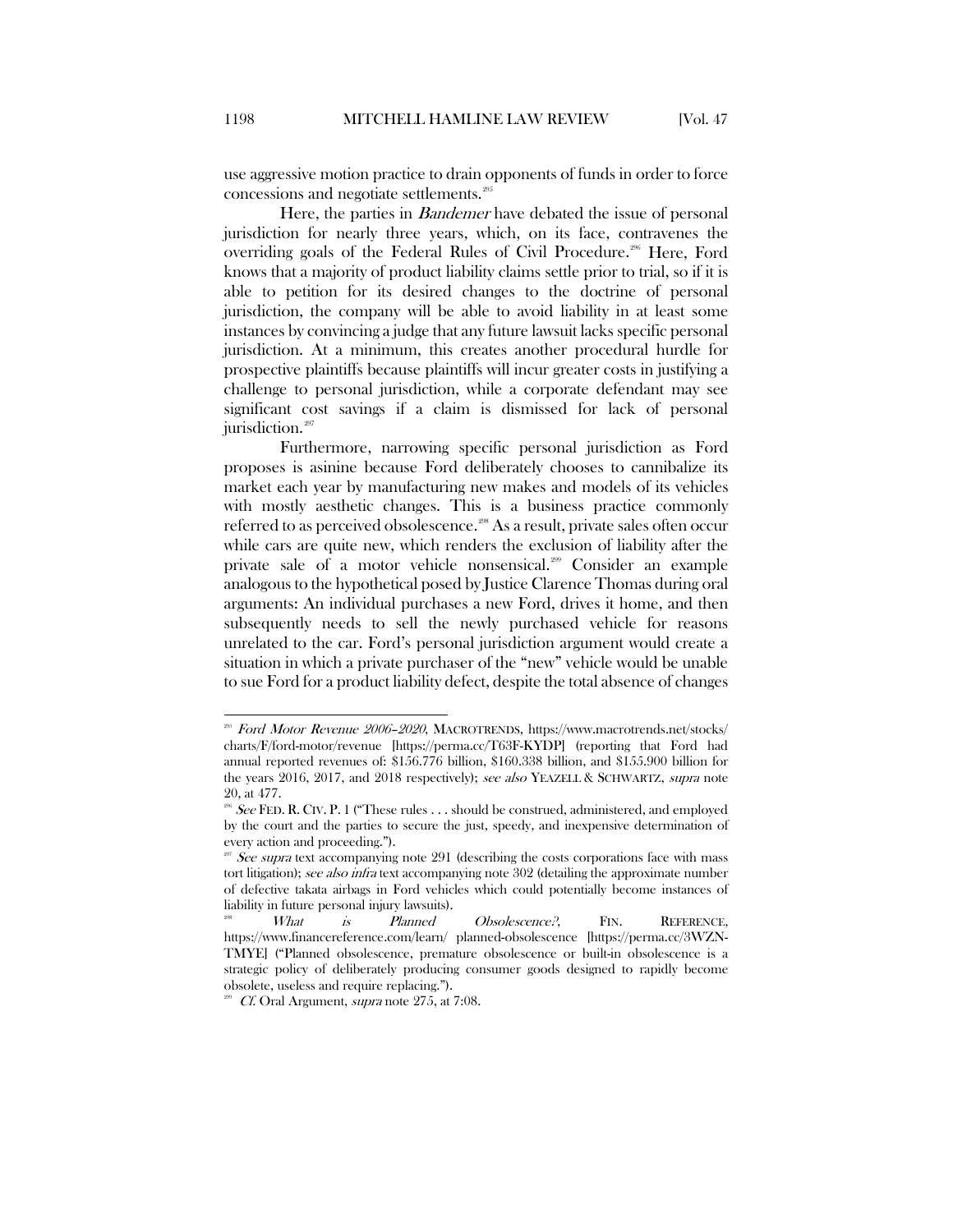made to the vehicle after its original purchase from a motor-vehicle dealership.<sup>[300](#page-36-1)</sup>

In essence, Ford's rule relating to first sale and proximate cause completely eliminates Ford's liability for vehicles it manufactured once the car is sold by a private party.[301](#page-36-2) This opens a gap in the law and incentivizes the company to push for narrower standards for establishing personal jurisdiction because it would help Ford dismiss future lawsuits prior to any settlement negotiations.<sup>302</sup>

<span id="page-36-0"></span>Ford argues that "due process limits on the State's adjudicative authority principally protect[s] the liberty of the non-resident defendant not the convenience of plaintiffs or third parties."<sup>[303](#page-36-4)</sup> If Ford truly believed in their "defendant's convenience" argument, it could have moved to dismiss the matter for improper venue.<sup>[304](#page-36-5)</sup>

Ford is not the first corporation, and it will not be the last to advocate for changes to judicial precedent to limit its future liability or make

<span id="page-36-2"></span><span id="page-36-1"></span> $^{300}$   $\emph{Id}.$ 

<sup>301</sup> Cf. id. Justice Clarence Thomas asked Petitioner's Attorney Sean Marotta whether Ford could be sued in a state if a private individual saw an advertisement for a used Ford and subsequently purchased it. Marotta stated: "If you bought . . . [the vehicle] from, you know just a private party, no. If you purchased . . . [the vehicle] from your local Ford dealer, yes." Id. at 8:40; see also MINN. STAT.  $\S$  168.27, subdiv. 8(b)(2) (2020) (exempting private individuals who sell or lease five or less vehicles a year from licensure as a Minnesota motorvehicle dealer); Motor Vehicle Dealers License, MINN. ELICENSING, [https://mn.gov/elicense/a-z/?id=1083-](https://mn.gov/elicense/a-z/?id=1083-231321#/list/appId//filterType//filterValue//page/1/sort//)

[<sup>231321#/</sup>list/appId//filterType//filterValue//page/1/sort//](https://mn.gov/elicense/a-z/?id=1083-231321#/list/appId//filterType//filterValue//page/1/sort//) order/ [https://perma.cc/MNF6- PLXR].

<span id="page-36-3"></span>See Amy Martyn, Ford to Customers: Your Airbag May Kill You, Now Please Wait for the Repair, CONSUMER AFFS. (Jan. 18, 2018), https://www.consumeraffairs.com/news/fordto-customers-your-airbag-may-kill-you-now-please-wait-for-the-repair-011818.html

<sup>[</sup>https://perma.cc/M2EA-4VWA] (showing that as recently as 2006 Ford had nearly 3,000 Ford Ranger vehicles that posed as an injury risk to consumers); see also Takata Recall Spotlight, NAT'L HIGHWAY TRAFFIC SAFETY ADMIN., https://www.nhtsa.gov/equipment/takata-recall-spotlight [https://perma.cc/G4WS-N6SJ] (reporting that there are nearly 57,400,000 defective Takata Air Bags in vehicles across the United States, and that the wide-reaching range of impacted Ford manufactured vehicles indicates that Ford may be attempting to make it more difficult for injured parties to maintain lawsuits against it for injuries sustained in accidents involving defective airbags); Takata Airbag Recall, supra note [279](#page-32-10) (describing additional makes and models identified as having defective airbags).

<span id="page-36-4"></span><sup>303</sup> Reply Brief for Petitioner, Ford Motor Company v. Bandemer, 140 S. Ct. 916 (2020) (Nos. 19-368 & 19-369), 2020 WL 2133053, at \*3 (Apr. 2020) (quoting Walden v. Fiore, 571 U.S. 277, 284 (2014)).

<span id="page-36-5"></span> $304$  Bandemer v. Ford Motor Co., No. 77–CV–16–1025, 2017 WL 101185684, at  $*2$  (Minn. Dist. Ct. May 25, 2017) (describing that Ford was improperly served with notice in an improper venue in 2016, but it subsequently moved to voluntarily transfer venue to Todd County, where the Hanson Defendants resided, under Minnesota Statute § 542.01 and in so doing, it accepted the venue when service of process was amended in 2017); see generally MINN. STAT. § 542.01 (2020).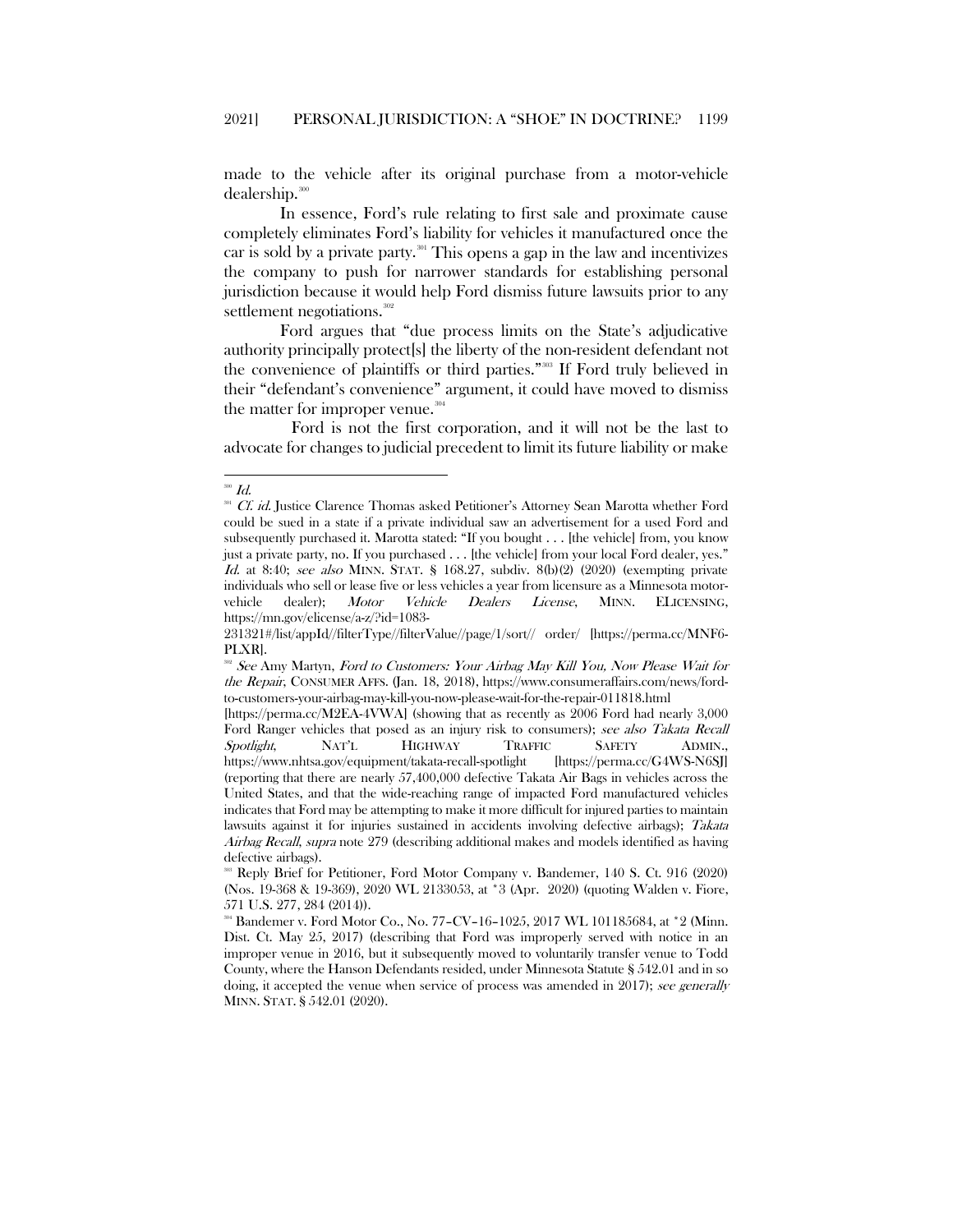it more difficult for an injured plaintiff to have his or her day in court.<sup>[305](#page-37-1)</sup> For example, in 2017, Microsoft successfully argued to prevent the Ninth Circuit Court of Appeals from reviewing the denial of a class action certification after the plaintiffs voluntarily dismissed the action with prejudice.<sup>[306](#page-37-2)</sup> The rationale for this decision comes from the Court's position that a voluntary dismissal with prejudice should not be allowed to circumvent the final judgment rule as a way to appeal the denial of a class's certification.<sup>[307](#page-37-3)</sup> This decision, in effect, makes it more difficult for a class of similarly injured parties to challenge the denial of class-action certification at the district court level in the event that the appellate court also denies review of class certification in accord with Federal Rules of Civil Procedure.<sup>[308](#page-37-4)</sup> The Microsoft decision was ultimately favorable to corporations facing class-action lawsuits.<sup>[309](#page-37-5)</sup>

# <span id="page-37-0"></span>D. An Unsolicited Suggestion to Resolve the Unintentional Availment Concerns

The answer to whether jurisdiction could be exercised over a local manufacturer in Maine<sup>[310](#page-37-6)</sup> or a small business that has not intentionally cultivated a market in a specific foreign-state can be determined by borrowing a legal rule developed in *Parklane Hosiery Co. v. Shore*.<sup>[311](#page-37-7)</sup> Parklane considered the extent to which offensive use of collateral estoppel, also known as issue preclusion, could prevent a defendant from relitigating facts that had already been determined in a previously closed case.<sup>[312](#page-37-8)</sup> The Court held that, although the offensive use of collateral estoppel does not promote judicial economy, it would not result in unfairness to the defendant when the plaintiff could not have easily joined in the previous action.<sup>313</sup> The Court permits defensive use of collateral estoppel because it precludes a plaintiff from relitigating identical issues by merely switching adversaries.<sup>[314](#page-37-10)</sup>

<span id="page-37-1"></span><sup>&</sup>lt;sup>305</sup> See Brief for Petitioner, supra note [212,](#page-22-3) at 13–14; see generally Bandemer v. Ford Motor Co., 931 N.W.2d 744, 759 (Minn. 2019).

<span id="page-37-2"></span> $\%$  Microsoft Corp. v. Baker, 137 S. Ct. 1702, 1706–07 (2017) (describing that voluntary dismissal will not be considered a final decision and will not allow an individual to appeal the denial of class certification under FED. R. CIV. P. 23(f)).

<span id="page-37-3"></span> $307$  See Microsoft Corp., 137 S. Ct. at 1706–07; see also FED. R. CIV. P. 23(f).

<sup>308</sup> See Microsoft Corp., 137 S. Ct. at 1706-07.

<span id="page-37-5"></span><span id="page-37-4"></span><sup>&</sup>lt;sup>309</sup> See id.; see also Ronald Mann, Opinion Analysis: Justices Reject Lax Rule Permitting Free Review of Decisions Denying Class Certification, SCOTUSBLOG (Jun. 13, 2017), https://www.scotusblog.com/2017/06/opinion-analysis-justices-reject-lax-rule-permittingfree-review-decisions-denying-class-certification/ [https://perma.cc/H3FK-FFNA].<br><sup>310</sup> Oral Argument, *supra* note [275,](#page-31-6) at 33:09.

<span id="page-37-6"></span>

<sup>&</sup>lt;sup>311</sup> 439 U.S. 322 (1979).

 $^{312}$  Id. at 322.

<span id="page-37-10"></span><span id="page-37-9"></span><span id="page-37-8"></span><span id="page-37-7"></span> $^{313}$  *Id.* at 322-23.

 $^{314}$   $\emph{Id.}$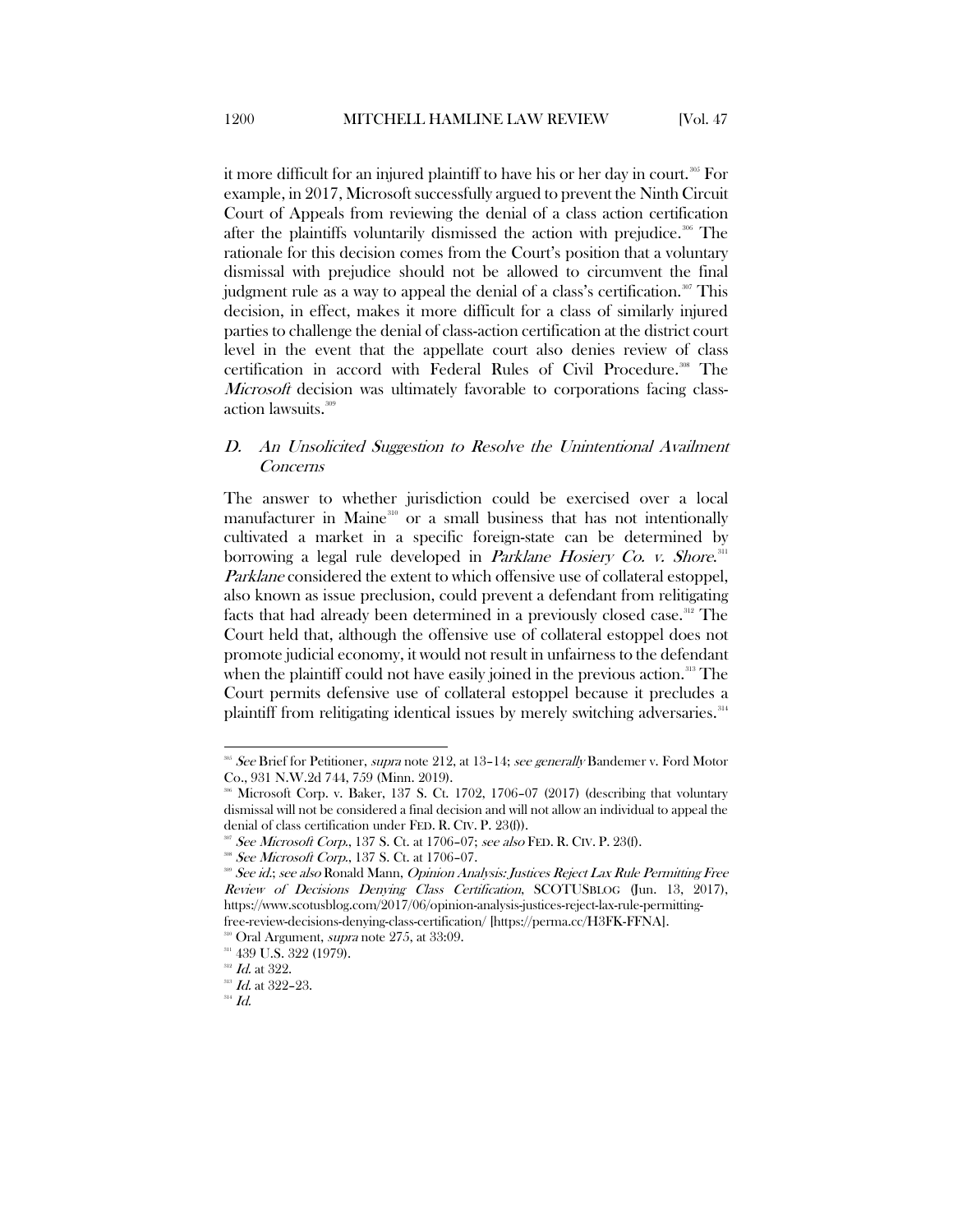Meanwhile, the Court granted wide discretion to trial courts to determine the permissibility of offensive use of collateral estoppel.<sup>[315](#page-38-1)</sup>

Similarly, in *Bandemer*, the Court can adopt a similar theory regarding the application of specific personal jurisdiction, providing district courts with wide discretion to determine whether a given foreign defendant advertised in the forum state with the intent to cultivate a market or if the contacts were merely coincidental.<sup>[316](#page-38-2)</sup> The district courts' adoption of this flexible determination would ensure a mechanism exists to satisfy the fears Ford raises in its petition relating to small-scale manufacturers being unduly burdened by the specific personal jurisdiction doctrine as it presently exists.[317](#page-38-3) Furthermore, the legal rule would help address the concerns voiced by Chief Justice Roberts and some of the other Justices relating to small business operations that did not consistently market their goods nationally. The defensive framework of the rule could relate to the holding in *Bristol-*Myers Squibb, preventing non-resident plaintiffs from using a foreign state's court to adjudicate an injury without sufficient plaintiff contacts to the foreign state.[318](#page-38-4) Lastly, it would affirm specific personal jurisdiction in Bandemer because Ford does advertise and cultivate a market in Minnesota.<sup>[319](#page-38-5)</sup>

# V. OPPOSING ARGUMENT: MINNESOTA DID NOT PROPERLY EXERCISE SPECIFIC JURISDICTION<sup>[320](#page-38-6)</sup>

<span id="page-38-0"></span>The holding in *Bandemer* does not comply with federal due process requirements for purposes of specific personal jurisdiction.<sup>[321](#page-38-7)</sup> For a court to find that a defendant maintains sufficient minimum contacts under the Due Process Clause, it must examine the quantity of the contacts with the forum state arising from the defendant's conduct, the nature and quality of those contacts, and the connection between those contacts and the cause of action.<sup>[322](#page-38-8)</sup>

Here, while the quantity of Ford's contacts is high due to Ford's generic activities in Minnesota, the contacts' quality and nature, as well as

 $^{315}$  *Id.* at 331.

<span id="page-38-3"></span><span id="page-38-2"></span><span id="page-38-1"></span> $316$  See Bandemer v. Ford Motor Co., 931 N.W.2d 744, 747-53 (Minn. 2019); cf. Parklane, 439 U.S. at 322–23.

See Bandemer, 931 N.W.2d at 747-53.

<span id="page-38-4"></span><sup>&</sup>lt;sup>318</sup> Oral Argument, *supra* note [275,](#page-31-6) at 33:09.

<span id="page-38-5"></span><sup>319</sup> See generally Bandemer, 931 N.W.2d at 747-53.

This section of the analysis is authored exclusively by Kevin Deno.

<span id="page-38-7"></span><span id="page-38-6"></span> $321$  See Goodyear Dunlop Tires Operations, S.A. v. Brown, 564 U.S. 915, 931 (2014) (holding when both the defendant's conduct and the underlying controversy lack a forum state connection, the court cannot exercise specific personal jurisdiction).

<span id="page-38-8"></span> $\overline{322}$  See Bandemer,  $931$  N.W.2d at 749 (listing the five factors that Minnesota courts must find to exercise specific personal jurisdiction over a company not in personam).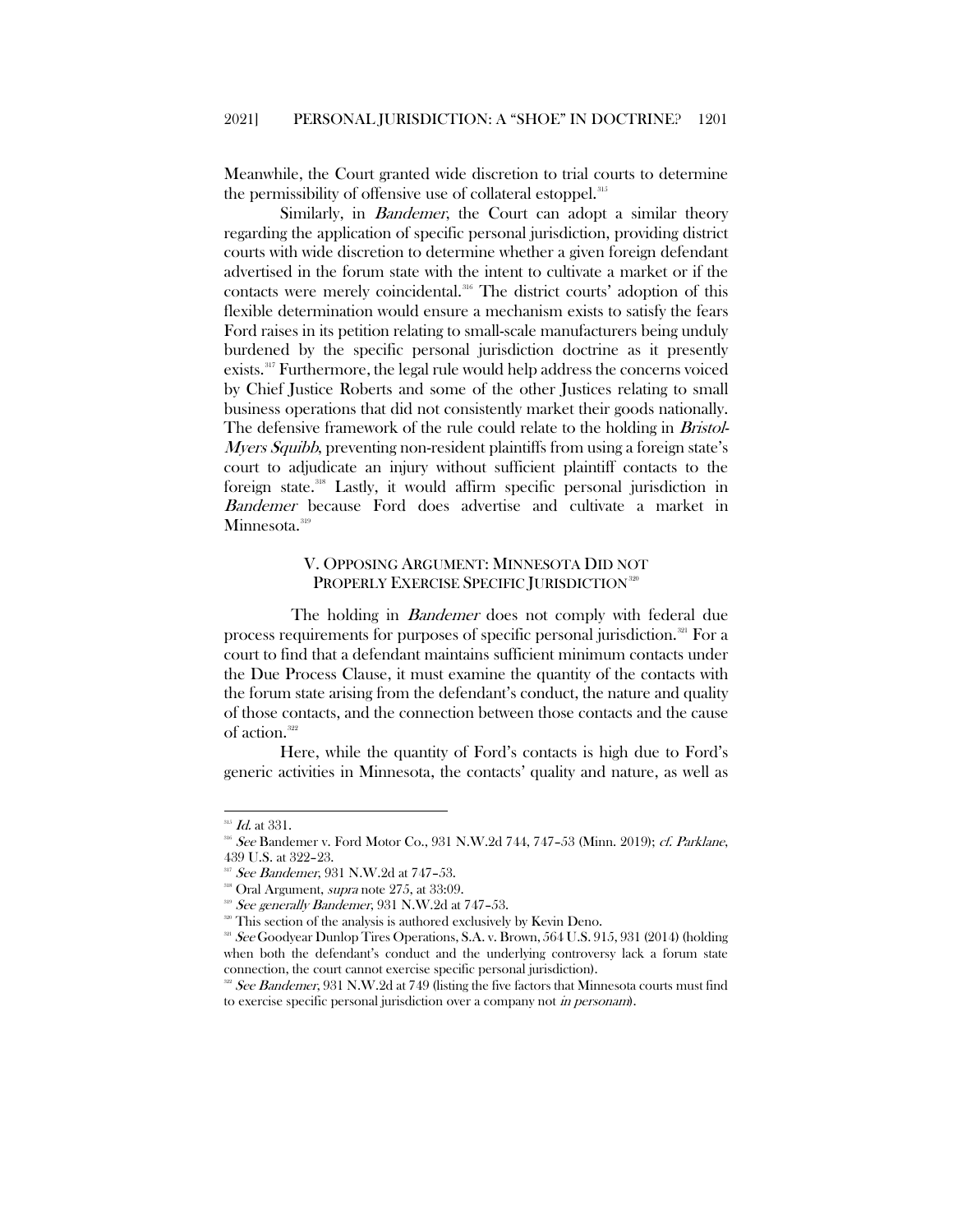their connection to the cause of action, fall well below what is required for the purposes of federal due process.<sup>[323](#page-39-1)</sup> These inadequacies stem from three deficiencies.[324](#page-39-2) First, Ford acted through an untargeted marketing campaign that merely included Minnesota.<sup>[325](#page-39-3)</sup> Second, Ford did not include 1994 Crown Victorias in its Minnesota advertisements.<sup>[326](#page-39-4)</sup> Third, Ford dealerships are independently owned entities.<sup>327</sup>

#### <span id="page-39-0"></span>A. Factor One: The Quantity of Contacts between the Forum State and the Defendant's Conduct

The facts in *Bandemer* satisfy the first factor for the minimum contact analysis under the Due Process Clause.<sup>[328](#page-39-6)</sup> For the contacts to be significant, they must extend beyond unilateral activity and constitute targeted actions within the forum state.<sup>[329](#page-39-7)</sup> Unilateral contact, insufficient for jurisdictional purposes, occurs when contacts arise solely from activities initiated by plaintiffs.<sup>[330](#page-39-8)</sup>

Here, Ford sold around two thousand 1994 Crown Victorias and two hundred thousand other vehicles at franchisee dealerships in Minnesota from 2013 to 2015.<sup>[331](#page-39-9)</sup> Additionally, Ford operated a continuous advertising campaign through direct mail advertisements that targeted Minnesotans alongside a national advertisement campaign.[332](#page-39-10) Ford also fabricated a branded Mustang for the Minnesota Vikings, hosted a 2016 "Ford Experience Tour" in Minnesota, and created a driver training camp for Minnesotan teens.<sup>[333](#page-39-11)</sup> Finally, Ford collected data from its dealerships in

<span id="page-39-1"></span> $\overline{3}\overline{2}\overline{3}$ See id. at 748 (listing the facts demonstrating Ford's contacts including national advertisements, general car sales, employees, and data collection practices); Bristol-Myers Squibb Co. v. Superior Court of Cal., 137 S. Ct. 1773, 1781 (2017) (finding that a defendant's general connections with a forum state are not sufficient to establish specific personal jurisdiction under federal due process).

<span id="page-39-2"></span><sup>&</sup>lt;sup>24</sup> See Bandemer, 931 N.W.2d at 748 (analyzing the contacts Ford had with Minnesota including advertising, sales, and dealerships).

<span id="page-39-3"></span>See id. at 760-62 (Anderson, J. dissenting) (arguing Ford acted through an untargeted marketing sale which happened to include vehicle advertisements in Minnesota).

<span id="page-39-4"></span>See id. at 757 (arguing the Crown Victoria did not appear within Ford's Minnesota advertisements).

 $327$  Id. (arguing that Ford dealerships in Minnesota were independently owned).

<span id="page-39-7"></span><span id="page-39-6"></span><span id="page-39-5"></span><sup>&</sup>lt;sup>328</sup> See id. at 749 (stating that the first factor is "the quantity of contacts with the forum state"). <sup>329</sup> See id. at 751 ("This suit's connection with Minnesota is beyond 'the mere unilateral activity of those who claim some relationship with a nonresident defendant' . . . rather, the connection is based on Ford's own actions in targeting Minnesota for sales.") (citing World-Wide Volkswagen Corp. v. Woodson, 444 U.S. 286, 298 (1980)).

<span id="page-39-8"></span><sup>&</sup>lt;sup>330</sup> See World-Wide Volkswagen, 444 U.S. at 298 (discussing how the lack of car distribution in a tristate area rendered interactions by the defendant unilateral in nature).

<sup>&</sup>lt;sup>331</sup> Bandemer, 931 N.W.2d at 748.

<span id="page-39-10"></span><span id="page-39-9"></span> $332$   $Id.$ 

<span id="page-39-11"></span> $^{\rm 333}$  Id.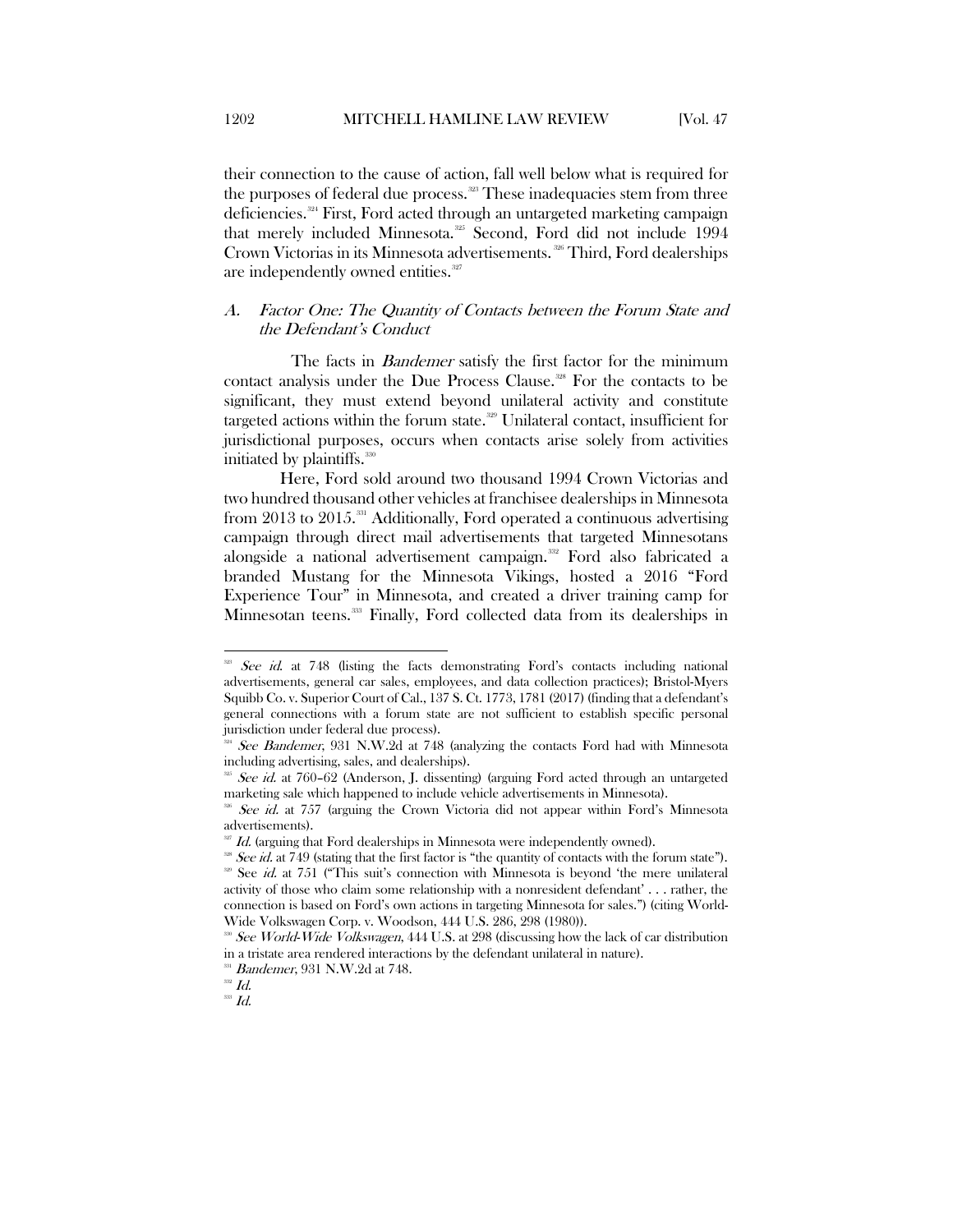Minnesota about its customers' cars for information regarding automobile redesign and repair.<sup>[334](#page-40-0)</sup>

The facts in *Bandemer* mirror the seminal personal jurisdiction case, *International Shoe*,<sup>[335](#page-40-1)</sup> but are distinguishable from *Bristol-Myers* Squibb and World-Wide Volkswagen.<sup>[336](#page-40-2)</sup> First, in *International Shoe*,<sup>[337](#page-40-3)</sup> the company's actions produced substantial interstate business through its sales and service providers.<sup>[338](#page-40-4)</sup> These activities included employing thirteen salespeople within the state who conducted International Shoe's principal business in the state[.339](#page-40-5) Moreover, the salespeople advertised the company's services by presenting customers with sample shoes and rented sample rooms that salespeople used to display the shoes.<sup>[340](#page-40-6)</sup> These display areas ranged from rooms in business buildings to rooms in hotels.<sup>[341](#page-40-7)</sup> Thus, the United States Supreme Court declared that personal jurisdiction was proper because the company had sufficient contacts with the forum state through its salespeople.<sup>[342](#page-40-8)</sup>

In *Bandemer*, Ford had a greater number of contacts with Minnesota than International Shoe had with Washington.<sup>[343](#page-40-9)</sup> The thousands of car sales at Minnesota dealerships alone indicates that the contacts in Bandemer exceeded those in *International Shoe*.<sup>[344](#page-40-10)</sup> However, Ford also created contacts through driving camps and dealerships.[345](#page-40-11) Therefore, if the contacts of thirteen International Shoe employees in Washington can satisfy the quantity of contacts required for the first factor in a minimum contacts analysis, then additional contacts, like those in Bandemer, also satisfy the first minimum contacts factor.<sup>[346](#page-40-12)</sup>

 $^{334}$   $Id.$ 

<span id="page-40-2"></span><span id="page-40-1"></span><span id="page-40-0"></span><sup>&</sup>lt;sup>335</sup> Int'l Shoe, 326 U.S. at 310.

<sup>336</sup> Bristol-Myers Squibb Co. v. Superior Court of Cal., 137 S. Ct. 1773, 1781 (2017); World-Wide Volkswagen, 444 U.S. at 286.

<span id="page-40-3"></span><sup>&</sup>lt;sup>337</sup> See Int'l Shoe, 326 U.S. at 326 (describing activities of salespeople in the forum state, as well as how the company supplied and directed its salespeople).

 $^{338}$  *Id.* 

<span id="page-40-5"></span><span id="page-40-4"></span> $^{339}$   $\emph{Id.}$ 

<span id="page-40-6"></span> $^{340}$   $\emph{Id.}$ 

<span id="page-40-8"></span><span id="page-40-7"></span> $^{341}$  Id.

<sup>&</sup>lt;sup>342</sup> See id. (stating personal jurisdiction was proper because of the company's systematic and continuous business in Washington).

<span id="page-40-9"></span>See Bandemer v. Ford Motor Co., 931 N.W.2d 744, 750 (Minn. 2019) (listing Ford's contacts with Minnesota); see also Int'l Shoe, 326 U.S. at 326 (describing International Shoe's activities in Washington).

<span id="page-40-10"></span>See Bandemer. 931 N.W.2d at 760 (Anderson, J., dissenting) ("The fact that Ford sold the Crown Victoria and thousands of other cars to dealerships in Minnesota cannot sustain the exercise of specific personal jurisdiction.").

 $345$  *Id.* 

<span id="page-40-12"></span><span id="page-40-11"></span><sup>&</sup>lt;sup>346</sup> See Int'l Shoe, 326 U.S. at 326 (finding personal jurisdiction was proper due to the company's systematic and continuous business in Washington); see also Bandemer, 931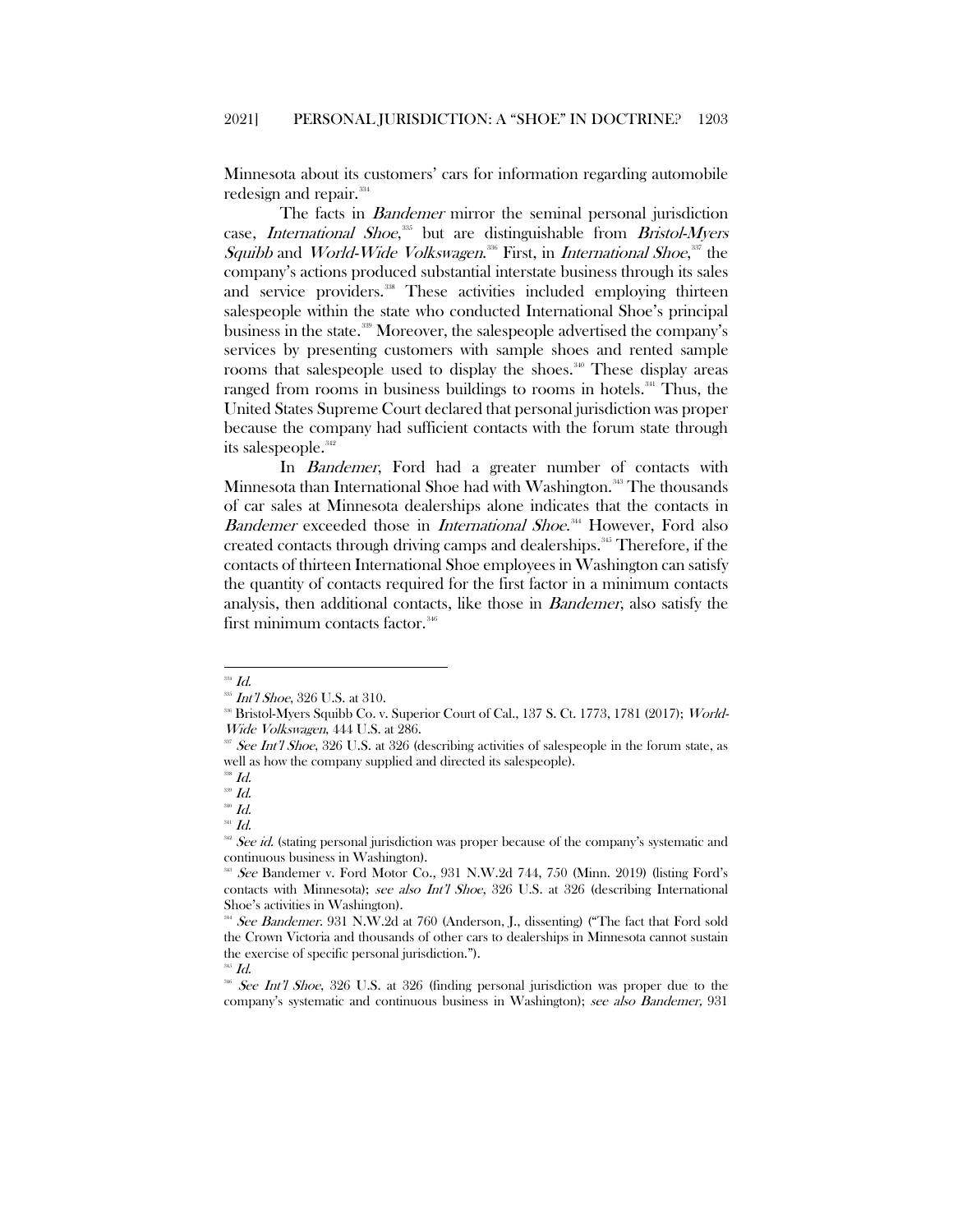Thus, given the quantity of contacts, the *Bandemer* plaintiff's claim satisfies the first prong for minimum contacts analysis.<sup> $347$ </sup> Accordingly, it is unsurprising that Ford did not contest this minimum contacts factor.<sup>[348](#page-41-2)</sup> However, as the *Bristol-Myers Squibb* Court noted, sufficient contacts with the forum state by the defendant cannot outweigh both a lack of connection between the defendant and the forum state and a lack of connection between the defendant's forum contacts and the cause of action.<sup>[349](#page-41-3)</sup>

# <span id="page-41-0"></span>B. Factor Two: The Nature and Quality of the Defendant's Contacts with the Forum State

Bandemer's facts do not satisfy the second factor of the minimum contacts analysis for purposes of federal due process.[350](#page-41-4) If the nature and quality of the defendant's contacts correlate with the plaintiff's alleged harm, then a court might be able to exercise specific personal jurisdiction over a foreign entity via federal due process.<sup>[351](#page-41-5)</sup> More specifically, the quality of the connections must not be "random, fortuitous, or attenuated."<sup>[352](#page-41-6)</sup>

For its quality analysis, the Minnesota Supreme Court examined the same facts as detailed above in this section's factor one analysis.<sup>353</sup> Under these facts, the court held that Ford's contacts were not random, fortuitous, or attenuated, but rather a targeted marketing program by Ford in Minnesota.<sup>[354](#page-41-8)</sup>

However, the court overlooked key facts, which, when combined with the preceding facts, illustrate that Ford did not specifically target Minnesota.[355](#page-41-9) First, Ford did not specifically target Minnesota with its advertising campaign but included the state in a national, untargeted

N.W.2d at 750 (holding that Ford had a sufficient quantity of contacts with Minnesota to satisfy the first prong of minimum contacts analysis).

<span id="page-41-1"></span><sup>&</sup>lt;sup>347</sup> See Bandemer, 931 N.W.2d at 749 (indicating when considering quantity of the contacts, the court must examine the contacts alleged by the plaintiff by looking at the totality of the facts).

 $^{348}$  *Id.* at 751.

<span id="page-41-3"></span><span id="page-41-2"></span><sup>319</sup> See Bristol-Myers Squibb Co. v. Superior Court of Cal., 137 S. Ct. 1773, 1781 (2017) ("For specific jurisdiction, a defendant's general connections with the forum are not enough.").

<span id="page-41-4"></span> $\frac{350}{10}$  See Bandemer, 931 N.W.2d at 749 (explaining the second factor involves "the nature and quality of [the defendant's] contacts").

See id. at 748.

<span id="page-41-6"></span><span id="page-41-5"></span><sup>&</sup>lt;sup>352</sup> See id. at 760-62 (Anderson, J., dissenting) (describing the untargeted nature of Ford's advertising and sales due to the absence of any reference to Crown Victorias or their fabrication).

<span id="page-41-7"></span>See supra notes 330–333 and accompanying text (detailing Ford's contacts with Minnesota).

<span id="page-41-9"></span><span id="page-41-8"></span>See Bandemer, 931 N.W.2d at 750-51 (majority opinion) (stating Ford purposefully availed itself to Minnesota through its marketing, sales, property, and employee contacts).

 $355$  See id. at 760–62 (Anderson, J., dissenting).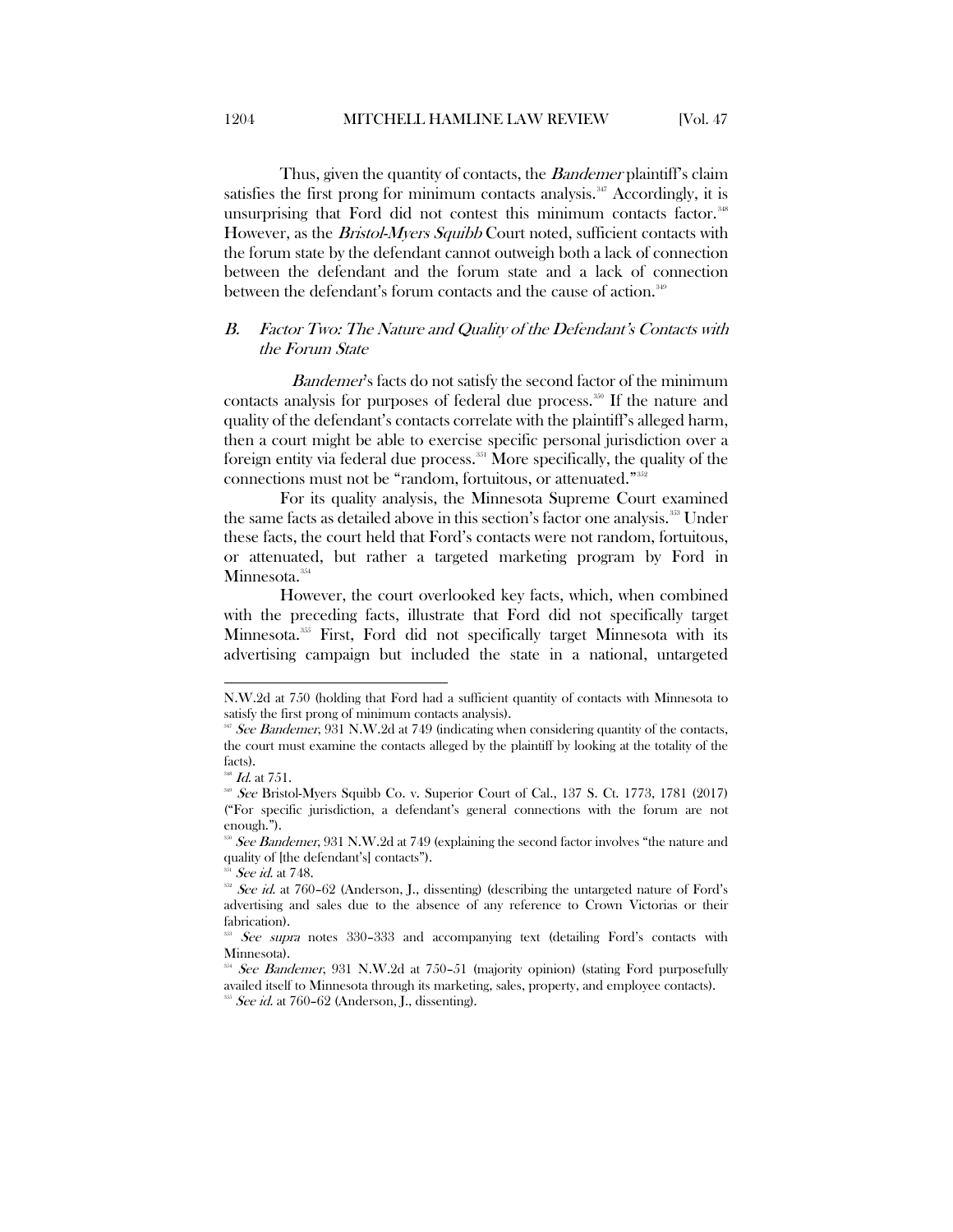advertising campaign that specifically targeted no individual state with increased frequency.<sup>[356](#page-42-0)</sup> These strategies included national advertising and direct mail sent to all Ford consumers regardless of whether they were located in Minnesota. <sup>[357](#page-42-1)</sup> Also, Ford created databases that allow all of its dealerships to gain information about Ford's vehicles concerning service and repair; these dealerships are all independently owned and operated both in Minnesota and across the United States.<sup>[358](#page-42-2)</sup> Additionally, Minnesota dealerships, along with dealerships throughout the United States, sent Ford information about vehicle performance that Ford could use when considering future designs.<sup>[359](#page-42-3)</sup> However, as the data was for future designs, this collection was not related to 1994 Crown Victorias.<sup>[360](#page-42-4)</sup> Clearly then, the facts describe untargeted efforts by a company that collected and presented information to independently owned and operated dealerships in Minnesota. This, when considered alongside the facts articulated by the court, deeply erodes the quality of Ford's advertising contacts within the state.<sup>36</sup>

Furthermore, the court overlooked the origin of the plaintiff's claim, the car's manufacturing and assembly location, and other factors that contributed to the car entering the stream of commerce in Minnesota when it considered the nature of Ford's contacts with the forum state.<sup>[362](#page-42-6)</sup> Here, the vehicle's passenger, Bandemer, brought product liability, negligence, and breach-of-warranty claims for an injury that occurred when the driver collided with a snowplow and the airbags failed to deploy.<sup>[363](#page-42-7)</sup> When considering these claims, the court should have examined and given weight to conduct that either aided in the car's construction or placed the car into Minnesota's stream of commerce.<sup>[364](#page-42-8)</sup> First, the Crown Victoria's airbag

 $^{356}$  See id.

<span id="page-42-2"></span><span id="page-42-1"></span><span id="page-42-0"></span> $^{357}$   $\emph{Id.}$  at 758.

 $^{\rm 358}$  Id.

<span id="page-42-4"></span><span id="page-42-3"></span> $^{\text{\tiny{359}}}$  Id.

<sup>&</sup>lt;sup>360</sup> See id. ("Ford receives information regarding vehicle performance from 'across the United States, including in Minnesota,' that may be used when considering future designs.").

<span id="page-42-5"></span><sup>&</sup>lt;sup>361</sup> See id. at 750 (majority opinion) ("This minimum-contacts inquiry must 'look[] to the defendant's contacts with the forum State itself' and not the defendant's 'random fortuitous, or attenuated' contacts with 'persons affiliated with the State.'") (quoting Walden v. Fiore, 571 U.S. 277, 285–86 (2014)).

<span id="page-42-6"></span><sup>&</sup>lt;sup>362</sup> See id. at 757 (Anderson, J., dissenting) (describing Bandemer's complaint against Ford as containing product liability, negligence, and breach-of-warranty claims); see also id. at 758 (stating that the Crown Victoria in question was designed in Michigan, assembled in Ontario, Canada, sold in Bismarck, North Dakota, and finally registered in Minnesota in 2011).  $^{363}$  *Id.* at 757.

<span id="page-42-8"></span><span id="page-42-7"></span><sup>&</sup>lt;sup>364</sup> See id. at 759 ("In fact, all of the relevant conduct that frames the basis for Bandemer's claims took place well before the 1994 Crown Victoria was first registered in Minnesota in 2011 by someone other than the parties to this lawsuit.").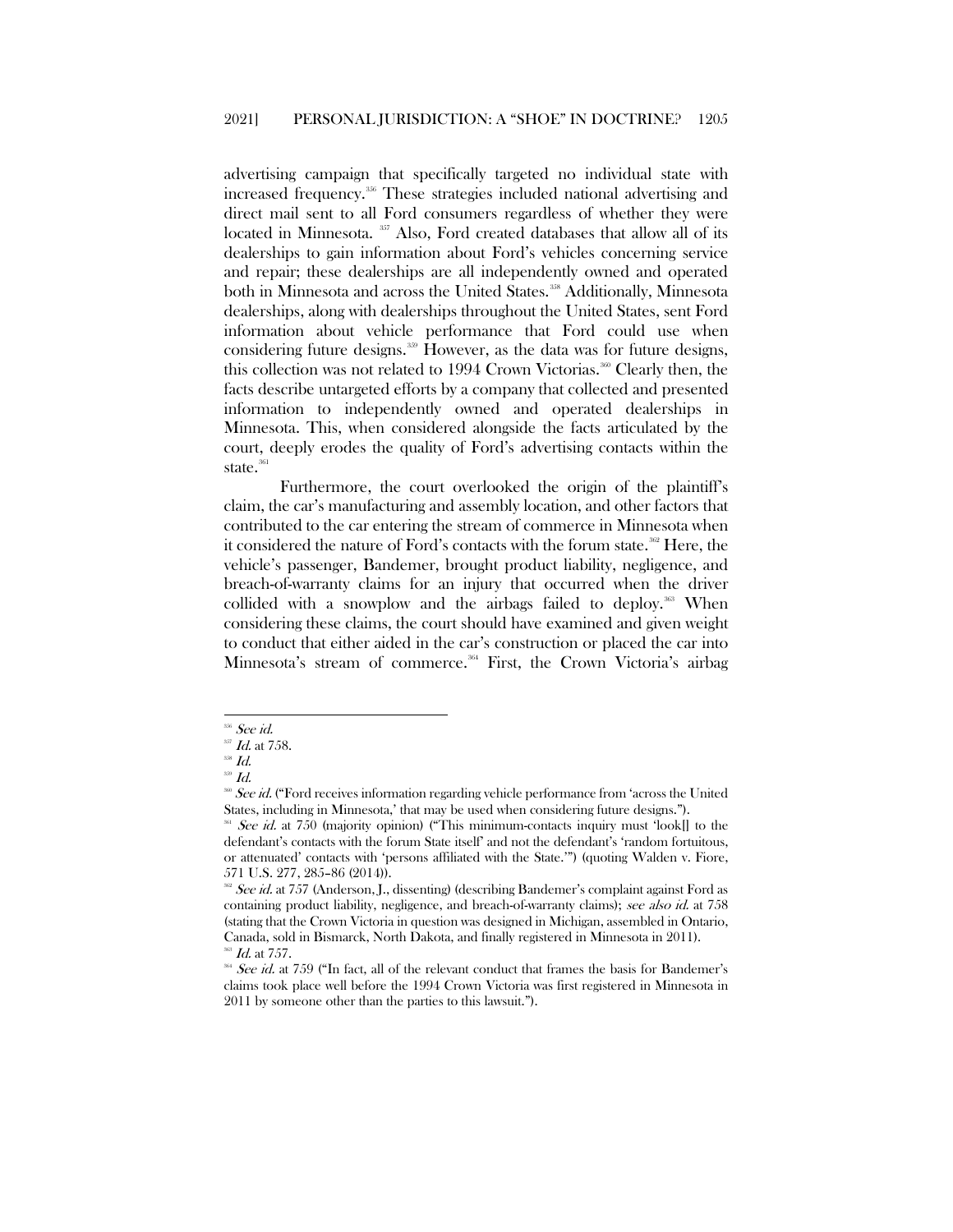system was designed in Michigan.<sup>[365](#page-43-0)</sup> Second, the vehicle was assembled in Ontario, Canada.[366](#page-43-1) Third, the car was originally sold in North Dakota to a third party uninvolved in the claim.<sup>[367](#page-43-2)</sup> Fourth, another third party, uninvolved in the claim and unrelated to Ford, brought the Crown Victoria to Minnesota.<sup>[368](#page-43-3)</sup> Therefore, while the crash occurred in Minnesota, the remaining facts tying the plaintiff's claims to Ford, all occurred outside the state and occurred at least seventeen years before the plaintiff's claim.<sup>366</sup> Thus, given the evidential weight, the quality and nature of Ford's contacts with Minnesota are poor because Ford's construction, design, and sale of the airbags all occurred outside of the state.<sup>[370](#page-43-5)</sup>

Moreover, these facts mirror those found in controlling and persuasive cases.In World-Wide Volkswagen, the United States Supreme Court concluded that specific personal jurisdiction did not apply to the seller because the car came to Oklahoma by chance after its sale in New York, and the manufacturer made no specific effort to push the car into the state. $371$  Furthermore, courts have reinforced that the happenstance of circumstances does not create personal jurisdiction in other cases. In Erlanger Mills, Inc. v. Cohoes Fibre Mills, Inc., the Fourth Circuit found that a state did not have personal jurisdiction over a tire retailer when the tire popped while the driver traveled in the forum state.<sup>[372](#page-43-7)</sup> In *Reilly v. Phil* Tolkan Pontiac, Inc., a federal court in New Jersey found that a Wisconsin seller of defective automotive jacks could not be hauled into a New Jersey court simply because the damage occurred in New Jersey.<sup>[373](#page-43-8)</sup> A Minnesota district court found that Alaska did not have personal jurisdiction over a Florida company that sold concession materials when a defective bottle, which had been sold in Florida, was carried to and caused injuries in Alaska.[374](#page-43-9) Finally, that same Minnesota court did not find personal jurisdiction over a helicopter company when a helicopter sold by the company crashed as it traveled through the state.<sup>[375](#page-43-10)</sup>

 $\overline{\phantom{a}}$ <sup>365</sup> Id.

 $366$   $Id.$ 

<span id="page-43-2"></span><span id="page-43-1"></span><span id="page-43-0"></span><sup>367</sup> Id.

<span id="page-43-4"></span><span id="page-43-3"></span><sup>368</sup> Id.

<sup>&</sup>lt;sup>369</sup> See id. (describing Ford's activities and their relation to plaintiff's claims).

<span id="page-43-5"></span><sup>370</sup> See id. at 751 (stating that a strong "connection is based on [a company's] own actions in targeting Minnesota for sales").

<span id="page-43-6"></span><sup>&</sup>lt;sup>371</sup> See World-Wide Volkswagen Corp. v. Woodson, 444 U.S. 286, 288 (1980) (describing how a car sold by a corporation randomly ended up in the forum state through no act of the company).

<span id="page-43-7"></span> $372$  239 F.2d 502, 507 (4th Cir. 1956).

<sup>373</sup> 372 F. Supp. 1205, 1206–07 (D.N.J. 1974).

<span id="page-43-9"></span><span id="page-43-8"></span><sup>374</sup> Uppgren v. Exec. Aviation Servs., Inc., 304 F. Supp. 165, 170–71 (D. Minn. 1969).

<span id="page-43-10"></span> $375$  *Id.* at 172.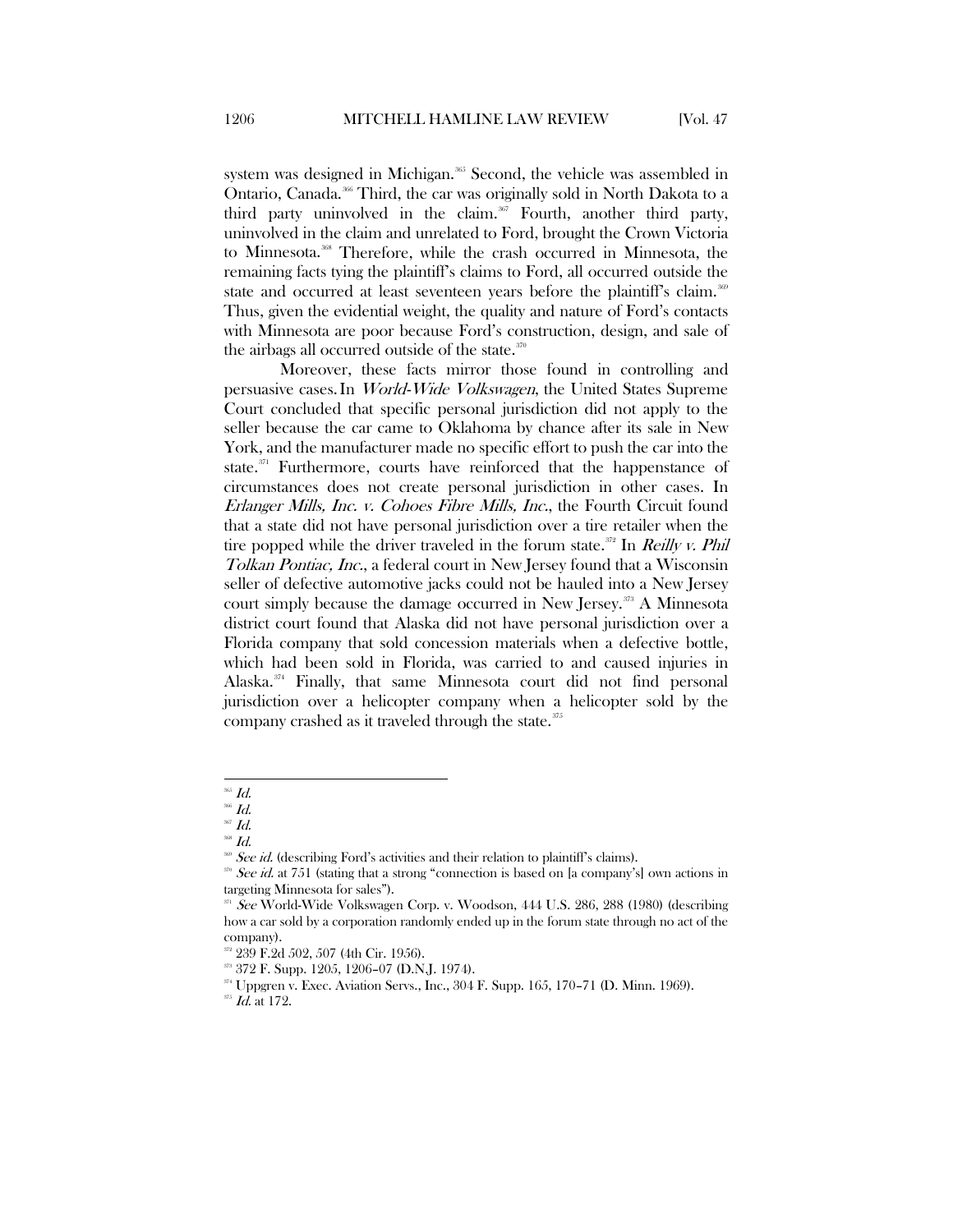Much like these cases, the car in Bandemer arrived in Minnesota through similar happenstance.<sup>[376](#page-44-0)</sup> The 1994 Crown Victoria was first sold in North Dakota and only arrived in Minnesota in 2011, when its fourth owner registered the car there—seventeen years after the car's original sale.<sup>[377](#page-44-1)</sup> Furthermore, Ford dealerships in Minnesota are independently owned and operated, and no advertisement by Ford included a Crown Victoria.<sup>[378](#page-44-2)</sup> Therefore, the 1994 Crown Victoria came to Minnesota outside of Ford's control, and Ford directed no advertisements or sales for the car because Minnesotan dealerships are independent franchises.<sup>[379](#page-44-3)</sup> Accordingly, specific personal jurisdiction should not apply because Minnesota courts cannot exercise specific personal jurisdiction when the litigation lacks a connection between the forum and the controversy.<sup>[380](#page-44-4)</sup>

Considering these facts, Ford neither targeted Minnesotans with advertisements involving 1994 Crown Victorias, nor sold 1994 Crown Victorias to Minnesotans directly, thus undermining the targeting needed for specific personal jurisdiction.<sup>[381](#page-44-5)</sup> Furthermore, the court failed to consider Bristol-Myers Squibb's relevance, where the Court ruled that pills produced or consumed outside California failed to establish specific personal jurisdiction.<sup>[382](#page-44-6)</sup> Here, Ford designed the airbags in Michigan, manufactured them in Canada, and did not include the airbags in any advertisements in Minnesota.[383](#page-44-7) Therefore, the connections required for specific personal jurisdiction occurred entirely outside Minnesota. The only other connections involved the actions of third-party franchise owners, private owners, and nationally targeted advertisements. Accordingly, the facts do not satisfy the second minimum contacts factor necessary to establish personal jurisdiction.<sup>[384](#page-44-8)</sup>

 $\overline{\phantom{a}}$ 

<span id="page-44-0"></span> $\frac{376}{377}$  *Id.* at 757–58.

 $378$  Bandemer v. Ford Co., 931 N.W.2d 744, 758 (Minn. 2019) (Anderson, J., dissenting).

<span id="page-44-4"></span><span id="page-44-3"></span><span id="page-44-2"></span><span id="page-44-1"></span> $329$  See id. ("It is undisputed that Ford dealerships in Minnesota are independently owned and operated.").

See Bristol-Myers Squibb Co. v. Superior Court of Cal., 137 S. Ct. 1773, 1781 (2017) (noting personal jurisdiction requires a connection between the forum state and the underlying controversy).

<span id="page-44-6"></span><span id="page-44-5"></span>See World-Wide Volkswagen Corp. v. Woodson, 444 U.S. 286, 295 (1980) (requiring some sales or other services).

Bristol-Myers Squibb, 137 S. Ct. at 1781.

Bandemer, 931 N.W.2d at 759 (Anderson, J., dissenting).

<span id="page-44-8"></span><span id="page-44-7"></span><sup>&</sup>lt;sup>384</sup> See Bristol-Myers Squibb, 137 S. Ct. at 1781 (stating general connections with the forum are not enough to create specific personal jurisdiction).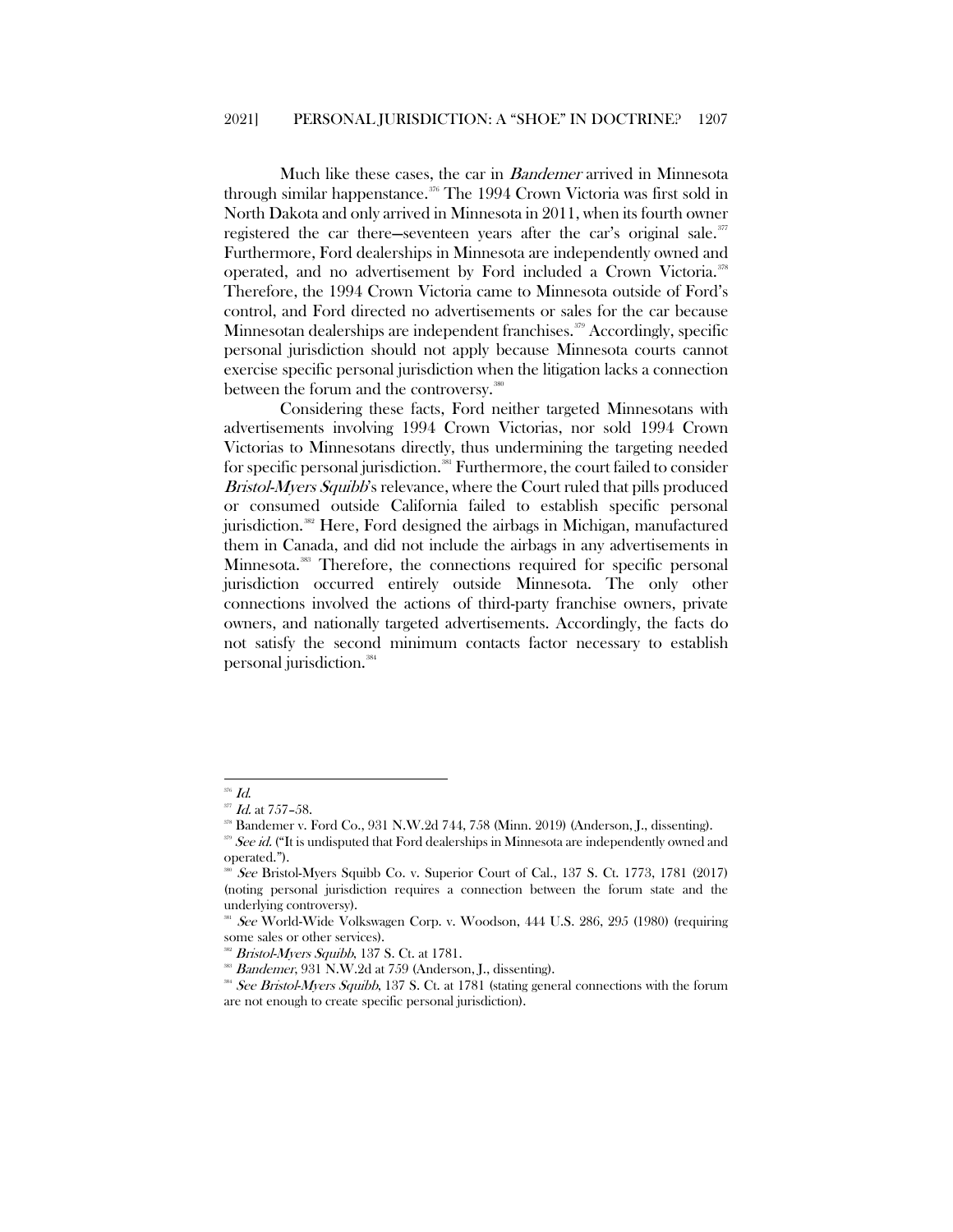<span id="page-45-0"></span>Finally, *Bandemer's* facts do not satisfy the third minimumcontact factor as the defendant's contacts lack any connection to the cause of action.[385](#page-45-1) If the cause of action is sufficiently connected with the defendant's contacts, then the facts satisfy a personal jurisdiction analysis.<sup>[386](#page-45-2)</sup> Conversely, as noted in Walden v. Fiore, "mere injury to a forum resident is not a sufficient connection to the forum" to establish personal jurisdiction.<sup>[387](#page-45-3)</sup>

In Bandemer, the court again overlooked relevant facts that undermine its finding of personal jurisdiction over the plaintiff's product liability claims.<sup>[388](#page-45-4)</sup> Since these claims directly involve the airbag of a 1994 Crown Victoria, the court should have analyzed the car's manufacture and design.[389](#page-45-5) The airbag's construction occurred outside of Minnesota and seventeen years before the accident giving rise to the case.<sup>[390](#page-45-6)</sup> Therefore, while these actions may relate to the plaintiff's claims, they arose both outstate and many years prior.

Furthermore, the evidence does not support the conclusion that Ford's data collection practices created a sufficient connection to the plaintiff's claim.<sup>[391](#page-45-7)</sup> The *Bristol-Myers Squibb* Court stated that a company's undertaking of matters within the forum state, but unrelated to the claim, are insufficient and irrelevant when deciding whether to subject a company to the forum state's specific personal jurisdiction.<sup>[392](#page-45-8)</sup> Here, Ford's data collection practices involved taking data from independent dealerships for the development of future cars, which does not involve 1994 Crown Victorias.[393](#page-45-9) Ford's engineers stated that the information collected from these dealerships did not influence the design of the 1994 Crown Victoria.<sup>[394](#page-45-10)</sup> Because contemporary data collection practices do not affect the design of

<span id="page-45-1"></span><sup>&</sup>lt;sup>385</sup> See Bandemer, 931 N.W.2d at 749 ("(3) the connection of the cause of action with these contacts.").

<span id="page-45-2"></span><sup>386</sup> Id.

<sup>387</sup> Walden v. Fiore, 571 U.S. 277, 290 (2014).

<span id="page-45-4"></span><span id="page-45-3"></span><sup>&</sup>lt;sup>388</sup> Bandemer, 931 N.W.2d. at 757–58 (Anderson, J., dissenting) (discussing the car's construction and sale and Ford's advertising efforts within Minnesota).

<span id="page-45-5"></span> $\omega$  *See id.* at 758 (stating the plaintiff's "strict liability claim alleges that Ford 'designed, manufactured, advertised, marked, tested, inspected, furnished, sold, and distributed'" the car).

 $\overline{\mathit{30}}$   $Id.$ 

<span id="page-45-8"></span><span id="page-45-7"></span><span id="page-45-6"></span><sup>&</sup>lt;sup>391</sup> See id. at 759 (describing Ford's data collection from independently owned and operated dealerships for future car designs).

 $3<sup>2</sup>$  Bristol-Myers Squibb Co. v. Superior Court of Cal., 137 S. Ct. 1773, 1781 (2017).

<span id="page-45-10"></span><span id="page-45-9"></span><sup>&</sup>lt;sup>3</sup> See Bandemer, 931 N.W.2d at 759 (Anderson, J., dissenting) ("The engineer in no way indicated that Minnesota data influenced the design . . . of the Crown Victoria.").

 $^{394}$   $\emph{Id.}$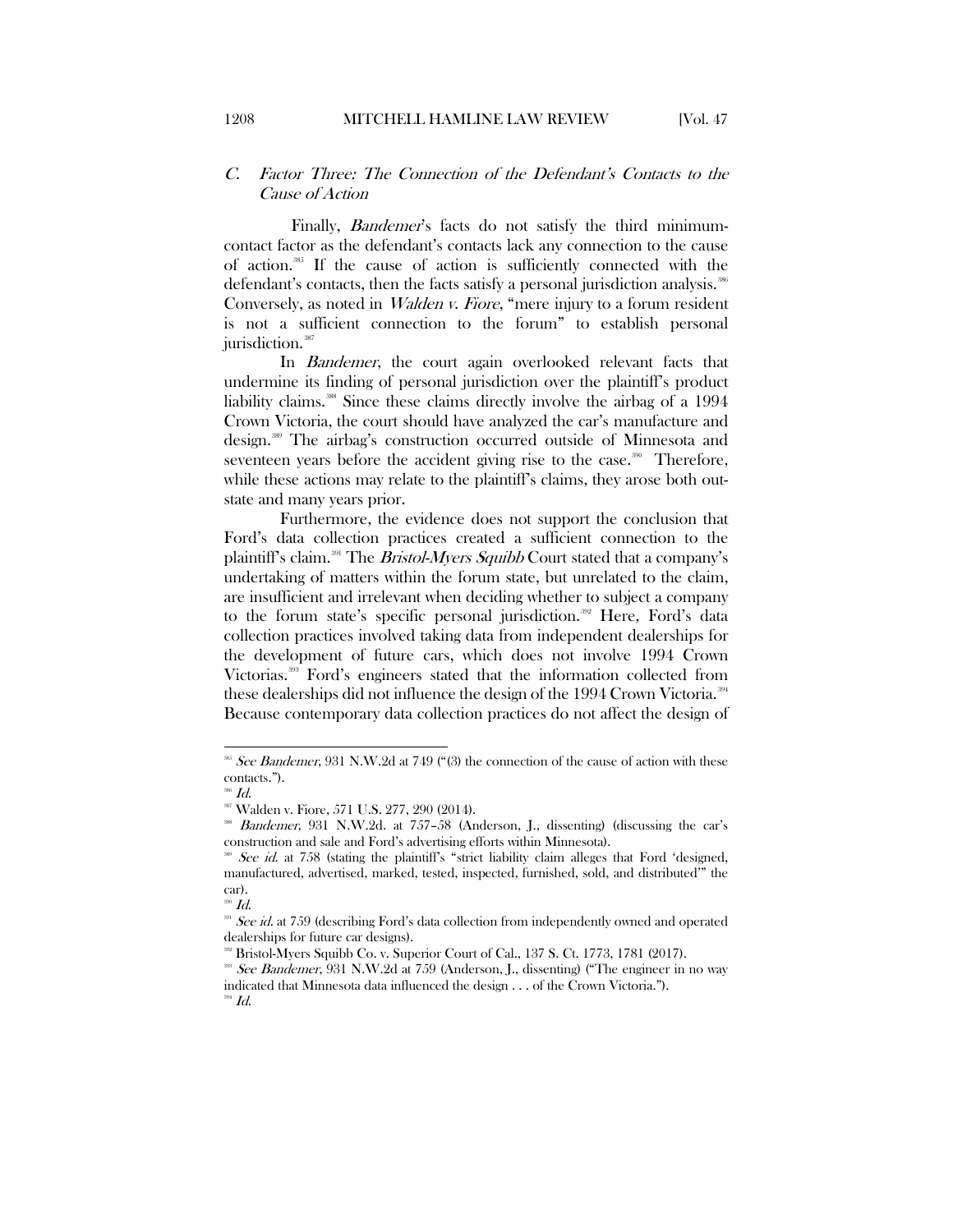a 1994 Crown Victoria's airbags, Ford's practices do not have a connection with the plaintiff's claim. Accordingly, the data collection practices are irrelevant and insufficient to establish personal jurisdiction.<sup>[395](#page-46-0)</sup>

While Ford did conduct some advertising that specifically targeted Minnesotans, these actions do not satisfy the connection test required by Bristol-Myers Squibb.<sup>[396](#page-46-1)</sup> Here, Ford led its "Ford Experience Tour," manufactured a Ford Mustang for the Minnesota Vikings, hosted a teen camp, and sponsored many athletic events in Minnesota.<sup>[397](#page-46-2)</sup> However, none of these undertakings specifically referenced a 1994 Crown Victoria or its airbags.[398](#page-46-3) Also, Ford's advertising efforts from the mid-2010s did not contribute to development of the 1994 Crown Victoria. Therefore, because Ford's specific actions in Minnesota do not reference the plaintiff's claim, they are insufficient and irrelevant when deciding if Minnesota can exert personal jurisdiction over Ford as dictated by *Bristol-Myers Squibb*.<sup>[399](#page-46-4)</sup>

Additionally, in its advertisements, Ford did not display the 1994 Crown Victoria or its airbags, which destroys the requisite connection between Ford's actions and the plaintiff's claim to support personal jurisdiction.<sup>[400](#page-46-5)</sup> In *Rilley*, the court agreed with numerous other courts that if a company's advertising campaign is purely national in scope and is not directed at the forum state, then the advertising does not support personal jurisdiction.<sup>[401](#page-46-6)</sup> Here, Ford conducted national advertising campaigns through direct mail and other means that reached Minnesotan markets.<sup>[402](#page-46-7)</sup> Ford made no unique efforts to target Minnesota through its national marketing. Therefore, the advertising campaigns cannot support specific personal jurisdiction.

Given these advertising conditions, *Bandemer* is distinguishable from *Rilley's* holding.<sup>[403](#page-46-8)</sup> In *Rielly*, while a payday loan company advertised through a national campaign that did not specifically target Minnesotans, the

 $395$  See Bristol-Myers Squibb, 137 S. Ct. at 1781.

<span id="page-46-1"></span><span id="page-46-0"></span><sup>&</sup>lt;sup>396</sup> See id. (stating general connections with the forum are not enough to create specific personal jurisdiction).

Bandemer, 931 N.W.2d at 748.

<span id="page-46-4"></span><span id="page-46-3"></span><span id="page-46-2"></span><sup>&</sup>lt;sup>398</sup> *Id.*at 760 (Anderson, J., dissenting).<br><sup>399</sup> See Bristol-Myers Squibb, 137 S. Ct. at 1781 (stating a company's undertaking of matters within the forum state unrelated to the claim are insufficient and irrelevant when deciding if that company is subject to the forum state's specific personal jurisdiction).

<span id="page-46-5"></span><sup>&</sup>lt;sup>400</sup> See Rilley v. MoneyMutual, LLC, 884 N.W.2d 321, 333-34 (Minn. 2016) ("[N]umerous other courts . . . have rejected purely national advertising as a contact supporting personal jurisdiction because such activity is not purposefully directed at the forum state.").

 $^{401}$  *Id.* at 337.

<span id="page-46-6"></span><sup>402</sup> Bandemer, 931 N.W.2d at 748.

<span id="page-46-8"></span><span id="page-46-7"></span><sup>403</sup> See Rilley, 884 N.W.2d at 325 (describing how MoneyMutual's advertising violated Minnesota's consumer protection statutes by exceeding the maximum allowable APR).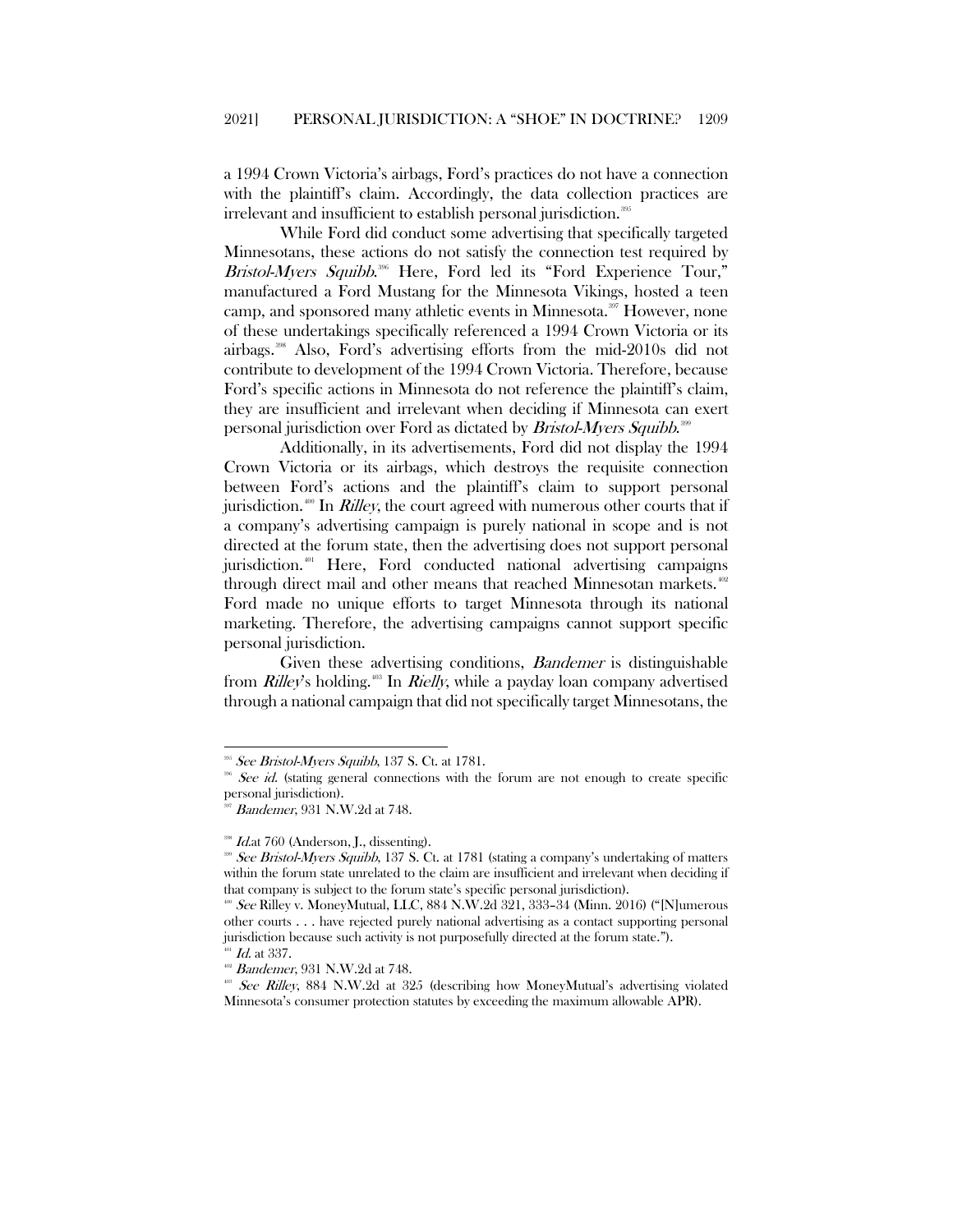company used its ads to attract Minnesotans to its specific service.<sup> $404$ </sup> Its advertisements also directly referenced the service.<sup>[405](#page-47-2)</sup> Conversely, Ford did not voluntarily or specifically target Minnesotans with advertisements featuring the 1994 Crown Victoria. Rather, its national marketing was indiscriminate, the car was not featured in any of Ford's advertisements targeting Minnesota, and the model was not in the information collected by dealerships.[406](#page-47-3) Moreover, none of the camps, sponsorships, or other specific actions involved a 1994 Crown Victoria.<sup>407</sup> Accordingly, Rilley and Bandemer can coexist under the same rule.

In sum, Ford neither targeted Minnesota with advertisements featuring Crown Victorias, nor directly sold Crown Victorias to Minnesotans through corporate sales, making personal jurisdiction is inappropriate.<sup>[408](#page-47-5)</sup> Furthermore, the court failed to consider *Bristol-Myers Squibb's* holding that pills produced and consumed outside California were insufficient to confer specific personal jurisdiction.<sup>[409](#page-47-6)</sup> Similarly, Ford designed its airbags in Michigan, manufactured them in Canada, and never once advertised them in Minnesota.<sup>[410](#page-47-7)</sup> Therefore, the connections required for specific personal jurisdiction occurred entirely outside Minnesota, and personal jurisdiction cannot be established.<sup>[411](#page-47-8)</sup>

#### VI. CONCLUSION

<span id="page-47-0"></span>The *Bandemer* court considered a motion to dismiss the claim for lack of personal jurisdiction.<sup>[412](#page-47-9)</sup> The Minnesota Supreme Court determined that personal jurisdiction was appropriate because sufficient minimum contacts existed between Ford and the forum state.<sup>[413](#page-47-10)</sup> However, it is possible the Minnesota court erred in recognizing existing Supreme Court precedent

 $404$  *Id.* at 337.

<span id="page-47-2"></span><span id="page-47-1"></span> $^{405}$  *Id.* at 325.

<span id="page-47-3"></span><sup>&</sup>lt;sup>466</sup> See Calder v. Jones, 465 U.S. 783 (1984) (stating that defendant's actions must be intentional, expressly targeted at the forum, and done with knowledge that the forum state's plaintiffs would feel the injury's strain); see also Bandemer, 931 N.W.2d at 750 (listing Ford's contacts with Minnesota).

 $407$  *Id.* at 757.

<span id="page-47-5"></span><span id="page-47-4"></span><sup>&</sup>lt;sup>408</sup> See World-Wide Volkswagen Corp. v. Woodson, 444 U.S. 286, 295 (1980 (requiring some sales or other services).

<span id="page-47-6"></span>Bristol-Myers Squibb Co. v. Superior Court of Cal., 137 S. Ct. 1773, 1781 (2017).

<sup>&</sup>lt;sup>410</sup> Bandemer, 931 N.W.2d at 759 (Anderson, J., dissenting).

<span id="page-47-8"></span><span id="page-47-7"></span> $411$  See Bristol-Myers Squibb, 137 S. Ct. at 1781 (stating that a company's undertaking of matters within the forum state but unrelated to the claim are insufficient and irrelevant when deciding if that company can be subjected to the forum state's specific personal jurisdiction).  $412$  Bandemer, 931 N.W.2d at 747-53 (majority opinion).

<span id="page-47-10"></span><span id="page-47-9"></span> $^{413}$   $\emph{Id.}$  at 755.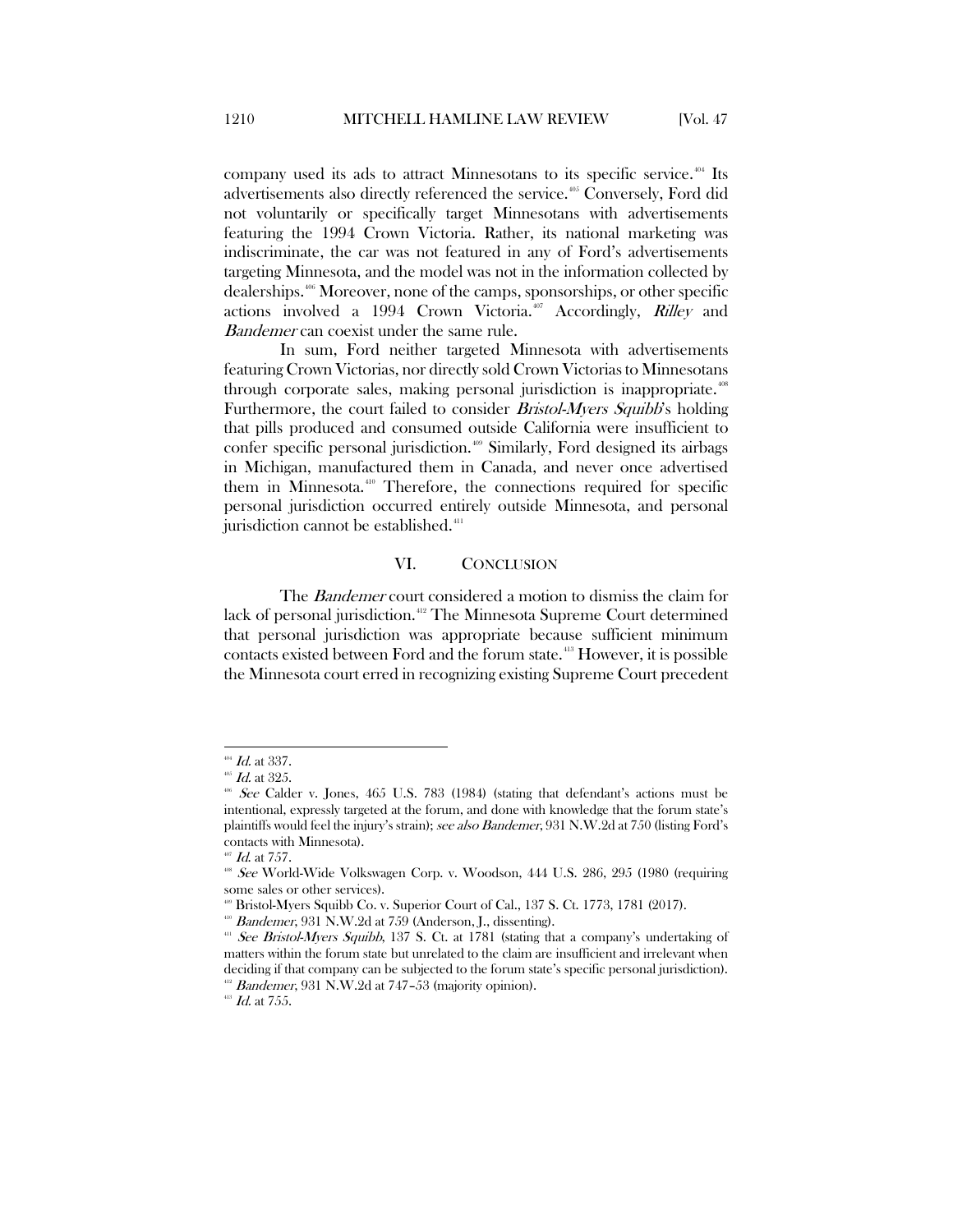that Ford met the requirements for specific personal jurisdiction in the first place. $^\mathrm{414}$  $^\mathrm{414}$  $^\mathrm{414}$ 

In its holding, the court argued that its application of decades-old minimum contacts analysis was consistent with established precedent in determining personal jurisdiction.<sup>[415](#page-48-1)</sup> There are also important policy considerations to this holding as businesses have proven they will use all methods available to them to limit their own liability, whether this means advocating for changes through lobbying or litigation.<sup>[416](#page-48-2)</sup> Moreover, businesses in the age of e-commerce utilize personal data to help promote and tailor advertisements in an increasingly personalized manner. As a result, courts should freely grant specific personal jurisdiction to help ensure that grievances are heard in a timely manner and to promote the efficiency of the courts. Not only that, in the age of e-commerce, the vast majority of challenges to personal jurisdiction brought by defendant-corporation will border on frivolous and constitute nothing more than a cynical effort to leverage the financial resource imbalances between the parties, which contravenes the goals laid out in the very first Federal Rule of Civil Procedure.<sup>[417](#page-48-3)</sup>

However, it is possible that the *Bandemer* court wrongfully permitted the exercise of specific personal jurisdiction under Minnesota's long-arm statute.<sup>[418](#page-48-4)</sup> Federal due process requires that a defendant maintain sufficient minimum contacts with the forum state, as determined by the contacts' quantity, nature, quality, and relevance.<sup>[419](#page-48-5)</sup> Ford's contacts with Minnesota may fail to satisfy the requirements of minimum contact analysis since Ford neither specifically marketed its 1994 Crown Victoria in Minnesota, nor purposefully collected data from Minnesotans with an eye towards the car's development.<sup>[420](#page-48-6)</sup> While the court found conduct sufficed to establish jurisdiction, Ford argued that its actions were, instead, untargeted, indiscriminate, and foreign to Minnesota which indicated contact short of what is required under a minimum contacts analysis.<sup> $421$ </sup> Therefore, it is

<span id="page-48-1"></span><span id="page-48-0"></span><sup>&</sup>lt;sup>414</sup> See supra Part V.

 $^{415}$  *Id.* at 750-55.

<sup>&</sup>lt;sup>416</sup> See supra Section IV.C.2.

 $417$  See supra text accompanying note 8.

<span id="page-48-4"></span><span id="page-48-3"></span><span id="page-48-2"></span> $418$  See Bandemer, 931 N.W.2d at 744 (Minn. 2019) (discussing how Minnesota courts could exercise personal jurisdiction over Ford due to the plethora of the company's contacts with the forum state); supra Part IV.

<span id="page-48-5"></span> $419$  See id. at 749 (listing the factors required by due process to determine specific personal jurisdiction).

<span id="page-48-6"></span>See id. at 759 (Anderson, J., dissenting) (describing the nature of Ford's contacts with Minnesota).

<span id="page-48-7"></span> $221$  See Bristol-Myers Squibb Co. v. Superior Court of Cal., 137 S. Ct. 1773, 1781 (2017) (holding that a company's connection with the forum state must constitute more than general connections to satisfy minimum contact analysis).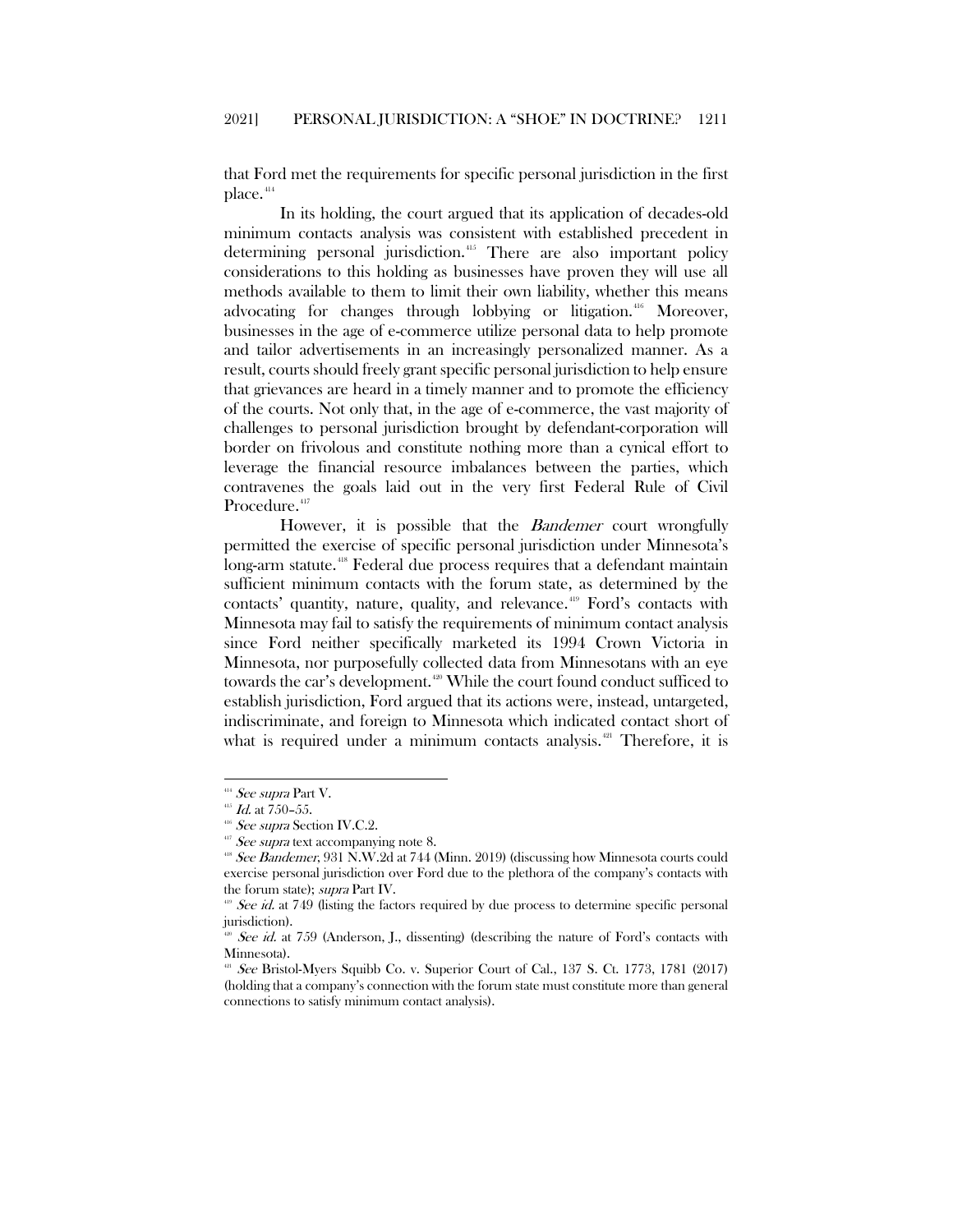unsurprising that Ford petitioned the United States Supreme Court for certiorari.

The United States Supreme Court granted Ford's petition for a writ of certiorari and held oral arguments on October 7, 2020.<sup>[422](#page-49-0)</sup> Ford argued for the adoption of a causal relationship standard for the exercise of personal jurisdiction.<sup>[423](#page-49-1)</sup> In contrast, Bandemer posited that adopting Ford's proposition would transition personal jurisdictional analysis into something more akin to tort law's proximate cause standard.<sup>[424](#page-49-2)</sup> As mentioned, the Court rendered a decision on March 25, 2021, holding that Ford was properly subject to specific personal jurisdiction in Minnesota and Montana.  $^{425}$  $^{425}$  $^{425}$ 

<span id="page-49-2"></span><span id="page-49-1"></span><span id="page-49-0"></span> $422$  See SCOTUSBLOG, supra note [211;](#page-22-12) OYEZ, supra note [211;](#page-22-12) Oral Argument, supra note 275.<br><sup>428</sup> Brief for Petitioner, *supra* note [212,](#page-22-3) at 15.

<span id="page-49-3"></span><sup>&</sup>lt;sup>424</sup> Brief for Respondents, *supra* note [213,](#page-22-11) at 10-12; see also Brief for Petitioner, supra note 212.<br><sup>425</sup> Ford Motor Company v. Montana Eighth Judicial District Court et al., 141 S. Ct. 1017,

<sup>1032 (2021) (</sup>holding that the connection between the claims and Ford's in state activities were sufficient for the exercise of specific personal jurisdiction in both Minnesota and Montana).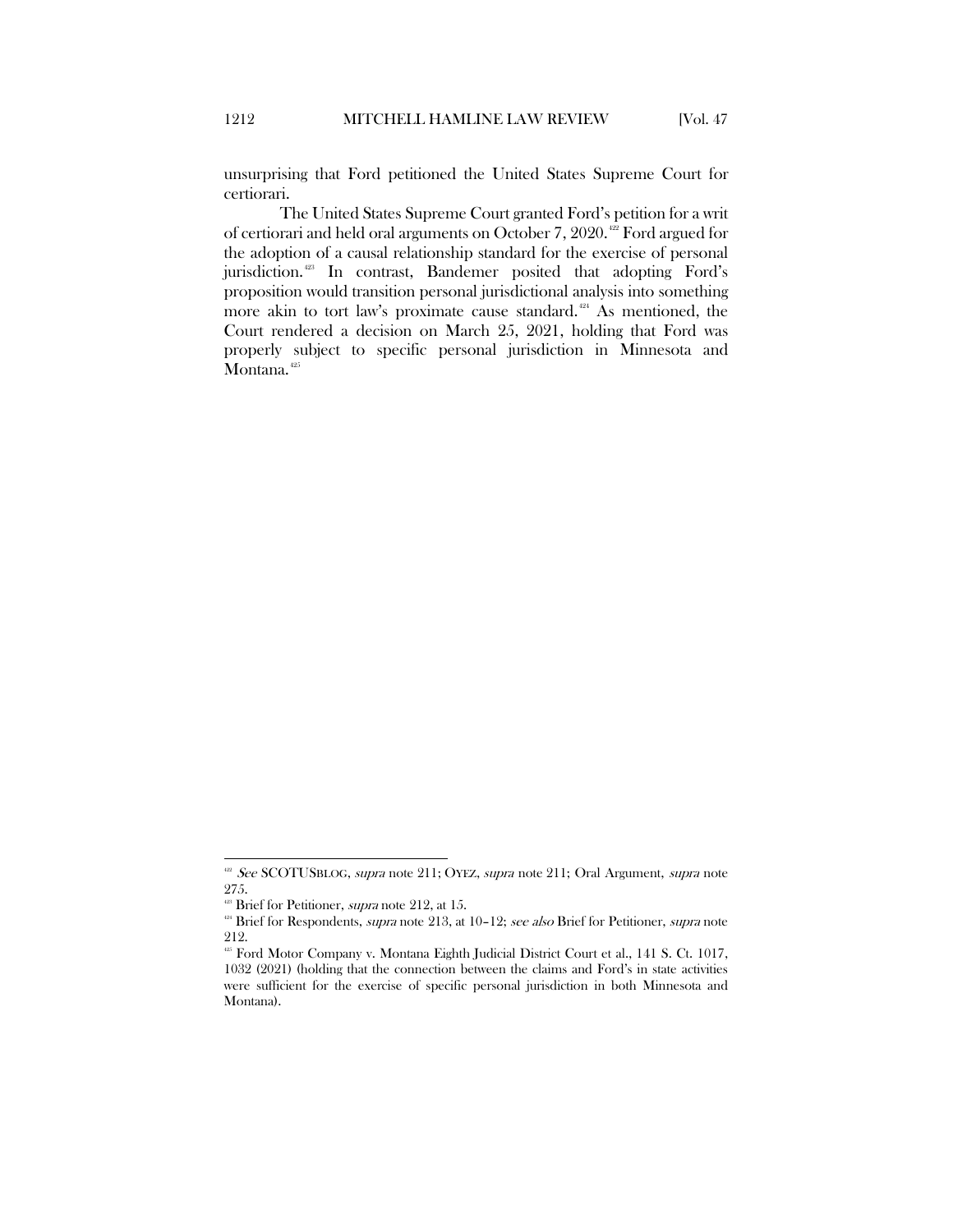#### VII. APPENDICES

#### <span id="page-50-1"></span><span id="page-50-0"></span>A. Appendix: Ford Pass Loyalty Program Privacy Policy and Terms $^{426}$  $^{426}$  $^{426}$

Terms and Privacy Policy ("Terms") Version: 1.11

Effective: February 2020

FordPass

FordPass is a platform that will empower you to rethink the way you travel. Through a collection of current features and programs, and features coming soon, FordPass will provide you with more options so you can go further than you thought possible.

Ford is working to continually improve and expand the FordPass programs, features and functionality for our customers. These Terms describe For a momentum continuous control and the state of the state of the future. The Terms apply to all of the features described<br>below, but you can check the FordPass website and mobile app to see which ones are currently avai be available on the App or the Sire. FordPass may also integrate with other services or devices, and these features may be subject to separate<br>or supplemental terms or privacy practices – these will be presented to you in

Before we get started, we want you to know how FordPass works and we need you to click "Accept" to accept our Terms. Please review carefully.

A few important points:

- . We update FordPass from time to time to introduce new features or fix issues. In some cases, you may need to install the newest version of the App before you can use FordPass again.<br>• Because of this, and because of things like network failures, dead batteries, or lost phones, make sure that you can always access your
- vehicle even if you can't access FordPass always take your key or key fob with you, and check your in-vehicle systems if any information in FordPass doesn't seem right. And only use FordPass when it's safe to do so.<br>• Even if you choose the Spanish version of the App, some sections of the App including certain messages regarding vehicle health may be
- displayed in English. If you have any questions regarding any such message please contact a Ford Guide.
- These Terms contain important disclaimers and other provisions that limit our liability to you.<br>• These Terms contain important disclaimers and other provisions that limit our liability to you.<br>• FordPass relies on data fr
- can deliver you great functionality and services, and communications tailored to your interests and we may share this information, including with our authorized dealers and affiliates in accordance with the FordPass Policy. Please see the FordPass Privacy Policy (Section 2 below) for more information.

<span id="page-50-2"></span><sup>&</sup>lt;sup>426</sup> FORD, *supra* note 229 (detailing Ford's terms and conditions of the FordPass Loyalty Program and the Privacy Policy provisions of the EULA has been screen captured for posterity).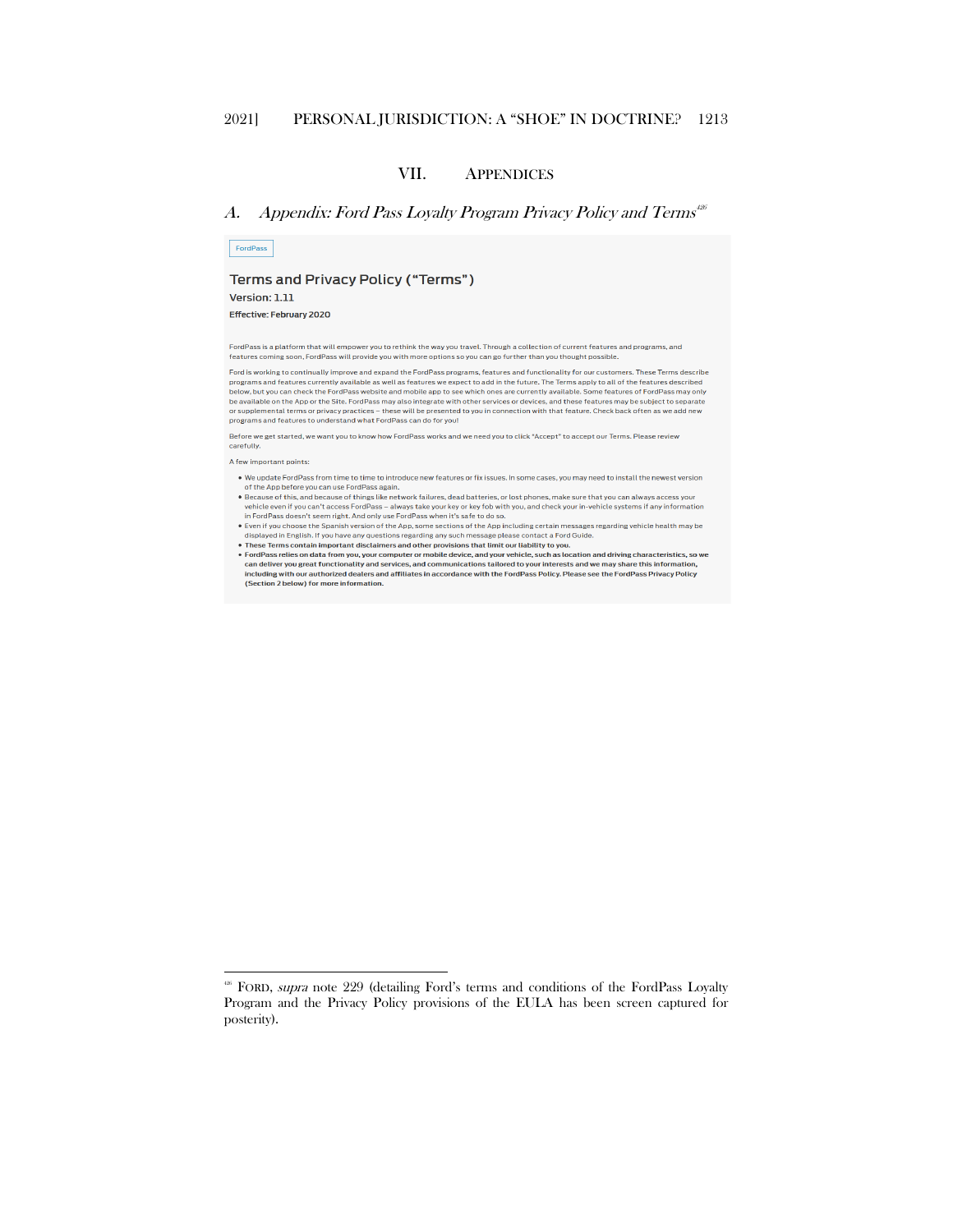#### <span id="page-51-0"></span>B. Appendix: Ford Pass Loyalty Program Privacy Policy<sup>[427](#page-51-1)</sup>

#### 2. Privacy Policy

The FordPass Privacy Policy supplements the Ford Motor Company Privacy Policy located at https://www.ford.com/help/privacy/. which<br>describes California privacy rights of California residents as of January 1, 2020. These Po Information we collect from certain FordPass webpages located on owner ford.com and the FordPass mobile app (collectively referenced<br>herein as "FordPass", "site", "website" and "FordPass mobile app"), why we collect it, an you are on FordPass pages on the owner, ford.com website you are also subject to the website's privacy statement located at .<br><u>https://www.ford.com/help/privacy/</u>. FordPass may integrate with other services or features that are subject to different privacy policies as described in connection with those services or features. Please review those privacy policies to understand how they collect and use data.

**FordPass Mobile App** 

Information We Collect: We collect the following types of information through your use of FordPass (including when you visit a FordHub) or third-party services that integrate with FordPass, which we also may combine with other information you have previously provided, or that we<br>third-party services that integrate with FordPass, which we also may combine with have collected from other sources:

- · Information you provide to create an account or sign-in to an existing account, or utilize available services such as name, email address, street address, telephone number, credit card. Vehicle Identification Number (VIN), and vehicle service records. You must have an account to use FordPass mobile app, and to access certain functionality on the FordPass website.
- . Information we collect through FordPass includes:
	- Precise location information is collected from your mobile device and/or vehicle in connection with location-based functions of FordPass. This information includes Global Positioning System (GPS) data and location derived from IP address. This information can be used to determine your device or vehicle's current location, travel direction, and speed. If you have enabled location services on<br>your device, this data may be collected when the app is running in the foreground or approximate location from other device data such as Wi-Fi access points, cell towers, and your IP address, whether location services
	- are on or turned off, through the permission system used by your mobile operating system.<br>The control of the permission system used by your mobile operating system.<br>• Vehicle Information, such as the VIN, ID of key in use,
	- lights, fluid levels, fuel consumption, distance to empty, battery charge status, tire pressure, locks, doors, fuel shut-off, and air bags),<br>vehicle diagnostics, odometer, and other information about how the vehicle is per · Driving Characteristics, such as speed, use of accelerator, brakes, steering, seat belts, and other similar information about how the
- vehicle is used. · Computer or Mobile Device Information, such as software or operating system version, unique device identifiers, IP address, mobile network information, and mobile phone number and motion related information from your mobile device's accelerometer, gyroscope and
- compass. . Information about how you use FordPass or third-party services that integrate with FordPass, such as when and for how long you use
- features and when you contact us, a record of your communication.
- . FordPass may also use tracking technologies that collect information about how FordPass is used and how it is performing including if it crashes, and which may be able to be connected across devices and over time. These may include cookies (small files that are stored on<br>your computer or device), pixels or web beacons (small pieces of code placed on web pag or content has been viewed), log data (logs created that include IP address, date and time of activity, and the website or location that referred you to FordPass), or third-party analytics tools, such as Adobe Analytics, Aptelligent, and DynaTrace). Some of these technologies can be limited or deactivated through your browser or device settings, but some cannot. FordPass does not respond to "Do-Not-Track" requests.

<span id="page-51-1"></span> $427$   $Id.$